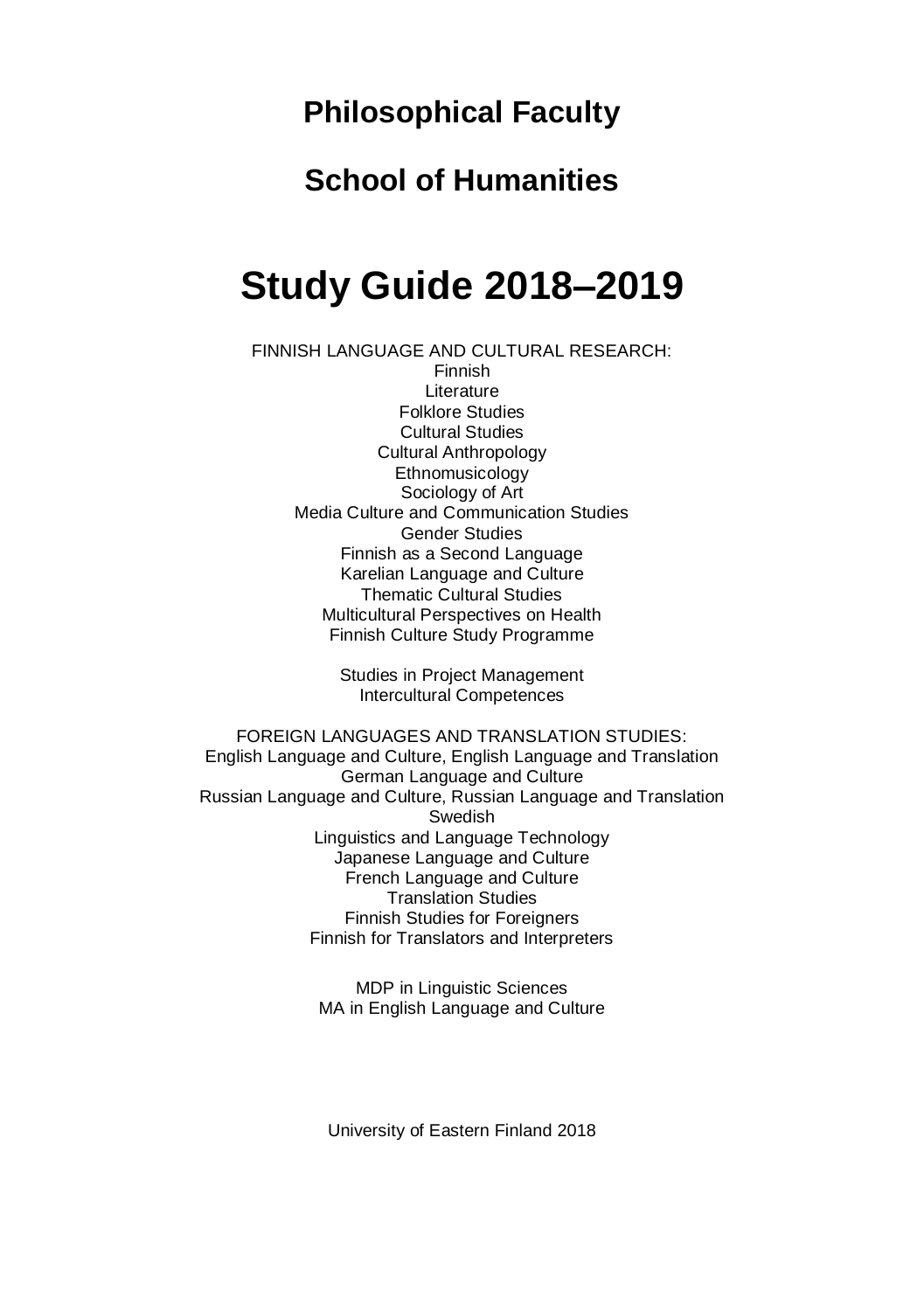| <b>Contact Information</b> | University of Eastern Finland<br>0294 45 1111 (switchboard) |
|----------------------------|-------------------------------------------------------------|
|                            | Joensuu Campus<br>Yliopistokatu 2                           |
|                            | PL 111, 80101 Joensuu                                       |
|                            | <b>Kuopio Campus</b>                                        |
|                            | Yliopistonranta 1                                           |
|                            | PL 1627, 70211 Kuopio                                       |
| Faculty                    | <b>Philosophical Faculty</b>                                |
| Internet                   | http://www.uef.fi/en/web/hum                                |
| Editors                    | Tellervo Hirvonen, amanuensis<br>Minna Surakka, amanuensis  |
| Publication                | Grano Ov                                                    |
|                            |                                                             |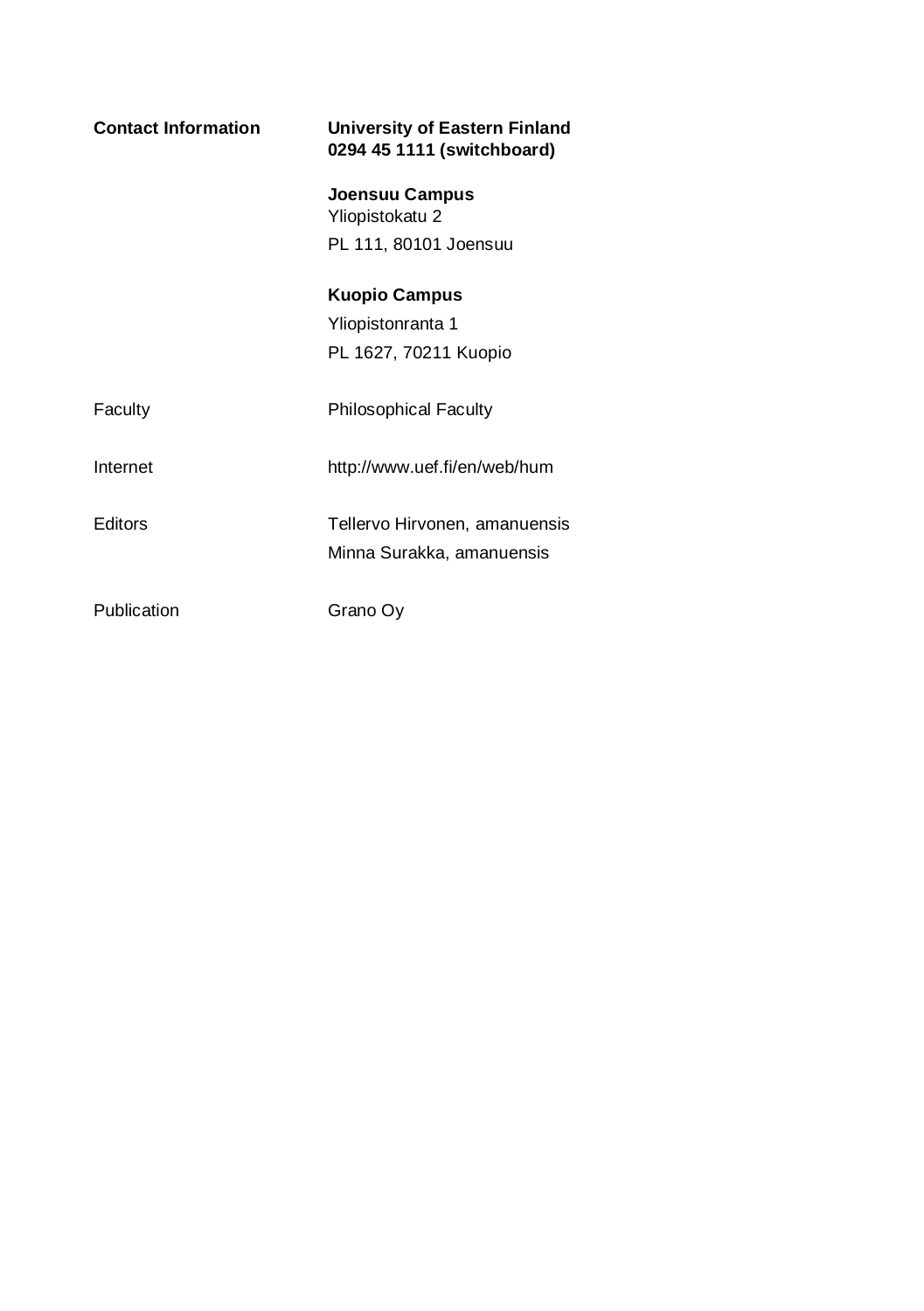# **Table of Contents**

| 1           |     |                                                                                     |  |
|-------------|-----|-------------------------------------------------------------------------------------|--|
|             |     |                                                                                     |  |
|             |     |                                                                                     |  |
| $\mathbf 2$ |     | INTRODUCING THE PHILOSOPHICAL FACULTY AND THE SCHOOL OF                             |  |
|             |     |                                                                                     |  |
|             | 2.1 |                                                                                     |  |
|             | 2.2 |                                                                                     |  |
| 3           |     |                                                                                     |  |
|             | 3.1 | <b>GUIDANCE AND COUNSELLING PROVIDED BY THE STUDENT AND LEARNING SERVICES</b><br>13 |  |
|             | 3.2 | GUIDANCE AND COUNSELLING PROVIDED BY THE SCHOOL OF HUMANITIES 14                    |  |
|             | 3.3 |                                                                                     |  |
|             | 3.4 |                                                                                     |  |
| 4           |     |                                                                                     |  |
|             | 4.1 |                                                                                     |  |
|             | 4.2 |                                                                                     |  |
|             |     |                                                                                     |  |
|             |     |                                                                                     |  |
|             |     |                                                                                     |  |
|             |     |                                                                                     |  |
|             |     |                                                                                     |  |
|             |     |                                                                                     |  |
|             | 4.3 |                                                                                     |  |
|             |     |                                                                                     |  |
|             |     | 4.4.1 Language and Communication Studies of Students Whose Language of Schooling Is |  |
|             |     |                                                                                     |  |
|             |     | 4.4.2 Language and Communication Studies for Students Who Have Received Their       |  |
|             |     | Schooling in a Language Other Than Finnish or Swedish (2-14 ECTS) 29                |  |
|             |     |                                                                                     |  |
|             |     |                                                                                     |  |
|             |     |                                                                                     |  |
|             |     |                                                                                     |  |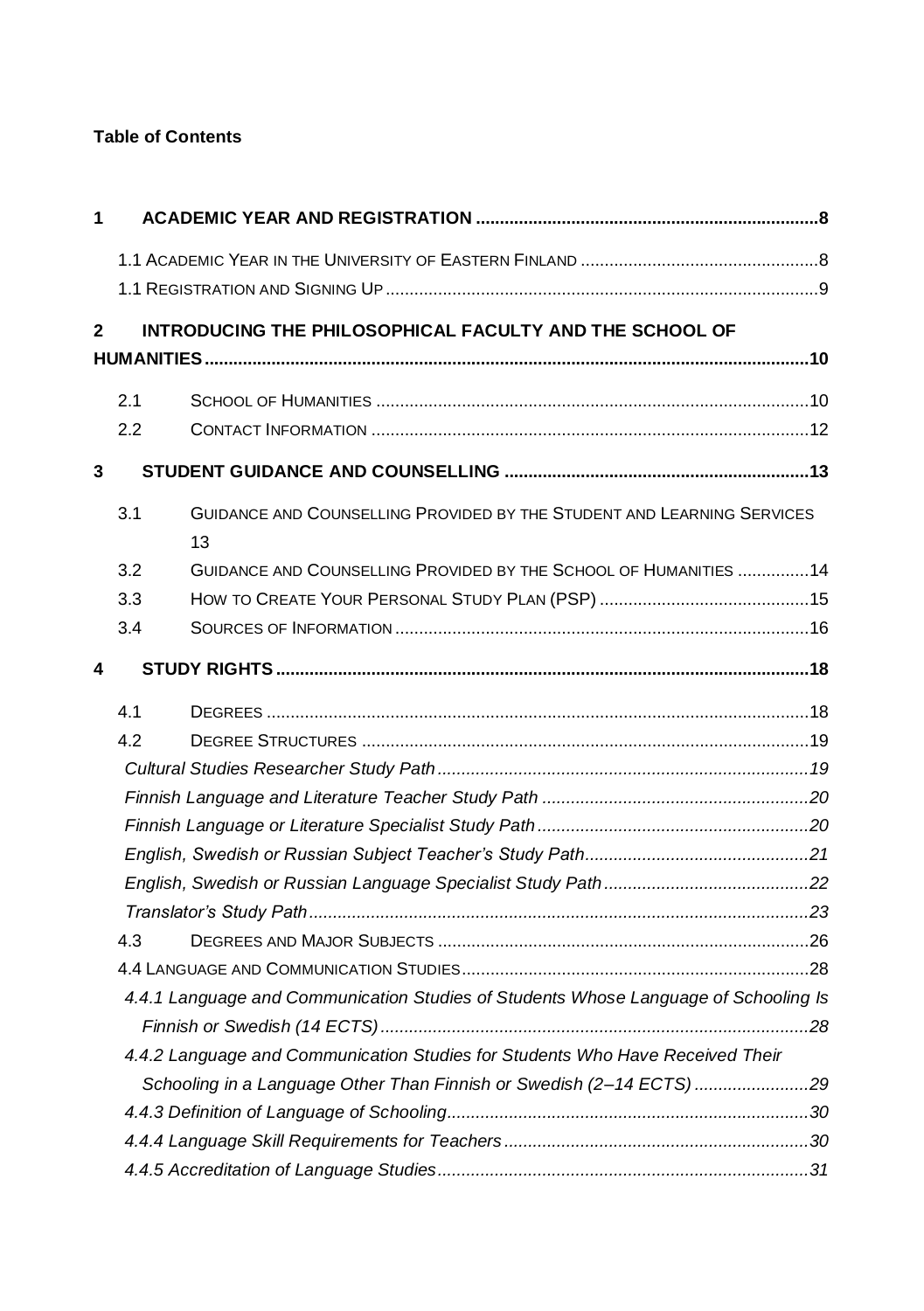|   |       | 4.5 NORMATIVE DURATION FOR COMPLETING DEGREES, RESTRICTING STUDY TIME, AND STUDY |  |
|---|-------|----------------------------------------------------------------------------------|--|
|   |       |                                                                                  |  |
|   |       |                                                                                  |  |
|   |       |                                                                                  |  |
| 5 |       |                                                                                  |  |
|   |       |                                                                                  |  |
|   |       | 5.2 MINOR SUBJECTS FOR THE STUDENTS OF THE SCHOOL OF HUMANITIES34                |  |
|   |       |                                                                                  |  |
|   |       |                                                                                  |  |
|   |       | 5.3 STUDYING IN THE OPEN UNIVERSITY AS A DEGREE STUDENT OF THE UNIVERSITY OF     |  |
|   |       |                                                                                  |  |
| 6 |       |                                                                                  |  |
|   |       |                                                                                  |  |
|   |       |                                                                                  |  |
|   |       |                                                                                  |  |
|   | 6.2   | GENERAL EXAMINATIONS, ELECTRONIC EXAM AND REGISTRATION44                         |  |
|   | 6.3   |                                                                                  |  |
|   | 6.4   |                                                                                  |  |
|   | 6.5   | Grading of Completed Courses and Entry into the Student and Study Register<br>49 |  |
|   | 6.5.1 |                                                                                  |  |
|   | 6.5.2 | Study Module Evaluation and Entry into Academic Records 51                       |  |
|   |       |                                                                                  |  |
|   |       | 6.5.4 Additional Information on Grading and Rectification Procedure 57           |  |
|   | 6.6   |                                                                                  |  |
|   | 6.7   |                                                                                  |  |
|   | 6.8   |                                                                                  |  |
|   | 6.8.1 |                                                                                  |  |
|   | 6.8.2 |                                                                                  |  |
|   |       |                                                                                  |  |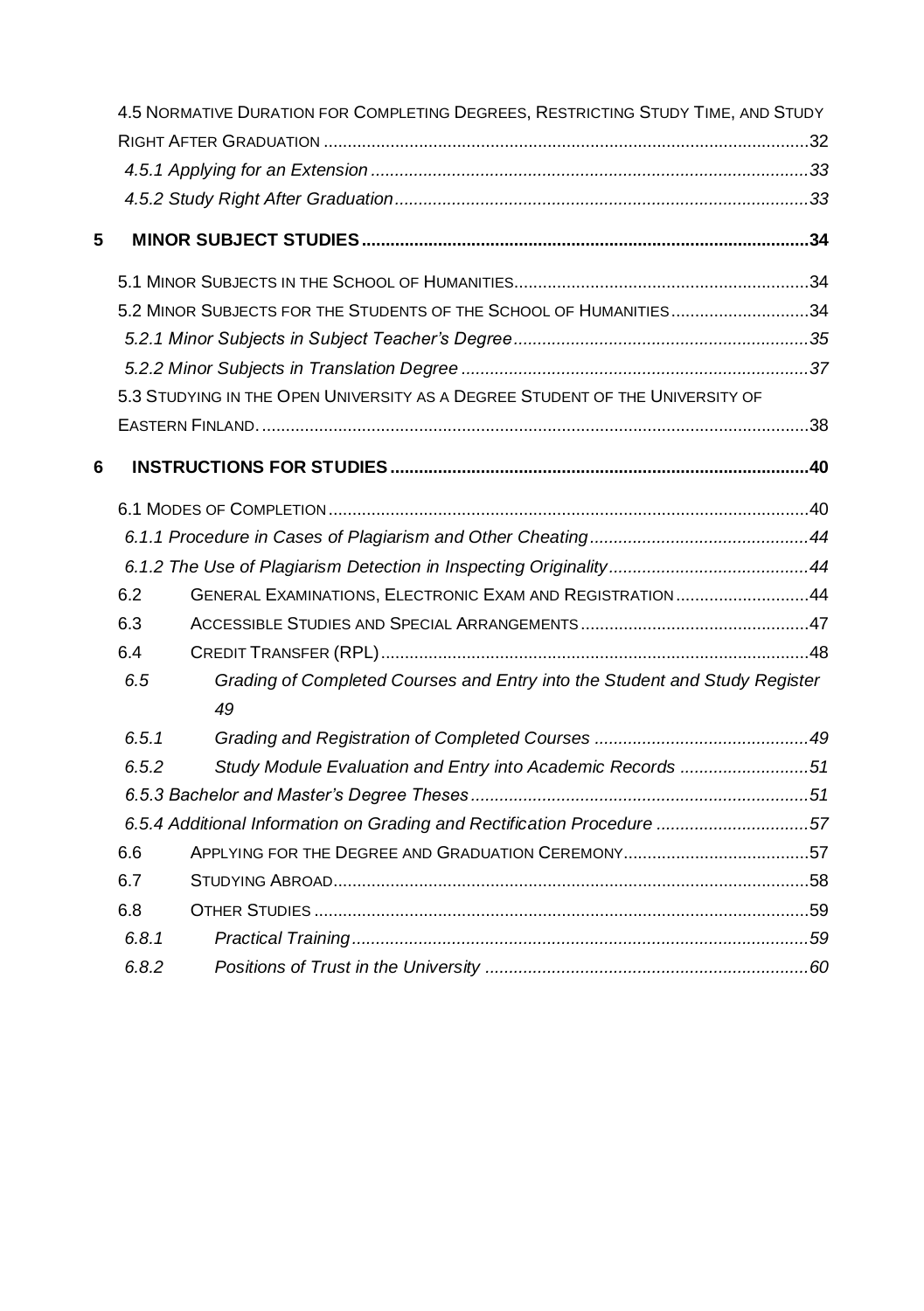# **Greetings from the Head of the School**

Welcome to study at the School of Humanities!

The School of Humanities in the Philosophical Faculty of the University of Eastern Finland is the only university-level unit in Eastern Finland that offers humanistic education. We provide highlevel education and conduct high-quality research in the fields of foreign languages and translation studies as well as Finnish language and cultural studies. We train language teachers, translators and other experts of languages and cultures to work in both public and private sectors in, for example, research, media, organisational and entrepreneurial activities. In the field of research, we in the School of Humanities emphasise multi- and cross-disciplinary research where the researchers have found their way into international cooperation with researchers from other schools of the faculty, as well as other faculties and universities. The School of Humanities is our shared, discussion-filled agora for students, teachers and researchers alike.

In this fast-paced modern world, the essence and sense of life are always changing and challenging the human comprehension. It is in these times that the knowledge of the humanities claims its place. According to Finnish author Veijo Meri, humanism and humanity are compassionate and down-to-earth activities – the prolific grounds of human life. Therefore, it is the duty of a modern humanist to learn, understand and interpret the sometimes contradictory phenomena of diverse human behaviours, and provide the rest of the world with answers regarding them.

Wishing you a very enthusiastic and enjoyable year of studying,

#### **Risto Turunen**

Professor, Head of the School of Humanities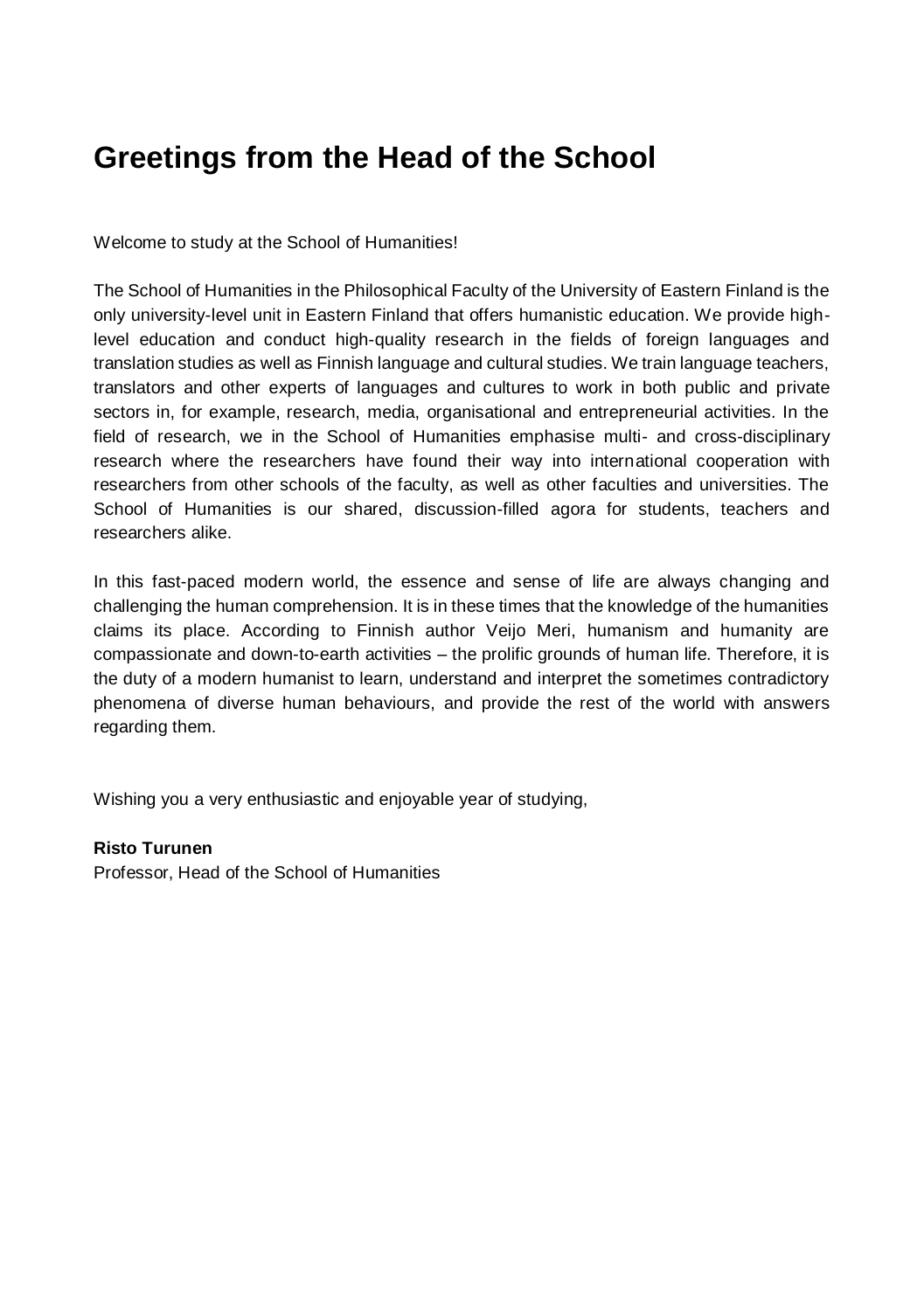# **Study Guide Vocabulary**

**Course:** The basic unit of studies, which covers a specific topic or a thematic module. A course can be further divided into partial attainments, which form one whole course when put together. The course's scope is described in ECTS credits.

**Curriculum:** A curriculum describes the purpose of the education, its scientific and professional objectives, the degree structure with its study modules and scopes, course descriptions as well as the plan on guiding and instructing students of a subject or degree programme on their PSP. Course descriptions present the objectives of teaching and studying, topics to be taught and learnt, modes of completion and execution, as well as the evaluation of study attainments. Curricula of the subjects are authorised in the Faculty Council and then released in the study guides on WebOodi.

**ECTS credits:** The studies are measured using the European Credit Transfer and Accumulation System (ECTS) credits. The scopes of degrees, study modules and courses are described in ECTS credits. The number of ECTS credits of a course is determined by the required workload. One academic year requires an average of 1,600 hours of work, which is equivalent to 60 ECTS credits. One ECTS credit equals approximately 27 hours of work. In addition to lectures, exercises and other teaching, independent work is also included in a course's workload.

**Electronic plagiarism detection tool:** Plagiarism is unauthorised borrowing — passing someone else's text, picture or other work as your own. Plagiarism can be intentional or unintentional, but it is always contrary to good academic and scientific principles and is prohibited regardless. The originality of theses and other written work is checked with the electronic plagiarism detection tool Turnitin which recognises the parts of a text that have been used in other texts. Turnitin is used as a tool for teaching and guiding scientific writing. Additionally, the originality of every thesis is checked before grading.

**Degree structure:** The structure of each degree is authorised in the faculties according to the provisions of Government Decree on University Degrees.

**Moodle:** An online learning and working environment, which is used in many courses in the University of Eastern Finland to share study materials and submit assignments etc. The UEF Moodle can be accessed with the UEF account and password at moodle.uef.fi.

**PSP (Personal Study Plan):** The PSP is a realisable plan for completing the target degree. It usually comprises both the studies included in the degree and a preliminary schedule for their completion. The PSP is crated during the first year of studies, and it updated as the studies advance.

**RPL (Recognition of Prior Learning):** Credit transfer can be received for studies included in your degree on account of earlier studies completed elsewhere, or competence acquired by other means (e.g. in working life).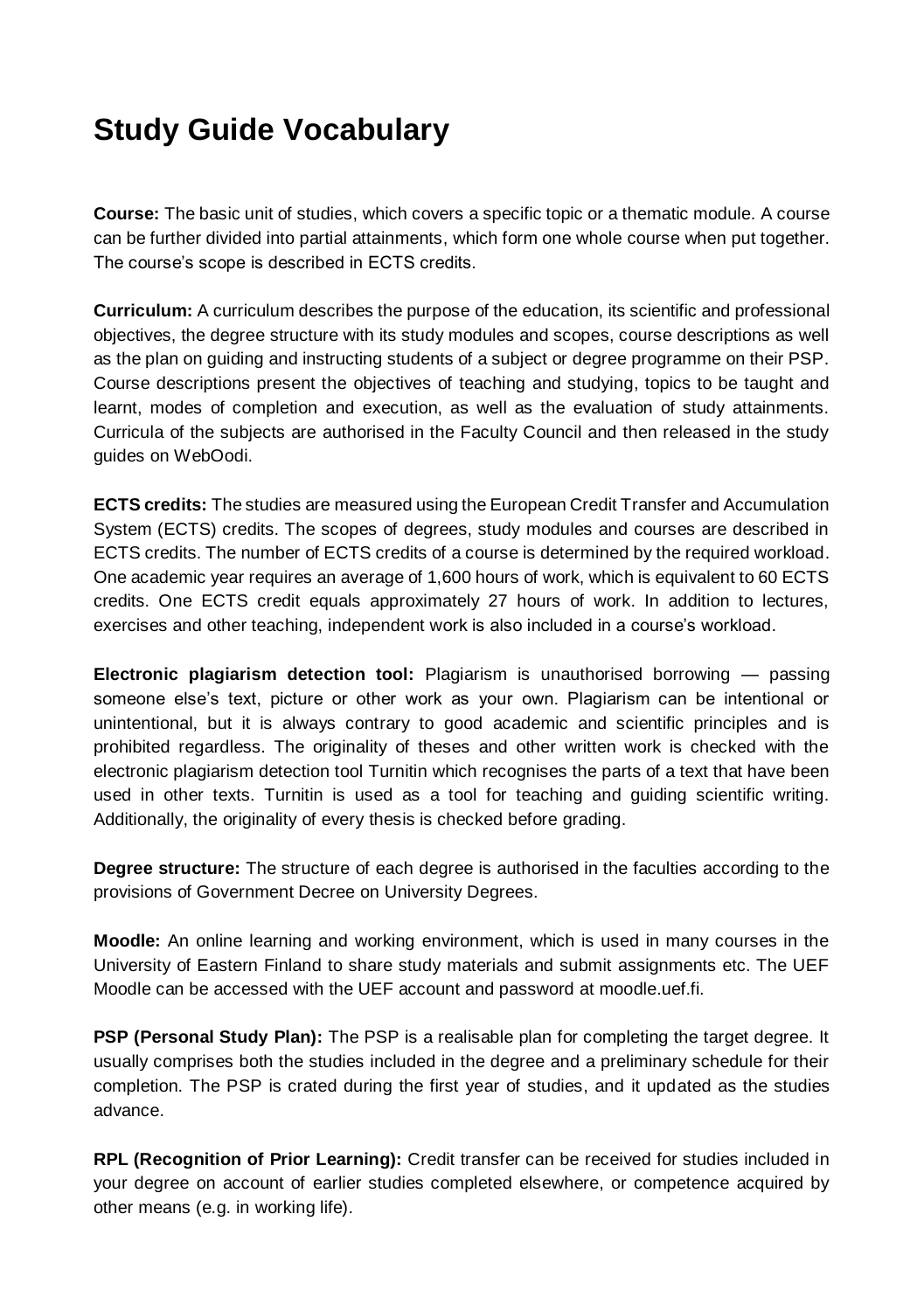**Student handbook Kamu:** The student handbook Kamu, or Kamu for short is a constantly developing information bank, in which you can find instructions, services and announcements meant for all students. The handbook contains information for new students, already enrolled students and graduating students alike. It also includes student administrative guidelines, information about different study prospects and student exchange programmes, study guides, links to various online tools and services, study-related forms, as well as tips for developing study skills and for overall well-being. Kamu can be accessed at kamu.uef.fi/en.

**Study community:** These communities for students of a particular subject distribute information directed especially for them. Study communities can be accessed by logging into the O365 Environment. Your study community is the School of Humanities' study community (Humanistisen osaston opintoyhteisö, currently available only in Finnish) on SharePoint. It is also advisable to follow the study communities of your minor subjects. A list of study communities can be found on Kamu.

**Study module:** A study module comprises multiple courses of similar difficulty and which form a specific unit of studies, e.g. the basic studies of a discipline. Basic, intermediate, and advanced studies are study modules. If you complete at least 15 ECTS credits worth of studies in a subject, it is recorded in the degree certificate even if the studies do not form a complete study module.

**Subject:** A subject is a unit offering education in a specific discipline, and the studies consist of three different levels: basic, intermediate and advanced studies. Major subject refers to the subject you have been accepted to complete a degree in. You are required to complete basic, intermediate, and advanced studies in this subject. Other subjects you study are your minor subjects.

**Syllabus:** The annual, faculty-authorised programme which contains all courses and teaching organised in each subject for the academic year. The syllabi can be found in the study guides on WebOodi (Instruction and Courses > Course Catalogues).

**WebOodi:** The university's electronic student and study register. On WebOodi, you can sign up for courses, change contact information, view study attainments, browse study guides, look into degree requirements, create a PSP, give feedback on teaching and plan the studies etc. WebOodi can be accessed at [https://weboodi.uef.fi/weboodi/.](https://weboodi.uef.fi/weboodi/)

**Yammer:** Yammer is the main channel of internal communication for students and staff members. It complements study communities by offering an interactive environment. You can find various ready-made groups in Yammer to join. Some recommended groups are, for example, *HUM (opiskelijat)*, the group for students of the School of Humanities, and *UEF Opiskelijat // UEF Students*, the group for all students of the University of Eastern Finland, in which a lot of information concerning all students is shared.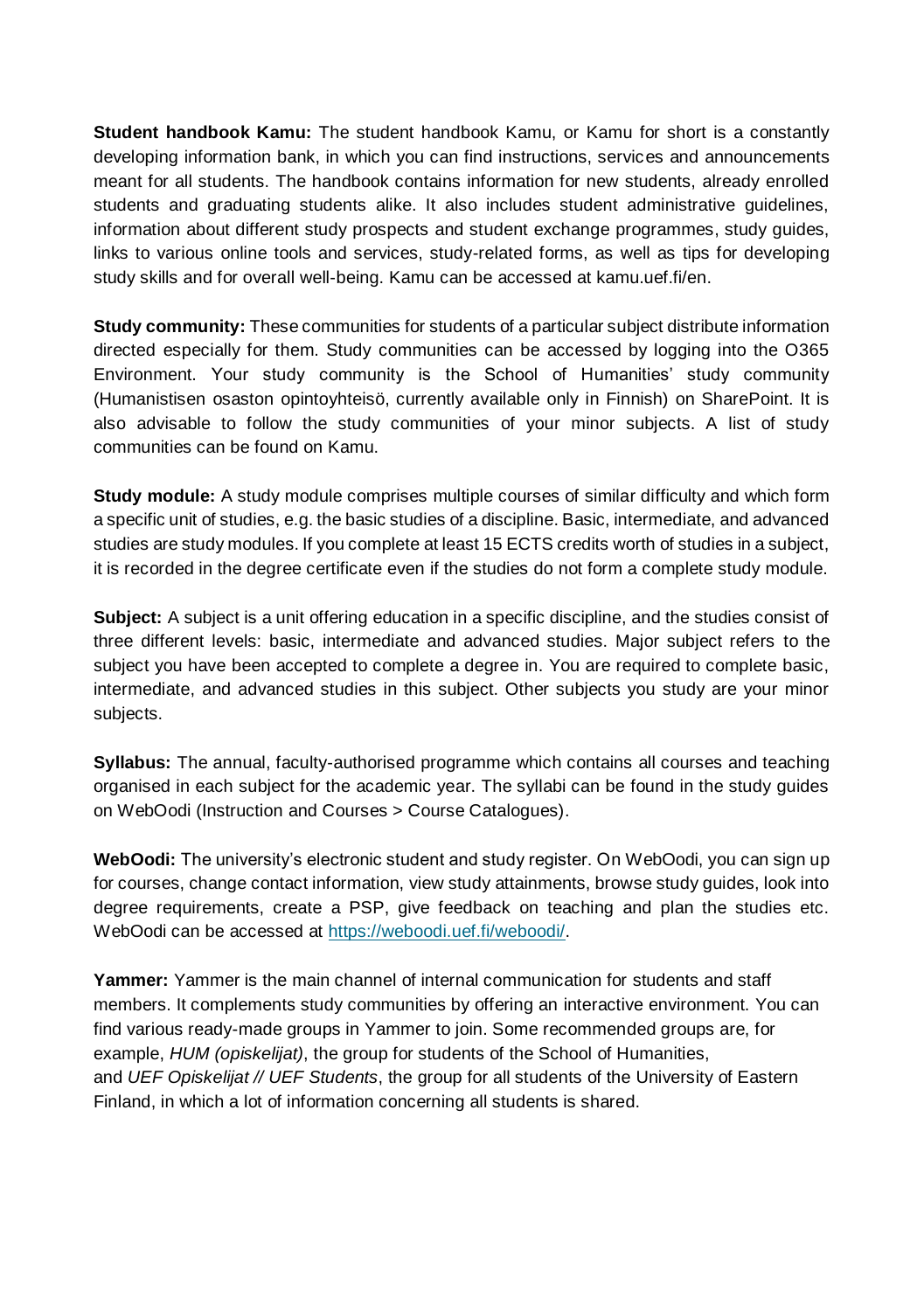# **1 Academic Year and Registration**

# **1.1 Academic Year in the University of Eastern Finland**

Academic year starts on 1 August and ends on 31 July. In the Philosophical Faculty, the teaching is divided into the following four periods.

| Autumn term, 1st period | 3 Sep - 26 Oct 2018  |
|-------------------------|----------------------|
| Autumn term, 2nd period | 29 Oct - 18 Dec 2018 |
| Spring term, 3rd period | 7 Jan - 15 Mar 2019  |
| Spring term, 4th period | 18 Mar - 24 May 2019 |

A single course can extend through several periods. Teaching can also take place outside these periods, but not during holidays.

Christmas holiday is from 19 December 2018 to 4 January 2019, and Easter holiday is from 18 to 24 April 2019.

Orientation for new students is organised from 3 to 7 September 2018. Orientation for international students is organised from 3 to 5 September 2018, and from 7 to 9 January 2019. The University of Eastern Finland's opening ceremony takes place on 6 September 2018 on Kuopio Campus. There is no opening ceremony on Joensuu Campus. However, there is no teaching or tutoring during the opening ceremony. The opening ceremonies are open for all.

The University's Sports Afternoon is organised Wednesday 3 October 2018, and on Tuesday 12 February 2019, starting at 12:15 pm. There is no teaching after 12 pm.

There is no teaching on 30 April (May Day Eve).

The University of Eastern Finland's anniversary celebration takes place on Thursday 21 March 2019. There is no teaching after 12 pm.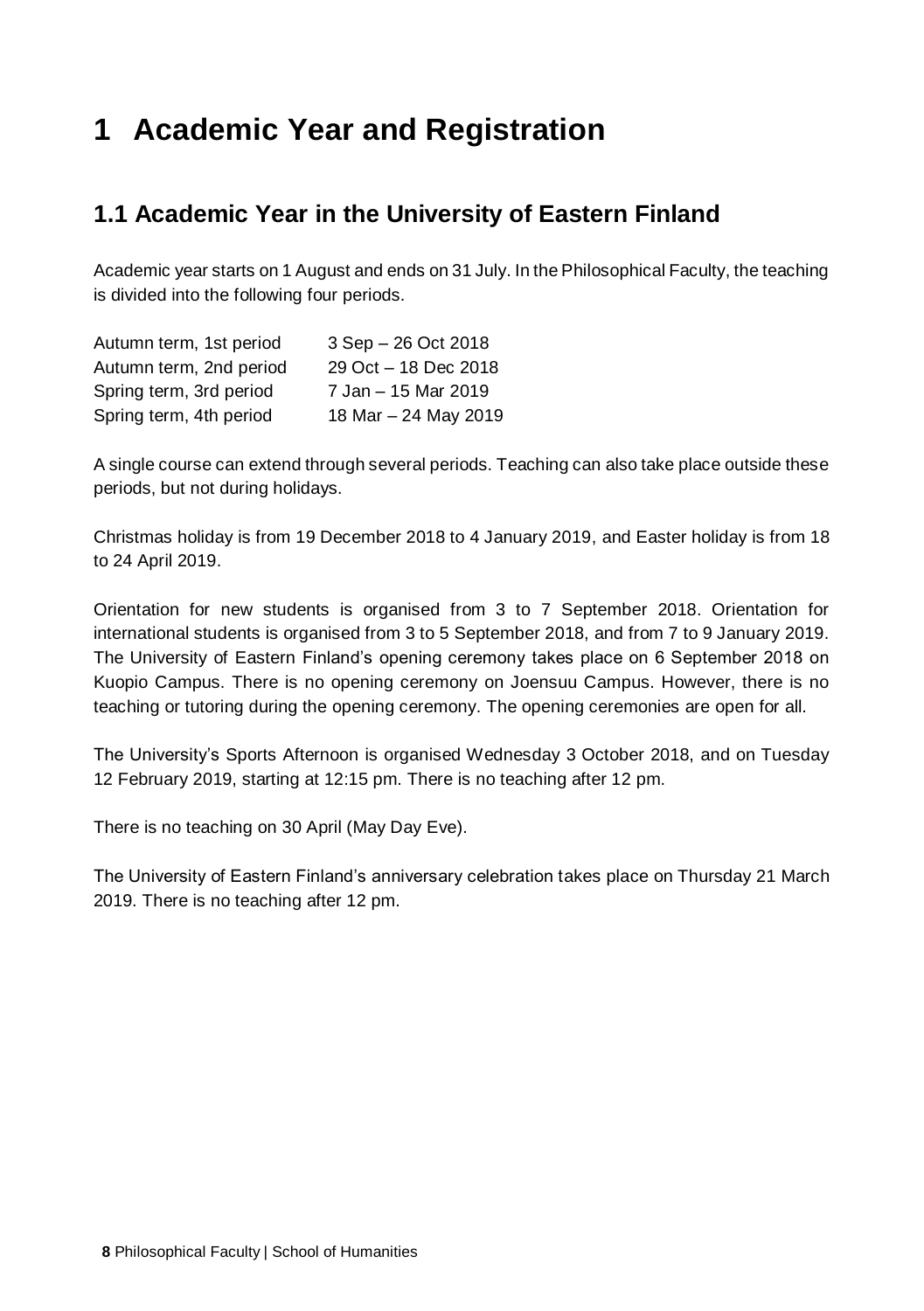# **1.1 Registration and Signing Up**

### **Registration in the University**

New students register at opintopolku.fi using My Studyinfo service after confirming their study place. Registration instructions can be found on Kamu: New Students.

Already enrolled students register annually on WebOodi during the registration period. Registration instructions can be found on Kamu (Student handbook > Study right and registration).

#### **Signing Up for Courses**

You can sing up for most of the courses on WebOodi. Compulsory lecture, exercise and online courses as well as seminars are usually organised once per academic year. Some optional courses are not offered every academic year. The registration periods can be found on WebOodi.

### **Signing Up for a General Exam**

You can also sign up for book examinations on WebOodi. General examinations take place once a month per subject, excluding July. The dates for general examinations can be found on WebOodi.

#### **Signing Up for an Electronic Exam**

Some courses have an option for taking the exam electronically in exam rooms in Joensuu and Kuopio campuses. You can find out whether this option is available by reading the course description. You can sign up in the electronic exam system at [https://exam.uef.fi/.](https://exam.uef.fi/)

#### **Signing Up for Moodle Courses**

You can sign up for Moodle courses either on WebOodi or Moodle (https://moodle.uef.fi/). You can usually find instructions for signing up for the course in its description on WebOodi. Many courses require a course key which you can find in the course description or acquire by asking from the teacher of the course.

ECTS credits and grades are registered on WebOodi.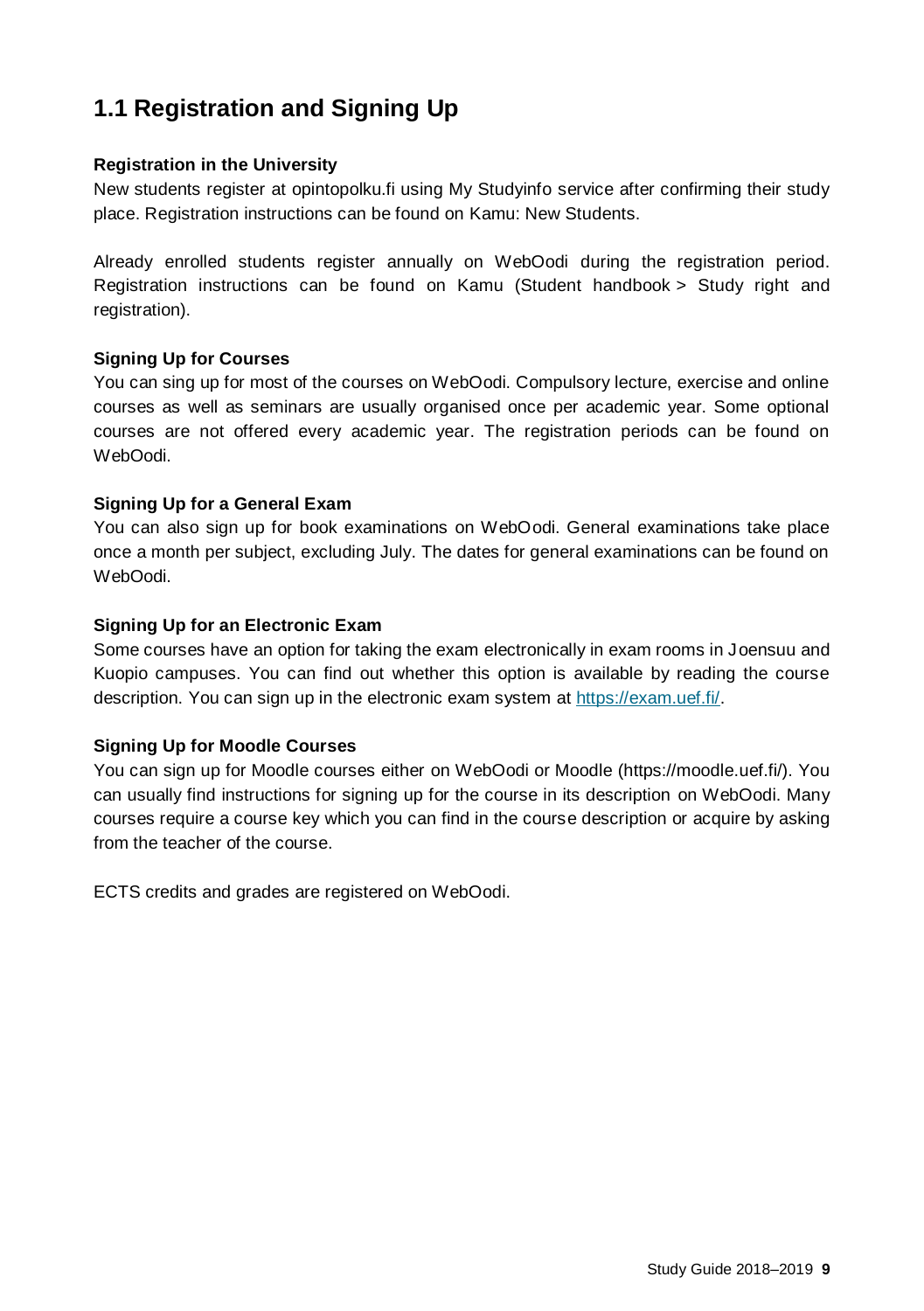# **2 Introducing the Philosophical Faculty and the School of Humanities**

The Philosophical Faculty is one of the four faculties in the University of Eastern Finland. Other faculties of the University are the Faculty of Science and Forestry, the Faculty of Health Sciences and the Faculty of Social Sciences and Business Studies.

The Philosophical Faculty operates on Joensuu Campus, and it is comprised of four schools, which are the School of Humanities, the School of Educational Sciences and Psychology, the School of Applied Educational Science and Teacher Education, and the School of Theology. Additionally, the University Teacher Training Schools in Joensuu also belong to the Philosophical Faculty.

The Faculty Council and Dean, chosen according to the administrative guidelines of the University of Eastern Finland, head the faculty. The Dean of the Philosophical Faculty is professor Janne Pietarinen, the 1st Vice Dean is professor Jopi Nyman, and the 2nd Vice Dean is professor Pertti Väisänen. The Head of the School of Humanities is professor Risto Turunen, and the Vice Head of the School of Humanities is professor Jukka Mäkisalo.

Professors, other staff and students are represented in the Faculty Council. The University Services produce the faculty's administrative and other support services.

# **2.1 School of Humanities**

The School of Humanities in the University of Eastern Finland is the only higher education unit in Eastern Finland that offers education in arts and humanities. We offer excellent study facilities, especially in languages and cultures, and courses are offered at either Bachelor, Master or Doctoral level. Our graduates often proceed to find employment in societal positions such as subject teachers or specialists in their own field. Additionally, the School of Humanities practices versatile international research in its fields. Both our education and research incorporate the perspectives and requirements of the local area as well as those of the wider society.

Humanistic education in Joensuu started in 1969, and over the years the scope and standard of the education provided has developed remarkably. In 1981, the degree programme in Cultural Studies was established, and the Savonlinna School of Translation Studies was incorporated into the University of Joensuu as a translation unit. The Faculty of Humanities was established in 1984. As of 2010 the university has been known as the University of Eastern Finland (UEF), which then changed the Faculty of Humanities into School of Humanities operating under the Philosophical Faculty. School of Humanities operates entirely at Joensuu campus.

## **One Degree** — **A Thousand Careers**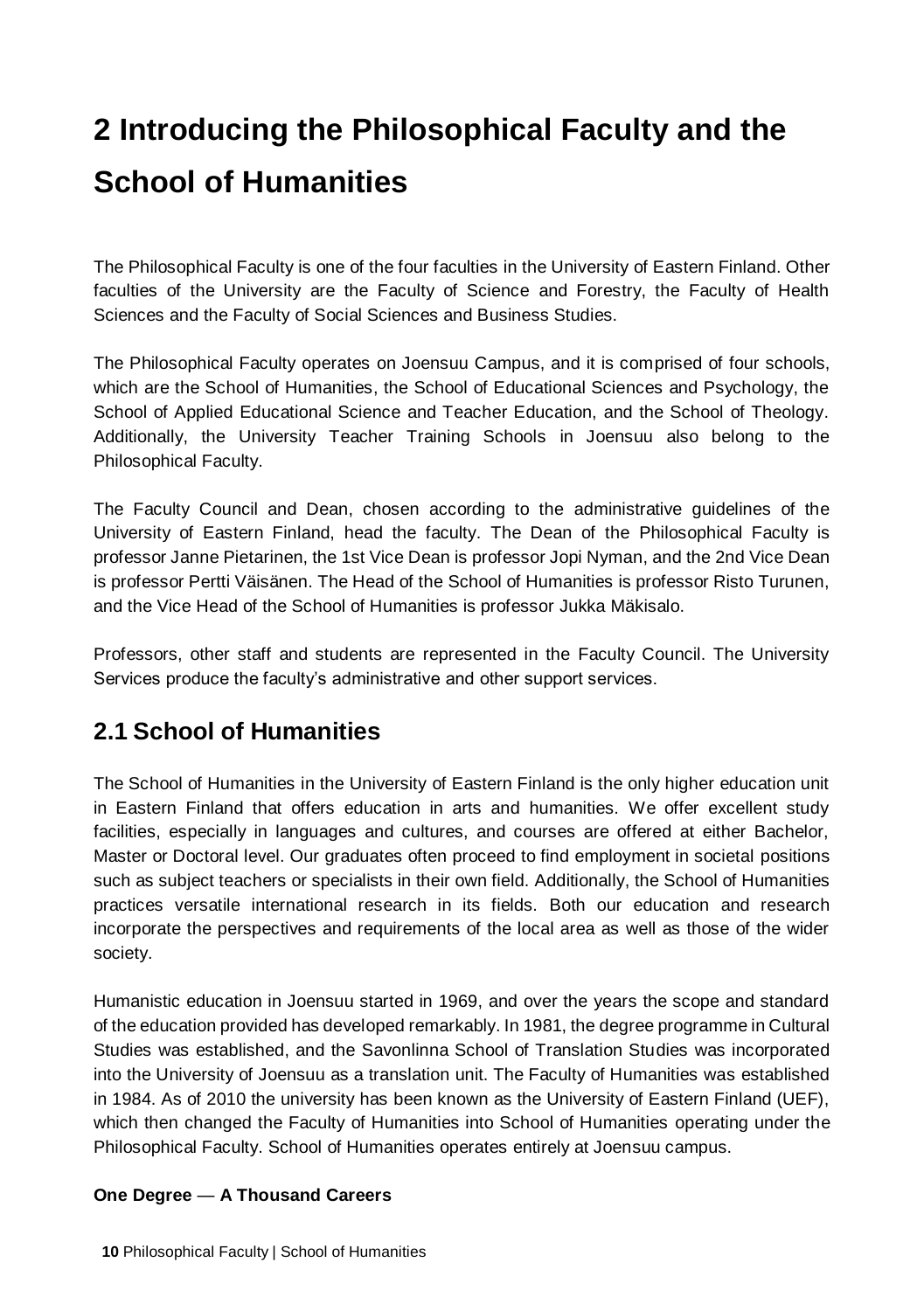You can tailor your individual study plan and schedule from the extensive and versatile range of subjects offered by the School of Humanities. You can freely choose minor subjects from the syllabus offered by the School of Humanities or any other syllabi offered by other departments and faculties of the University of Eastern Finland. Additionally, studies completed at other universities may be credited as minor subjects. Your minor subjects have an impact on your future career prospects and it is advisable to keep your career expectations in mind while choosing them. Therefore, we recommend you take an advantage of the wide array of subjects on offer at the University of Eastern Finland: broad-mindedness may lead to a remarkable future

As a humanities graduate you will be able to identify areas of your own expertise, develop these further when you enter working life and evaluate nformation related to your own discipline from a professional perspective. During your studies you learn how to apply acquired knowledge and practical skills in diverse professional roles. You also learn how to do research and process your findings critically. As a humanities graduate you will have developed excellent communication and team working skills, and you will know how to do project work effectively.

A degree in arts and humanities provides ample opportunities to work in a variety of specialist roles. Our alumni are positioned in a multitude of different specialist positions such as researchers, reporters, translators, interpreters or public information officers. It is possible to work in the field of education, at archives, associations or in the EU, or work for a municipality or the state in different cultural tasks.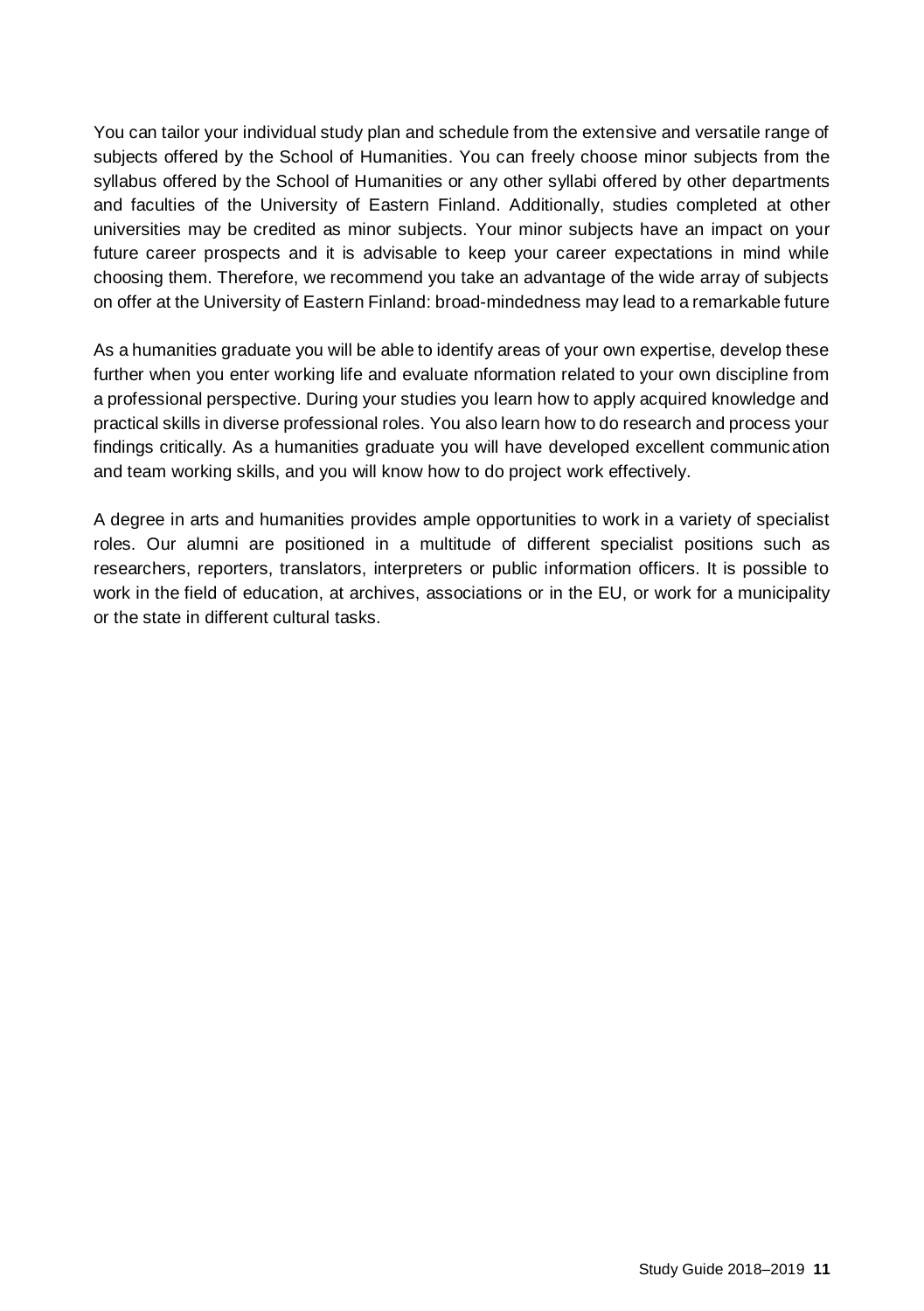# **2.2 Contact Information**

The School of Humanities is located in the Agora building. A map of the campus and lecture rooms can be found at [www.uef.fi/en/yhteystiedot/joensuu.](http://www.uef.fi/yhteystiedot/joensuu)

| <b>Street address:</b>     | Agora building, Yliopistokatu 4, FI-80100 JOENSUU         |
|----------------------------|-----------------------------------------------------------|
| Postal address:            | University of Eastern Finland, Joensuu Campus / School of |
|                            | <b>Humanities</b>                                         |
|                            | P.O. Box 111, FI-80101 JOENSUU                            |
| <b>Email address:</b>      | firstname.lastname(at)uef.fi                              |
| Phone:                     | +358 (0) 294 45 1111 / switchboard                        |
| <b>Head of the School:</b> | Professor Risto Turunen, tel. +358 (0)294 45 2100         |
|                            | (room 170, Agora building)                                |
| Vice Head of the School:   | Professor Jukka Mäkisalo, tel. +358 (0)294 45 2138        |
|                            | (room 231, Agora building)                                |

**University Services, contact information for the School of Humanities administrative and office staff:** 

[www.uef.fi/en/web/hum/yhteystiedot/hallinto-ja-toimistohenkilosto](http://www.uef.fi/web/hum/yhteystiedot/hallinto-ja-toimistohenkilosto)

**Contact information for the School of Humanities teaching and research staff:** [www.uef.fi/web/hum/yhteystiedot](http://www.uef.fi/web/hum/yhteystiedot)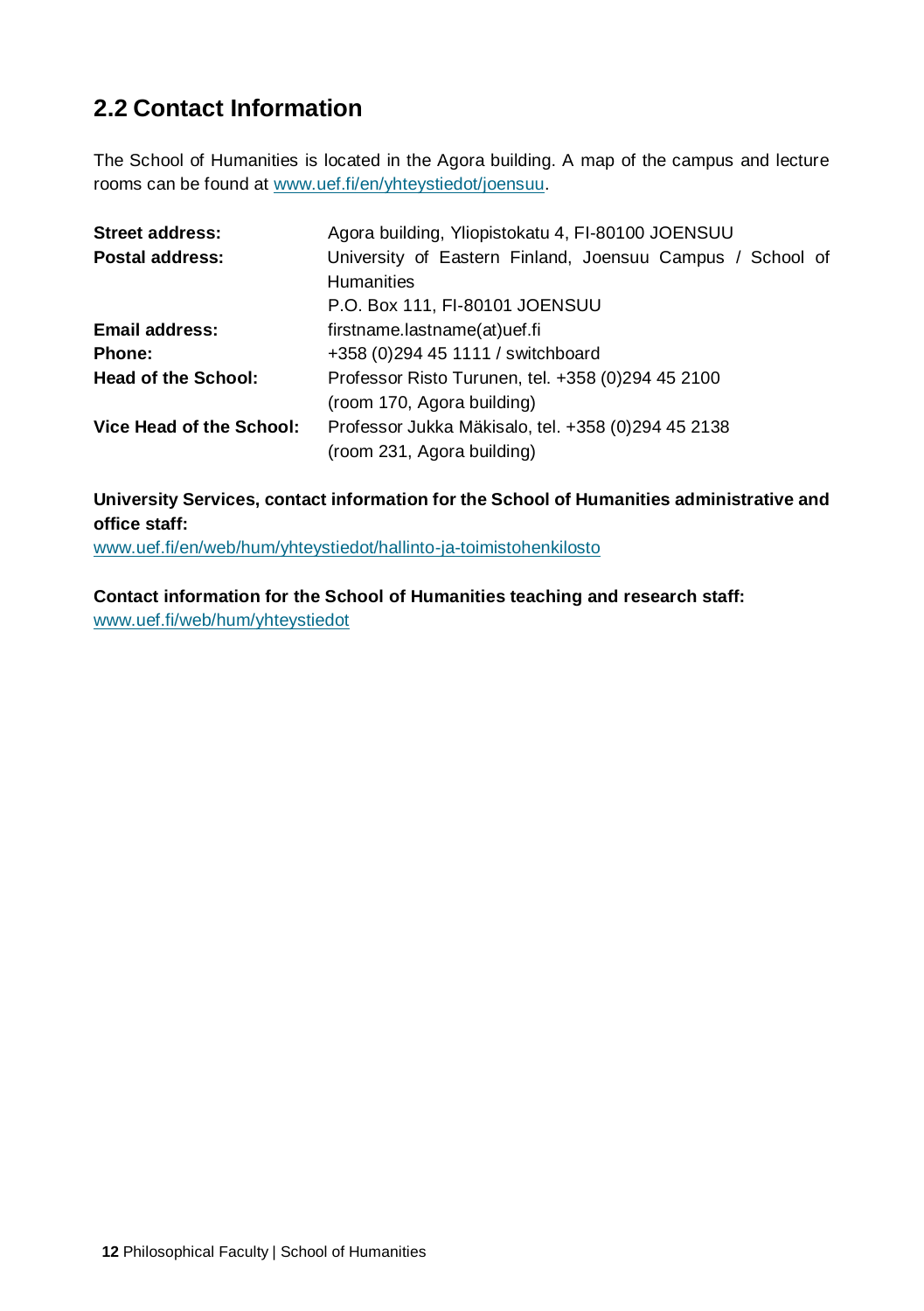# **3 Student Guidance and Counselling**

Every staff member is committed to providing students with guidance and counselling. The aim of the student guidance and counselling service is to make sure that students are committed to their studies and the university community. Additionally, the aim is to help students to advance in their studies in an appropriate manner and to graduate in target time. However, the responsibility for planning and advancing in your studies lies with you.

Study planning takes place all throughout the studies. The basis of a successful plan is to integrate the degree objectives with personal study goals. Working life skills are practiced during the studies, and you have a possibility to tailor your degree to fit your own expectations and goals for the future working life.

More information about the studies can be found in this guide and on Kamu (kamu.uef.fi/en). Moreover, information regarding the subjects and courses can be found in the study guides on WebOodi. Information regarding language and communication studies is available at the Language Centre office and at [www.uef.fi/en/web/kielikeskus.](http://www.uef.fi/en/web/kielikeskus)

# **3.1 Guidance and Counselling Provided by the Student and Learning Services**

Student and Learning Services serve university applicants, students, staff and the departments providing education, as well as UEF affiliates. The services are divided into those that are available to everyone and services that are specific to each school or faculty. All of the services provided by the Student and Learning Services work in close cooperation and to execute Student and Learning Services. The most essential services for students are:

- Services related to study rights, enrolment and student and study register
- Services related to international mobility, e.g. student exchange, international traineeship and internationalisation at home
- Career and counselling services, i.e. services related to study planning, career planning, practical training and finding employment
- Educational psychologist services
- Oppari study environments (located inside the UEF Library in the Carelia building) that offers study facilities equipped with modern technology, as well as IT support services at the Oppari Help Desk.
- Educational Services provides training and support related to academic study skills and study related ICT skills (Kamu: Student handbook > Study skills – training and support)

You may request help regarding any of the subjects above from the staff of Student and Learning Services. Staff contact information can be found at www.uef.fi/web/opintopalvelut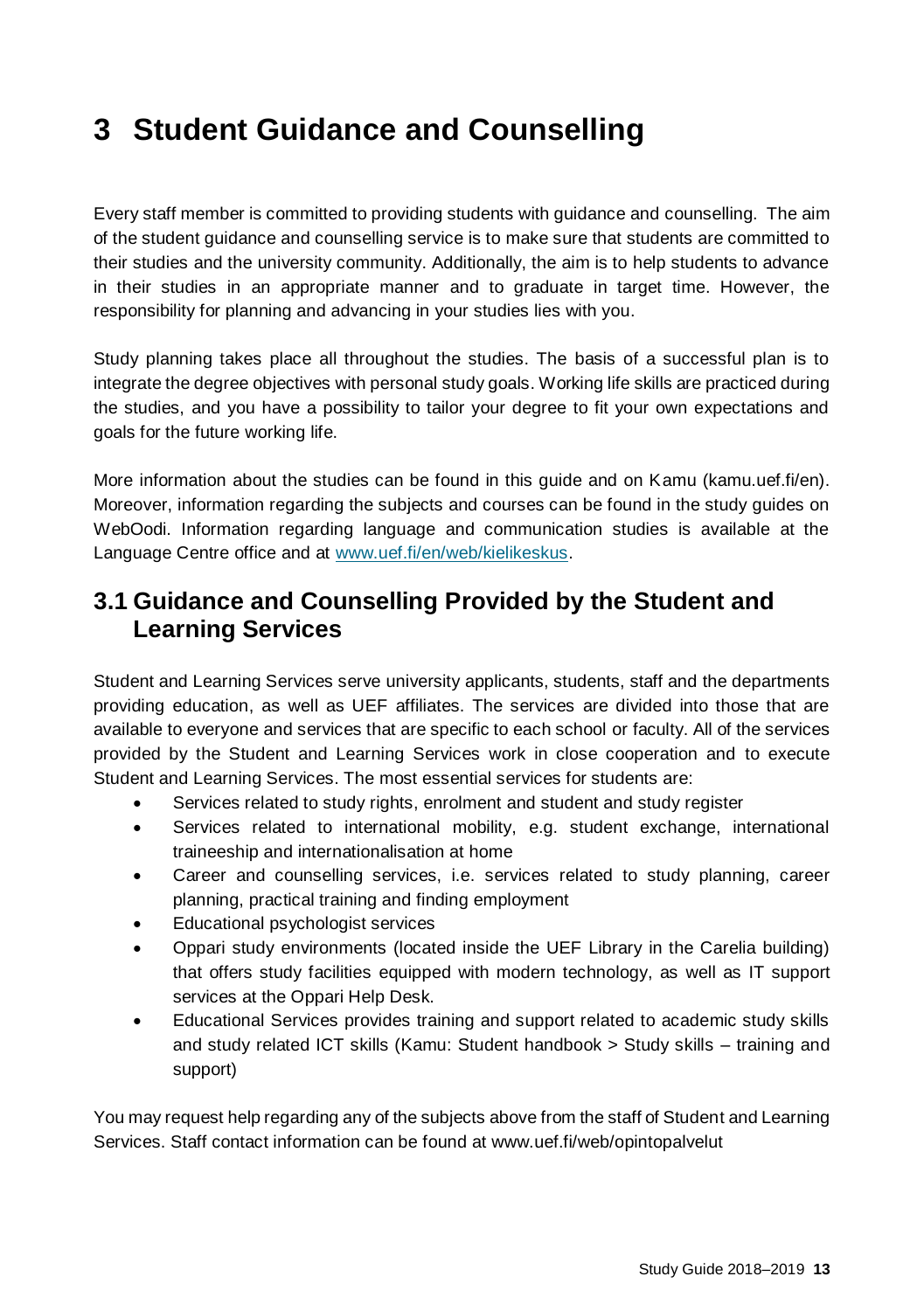**The customer service point of Joensuu Campus Student Administration** is located on the ground floor of the Aurora building. The email address for the Student and Learning Services is **opiskelu(at)uef.fi**.

# **3.2 Guidance and Counselling Provided by the School of Humanities**

# **Study Planning and Guidance**

Studying at university comes with academic freedom and independence. However, academic freedom also includes the responsibility for learning.

At the School of Humanities every new student group gets a designated teacher. Your designated teacher is there to support and supervise your group. They will arrange group meetings during the first three years of your Bachelor studies. The aim is to ensure fluency and progress from the beginning.

Your designated teacher is also your Personal Study Plan (PSP) supervisor during your Bachelor studies. Later on, during your Master's studies, student guidance and counselling is the responsibility of your Master's thesis supervisor.

The responsibilities of the student and the staff are as follows.

## **Student**

- has the primary responsibility for finding the up-to-date information regarding the studies, planning the studies and making sure to advance in the studies
- chooses their major and minor subjects within the limitations of the degree structure
- creates their Personal Study Plan (PSP) and updates it when deemed necessary
- gets to know WebOodi in order to find necessary information
- follows the information channels of the study subjects (such as UEF student email, O365 study community, Yammer, Moodle) and the information channels of the UEF and the Philosophical Faculty (such as student handbook Kamu, Yammer groups and the UEF website)
- carefully reads through instructions, announcements, study guides and other material
- participates in information sessions organised by the school and study subjects
- completes the studies and degrees while following ethical guidelines
- keeps track of the student and study register and, if mistakes are spotted, notifies the appropriate staff member to rectify the situation
- seeks guidance and counselling when needed

## **Amanuensis**

- provides general announcements, guidance and study counselling
- provides counselling related to the degree structure
- enters the completed study modules in the student and study register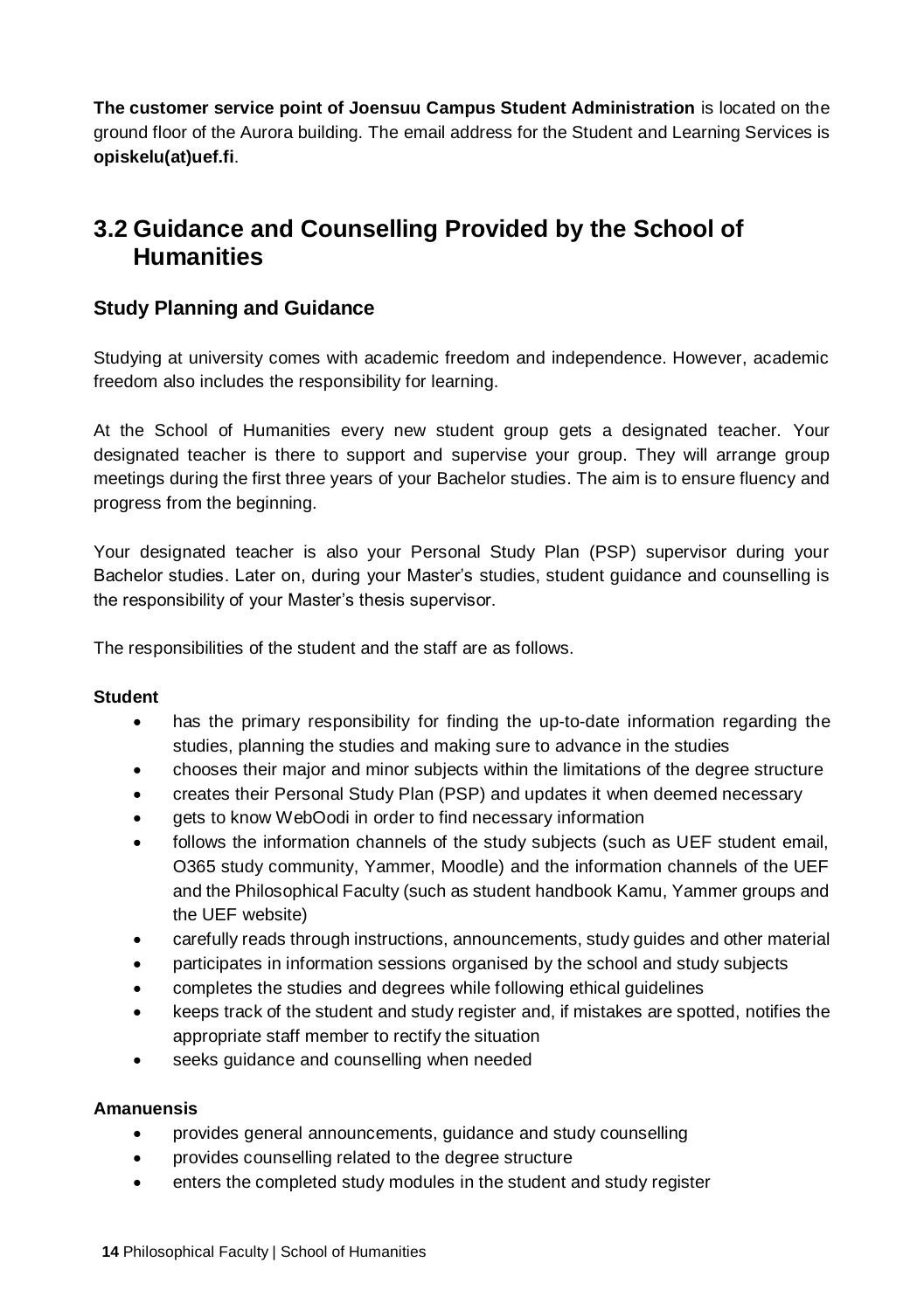- provides counselling related to practical training and international student exchange
- registers RPL (recognition of prior learning) applications (except for language and communication studies)
- provides counselling related to degree applications
- approves the study plans in applications for the extension of the study right

### **Designated Teacher**

- introduces new students to university studies during the first year
- provides Personal Study Plan (PSP) counselling and approves the PSPs
- organises study counselling meetings during the second and third year

## **Teaching Staff**

- provides guidance and counselling related to their own subject and the courses they teach
- makes decisions related to RPL (recognition of prior learning)
- manages the content of study modules related to their own subject

### **Departmental Secretary / Study Secretary**

- registers the study attainments
- provides official study certificates and transcripts of academic records (also available through Student and Learning Services)
- issues degree certificates

### **Departmental Secretary (School of Theology)**

- assists with the examination process of the Master's thesis
- does the preliminary work regarding decisions on student selections and study rights in the School of Humanities (dealing with study right applications for minor subjects, choosing a major in English and Russian studies, changing a major)
- flexible study rights (JOO)

#### **Academic Affairs Coordinator**

- takes care of any special arrangements
- acts as the substance abuse contact person for students

## **Director of Student and Learning Services**

- does the preliminary work on decisions regarding students:
	- approves the applications for the extension of the study right
	- processes any breaches of discipline
	- makes alterations to students' language study requirements
	- exempts students from language studies or study periods abroad
	- processes applications for conversion of the right to study when Bachelor and Master's degrees are conjoined into just a Master's degree

# **3.3 How to Create Your Personal Study Plan (PSP)**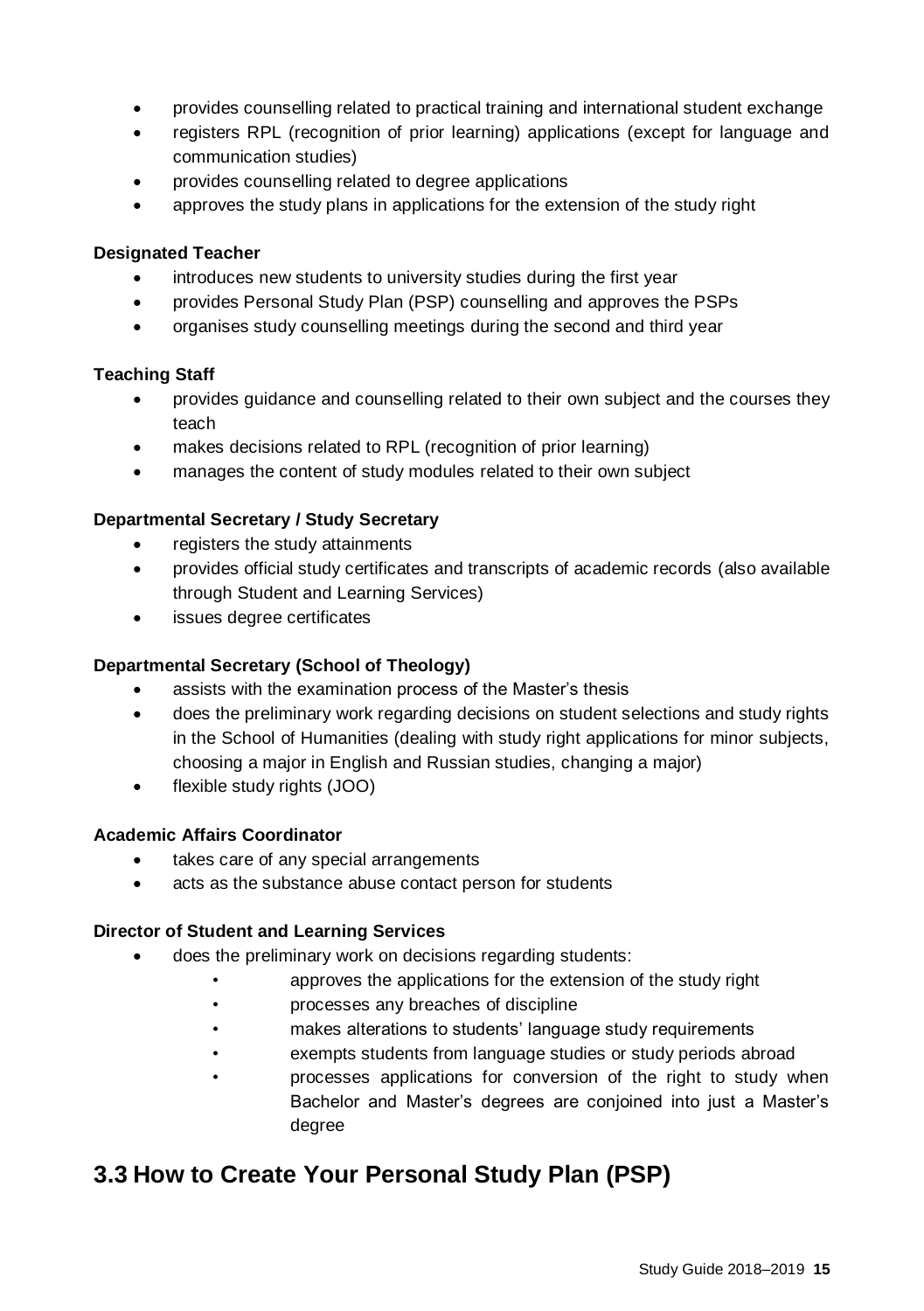Participation in guided study planning is compulsory for all new students. You are required to attend the course 2110039 Personal Study Plan (1 ECTS). The course consists of lectures, exercises and personal guidance with your designated teacher, as well as independent work. The aim of the course is to assist you with planning and scheduling your studies so that the allocated study time and the financial aid for students would suffice to cover both your Bachelor and Master's degrees. Your study plan outlines the studies to be completed and the schedule for completing them. The PSP should be updated every time your plans change, or modifications are made to the curriculum.

The PSP is created with the completion of your entire degree and graduation in mind. During the first year of your Bachelor's degree the PSP is created for the duration of your Bachelor studies. You will have a PSP appointment with your designated teacher, they will assist you with the process and once your PSP is complete, they will approve it. Your designated teacher will also meet you for guidance counselling appointments during your second and third year of studies. At the end of your Bachelor studies it is advisable to create a new PSP for your Master's degree.

The PSP is created electronically on WebOodi. If you are a new student, you will receive information and guidance on the PSP during the autumn semester and on the PSP course. If you are a returning student, you may contact the amanuensis with any questions regarding your PSP. More information about the PSP can be found at School of Humanities' study community (Humanistisen osaston opintoyhteisö) on Kamu.

PSP for Barchelor's degree: **2110039 Personal Study Plan (1 ECTS)** PSP for Master's degree: **2110002 Second-cycle Study Plan, (1 ECTS)**

# **3.4 Sources of Information**

**WebOodi:** The most up-to-date UEF study guides, course catalogues and course descriptions can be found on WebOodi [https://weboodi.uef.fi/weboodi.](https://weboodi.uef.fi/weboodi) It is recommended to familiarise yourself with your own major's degree structure. WebOodi also contains information on examinations and available teaching.

**Kamu:** The student handbook Kamu contains information on university studies, services available to students and other important matters related to student life.

**School of Humanities study community:** The School of Humanities study community contains useful study-related information for the students majoring or minoring in Arts and Humanities. The study community is located on O365 Environment on SharePoint (currently available only in Finnish).

**School of Humanities Study Guide:** The study guide contains information about study practices, theses, practical training, studying abroad etc. The study guide can be found on Kamu (New students > Study guides).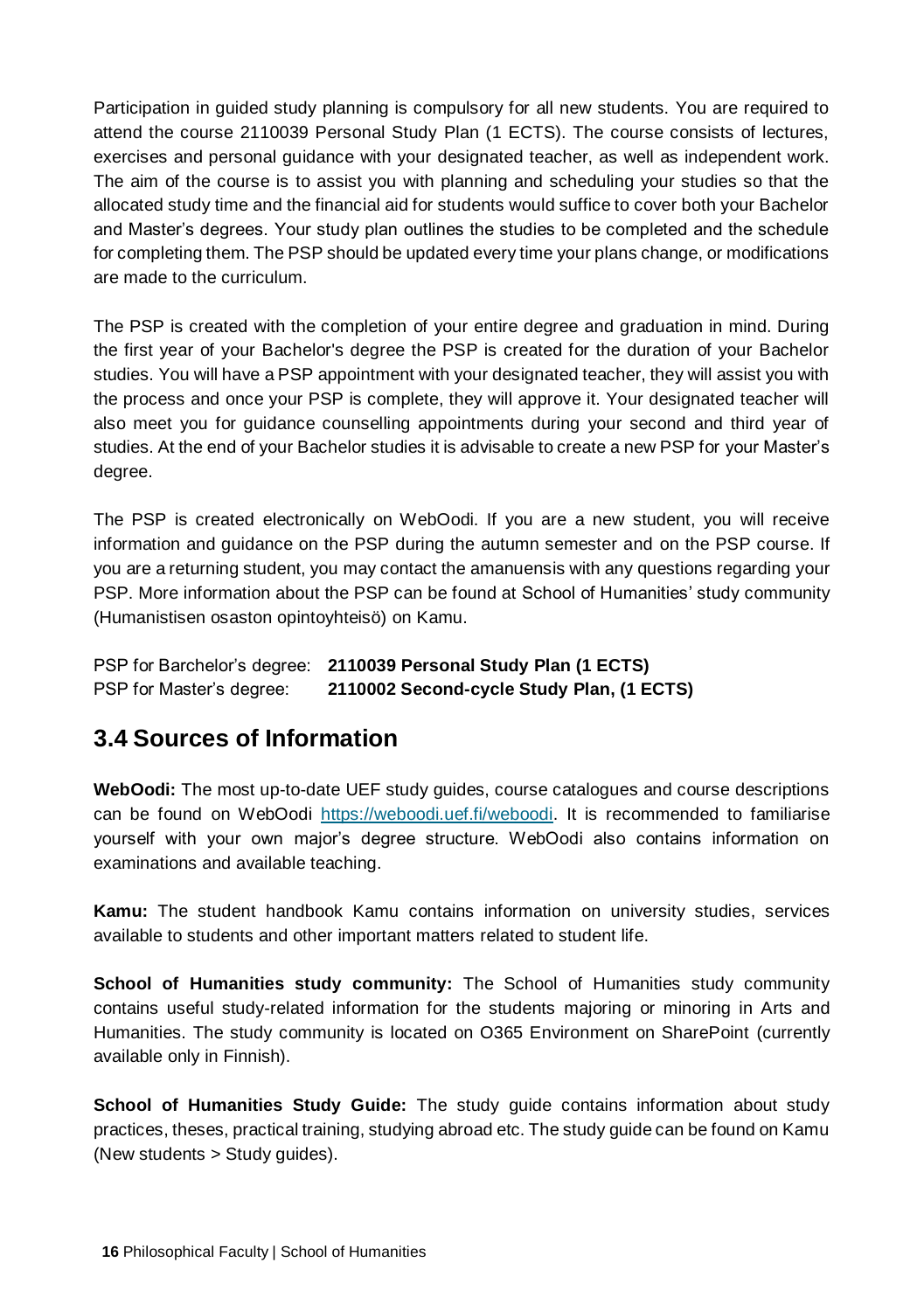**Yammer:** Yammer is the main channel of internal communication for students and staff of the University of Eastern Finland. It is an interactive communication environment that complements the official communication channel offered by Kamu. School of Humanities communicates in group *HUM (opiskelijat)*.

**Smart Start:** A guide for new students that contains important information for a new student.

**Noticeboards:** The School of Humanities noticeboard is located on the ground floor of the Agora building, next to room 143. The noticeboards for individual subjects are dotted around the corridors of the Agora building, while the Philosophical Faculty noticeboard can be found in the Borealis building.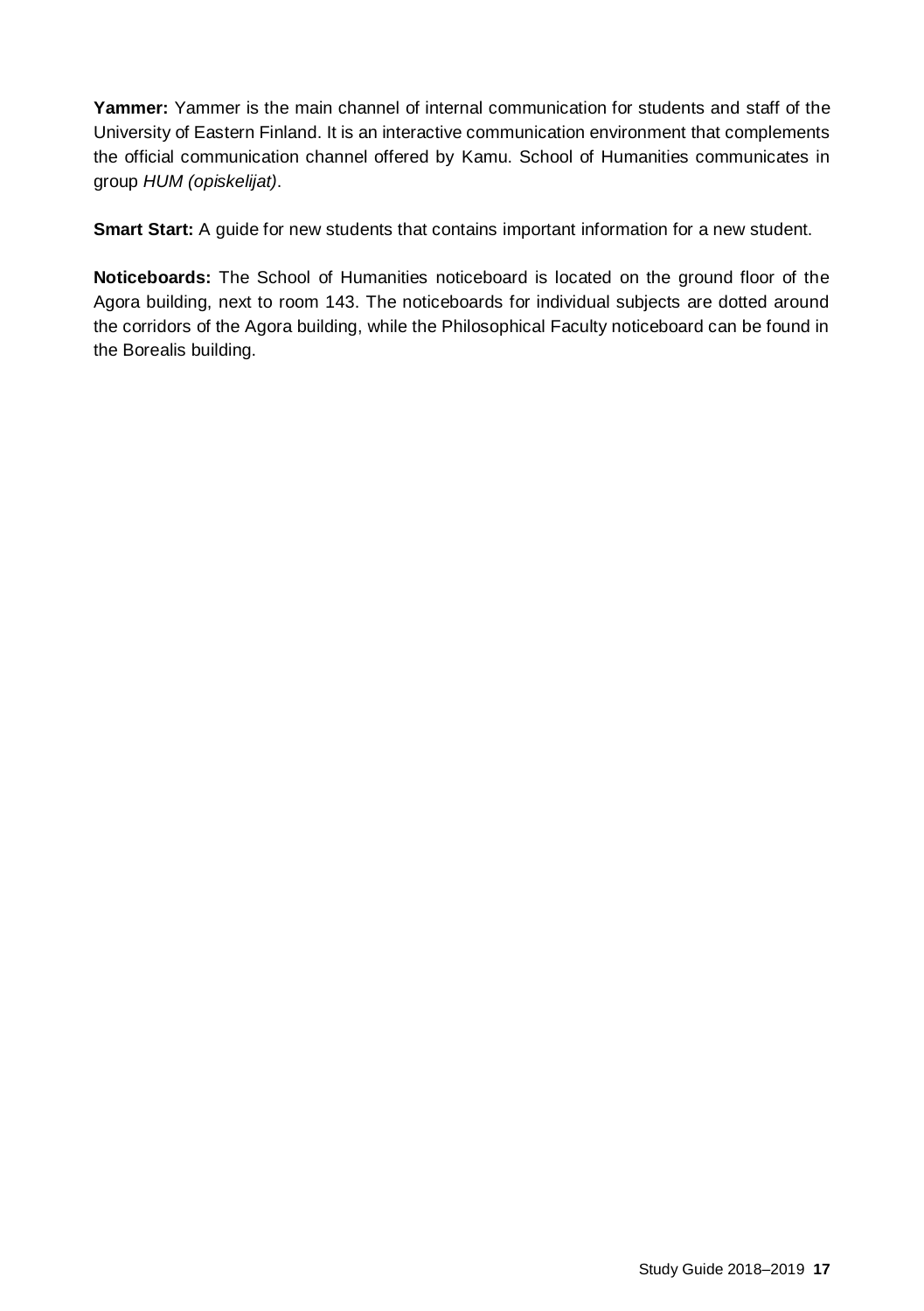# **4 Study Rights**

As part of the student selection process, a student receives a study right for both Bachelor and Master's degrees in the major subject or degree programme for which they are registered.

• Many subjects of the Philosophical Faculty can freely be chosen as minor subjects. Some subjects, however, limit the number of minor students, or the study right has to be applied for in an entrance exam for the minor subject. These include languages and the pedagogical studies for teachers. For further information, please refer to Section 5 and the student handbook Kamu (Student handbook > Minor studies and other study opportunities > Minor subject studies in the UEF).

# **4.1 Degrees**

With a few exceptions, university degrees are two-tiered: the students first obtain a Bachelor's degree, followed by a Master's degree. Primarily, students simultaneously receive the right to study for both the Bachelor and Master's degrees.

The scope of the **Bachelor's degree** is at least 180 ECTS credits. The normative duration of study is three academic years. The scope of the **Master's degree** is a minimum of 120 ECTS credits which corresponds to approximately two years of study after completing the Bachelor's degree. It is recommended that students complete the minimum scope of studies for the Bachelor's degree.

The aggregate normative duration of studies for both Bachelor and Master's degrees is five years. Primarily, a student must complete a Bachelor's degree before starting a Master's degree programme. However, exceptions can be made if it is justifiably beneficial for the advancement of the studies. Nevertheless, the student must have completed their Bachelor's degree prior to commencing work on their Master's thesis.

Studies included the Bachelor's degree cannot be included in the Master's degree. The advanced studies in the major subject cannot be included in the Bachelor's degree.

The Bachelor's degree of the Humanities is called Bachelor of Arts degree (BA), whereas the Master's degree is called Master of Arts degree (MA).

The postgraduate degrees in the study of Humanities are the Licentiate of Philosophy (PhL) and the Doctor of Philosophy (PhD) degrees. More detailed information on postgraduate studies is available on the Doctoral Program website at www.uef.fi/en/web/quest/research/doctoralschool.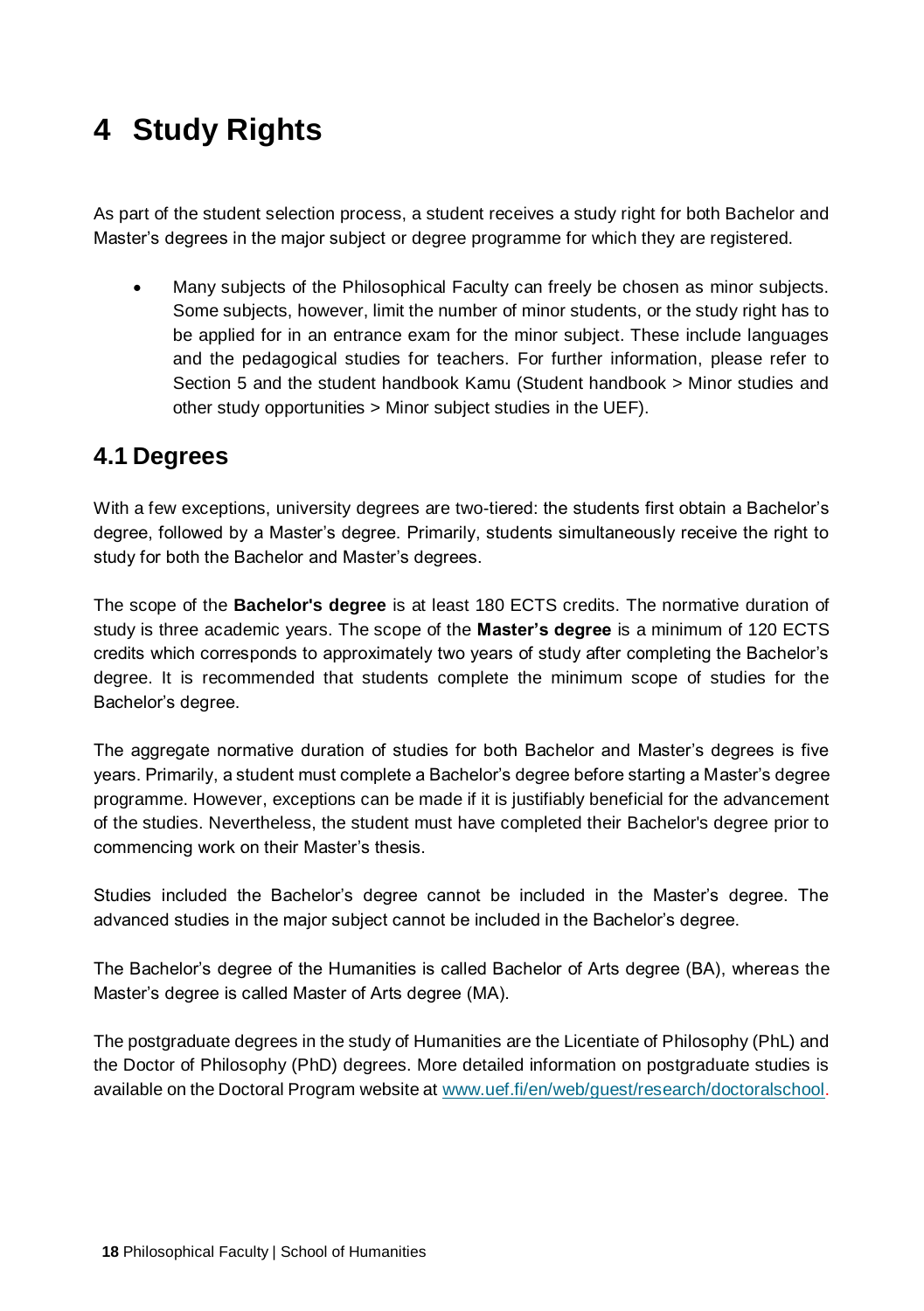# **4.2 Degree Structures**

If the studies are completed as a part of a separate Master's programme, the degree structure is governed by the Master's programme curriculum.

Subjects for which a student has completed at least 15 ECTS credits that do not form a complete study module are specified and graded as 'pass' in the degree certificate. However, these studies cannot form a minor subject in the Bachelor's degree. In a Master's degree, a minor subject can consist of two subjects, each of which must be worth at least 15 ECTS credits. The minor subject in a Master's degree can also consist of a thematic module that is completed abroad (25 ECTS credits).

# **Cultural Studies Researcher Study Path**

The following students can choose this study path:

Students chosen for the Cultural Studies degree programme majoring in Literature, Folklore Studies or Cultural Studies. There are five fields of specialisation in the Cultural Studies: Cultural Anthropology, Gender Studies, Sociology of Art, Ethnomusicology as well as Media Culture and Communication.

| Bachelor of Arts Degree 180 ECTS, Cultural Studies Researcher Study Path                          |              |
|---------------------------------------------------------------------------------------------------|--------------|
| Common studies in Cultural Studies                                                                | 25 ECTS      |
| Introduction to Cultural Studies 15 ECTS                                                          |              |
| Methodology 10 ECTS                                                                               |              |
| Basic studies in major subject                                                                    | 30 ECTS      |
| Intermediate studies in major subject                                                             | 45 ECTS      |
| A minimum of one study module of a minor subject, e.g. basic studies                              | min. 25 ECTS |
| Language and Communication Studies                                                                | 14 ECTS      |
| Speech Communication 2 ECTS                                                                       |              |
| <b>Written Communication 3 ECTS</b>                                                               |              |
| Swedish 4 ECTS<br>٠                                                                               |              |
| Foreign Language 5 ECTS                                                                           |              |
| Study and Career Planning                                                                         | 4 ECTS       |
| 1131000 Orientation to University Studies 1 ECTS                                                  |              |
| 2110039 Personal Study Plan 1 ECTS                                                                |              |
| 2110041 Personal Development and Learning Portfolio 2 ECTS                                        |              |
| In addition, other study modules or studies so that the scope of the completed degree is at least |              |
| 180 ECTS credits. It is recommended that study modules of a minor subject or subjects are         |              |
| completed as other studies.                                                                       |              |
| Master of Arts Degree 120 ECTS, Cultural Studies Researcher Study Path                            |              |
|                                                                                                   | 00F0T0       |

Advanced studies in Major Subject 80 ECTS Minor Studies for the

minimum of 25 ECTS

- EITHER a study module of a minor subject at least 25 ECTS
- OR at least 15 ECTS of two different minor subjects (15 ECTS + 15 ECTS)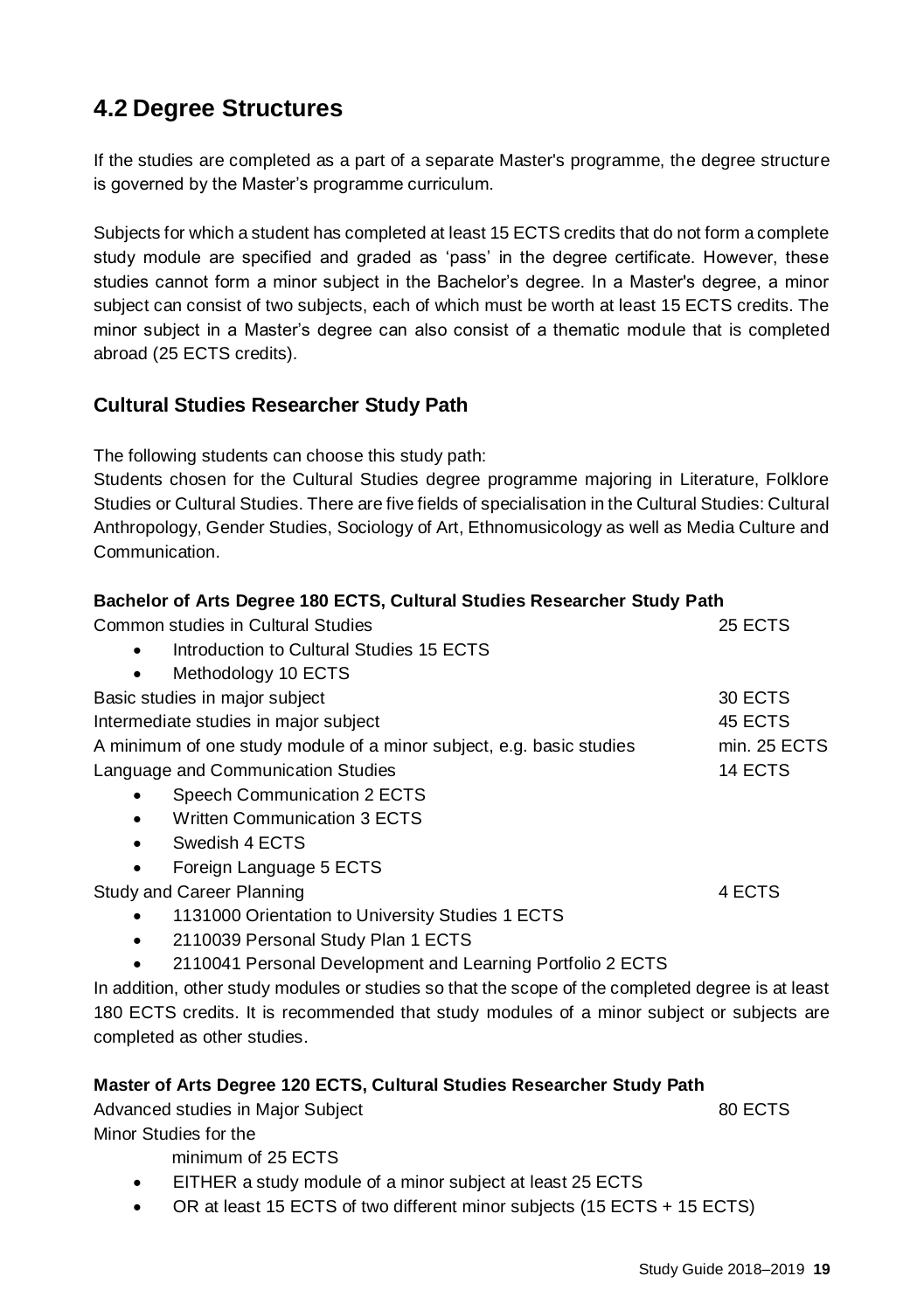• OR 2 x 15 ECTS in Cultural Studies Thematic Module

# Career Orientation 12 ECTS

- 2110042 Professional Portfolio 2 ECTS
- 2110043 Traineeship relevant to student's field of study 10 ECTS

In addition, other study modules or studies so that the scope of the completed degree is at least 120 ECTS credits.

# **Finnish Language and Literature Teacher Study Path**

The following students can choose this study path: Students majoring in the Finnish language and Literature programme.

The BA and MA degree studies include both Finnish Language and Literature Studies. The student chooses one of them as their major subject and the other as their minor subject. In addition, the degree includes compulsory pedagogical studies for subject teachers.

| Bachelor of Arts Degree 180 ECTS, Finnish Language and Literature Teacher Study Path              |         |
|---------------------------------------------------------------------------------------------------|---------|
| <b>Basic Studies in Major Subject</b>                                                             | 30 ECTS |
| Intermediate Studies in Major Subject                                                             | 45 ECTS |
| Subject Teacher's Pedagogical Studies                                                             | 25 ECTS |
| <b>Basic Studies in Minor Subject</b>                                                             | 30 ECTS |
| Intermediate Studies in Minor Subject                                                             | 30 ECTS |
| Language and Communication Studies                                                                | 14 ECTS |
| Speech Communication 2 ECTS<br>$\bullet$                                                          |         |
| <b>Written Communication 3 ECTS</b><br>$\bullet$                                                  |         |
| Swedish 4 ECTS<br>$\bullet$                                                                       |         |
| Foreign Language 5 ECTS<br>$\bullet$                                                              |         |
| Study and Career Planning                                                                         | 4 ECTS  |
| 1131000 Orientation to University Studies 1 ECTS                                                  |         |
| 2110039 Personal Study Plan 1 ECTS<br>٠                                                           |         |
| 2110041 Personal Development and Learning Portfolio 2 ECTS                                        |         |
| In addition, other study modules or studies so that the scope of the completed degree is at least |         |
| 180 FCTS credits.                                                                                 |         |

|  | Master of Arts Degree 120 ECTS, Finnish Language and Literature Teacher Study Path |  |
|--|------------------------------------------------------------------------------------|--|

| Advanced Studies in Major Subject     | 80 ECTS |
|---------------------------------------|---------|
| Subject Teacher's Pedagogical Studies | 35 ECTS |
| Career Orientation                    | 2 ECTS  |
|                                       |         |

• 2110042 Professional Portfolio 2 ECTS

In addition, other study modules or studies so the scope of the completed degree is at least 120 ECTS credits.

# **Finnish Language or Literature Specialist Study Path**

The following students can choose this study path: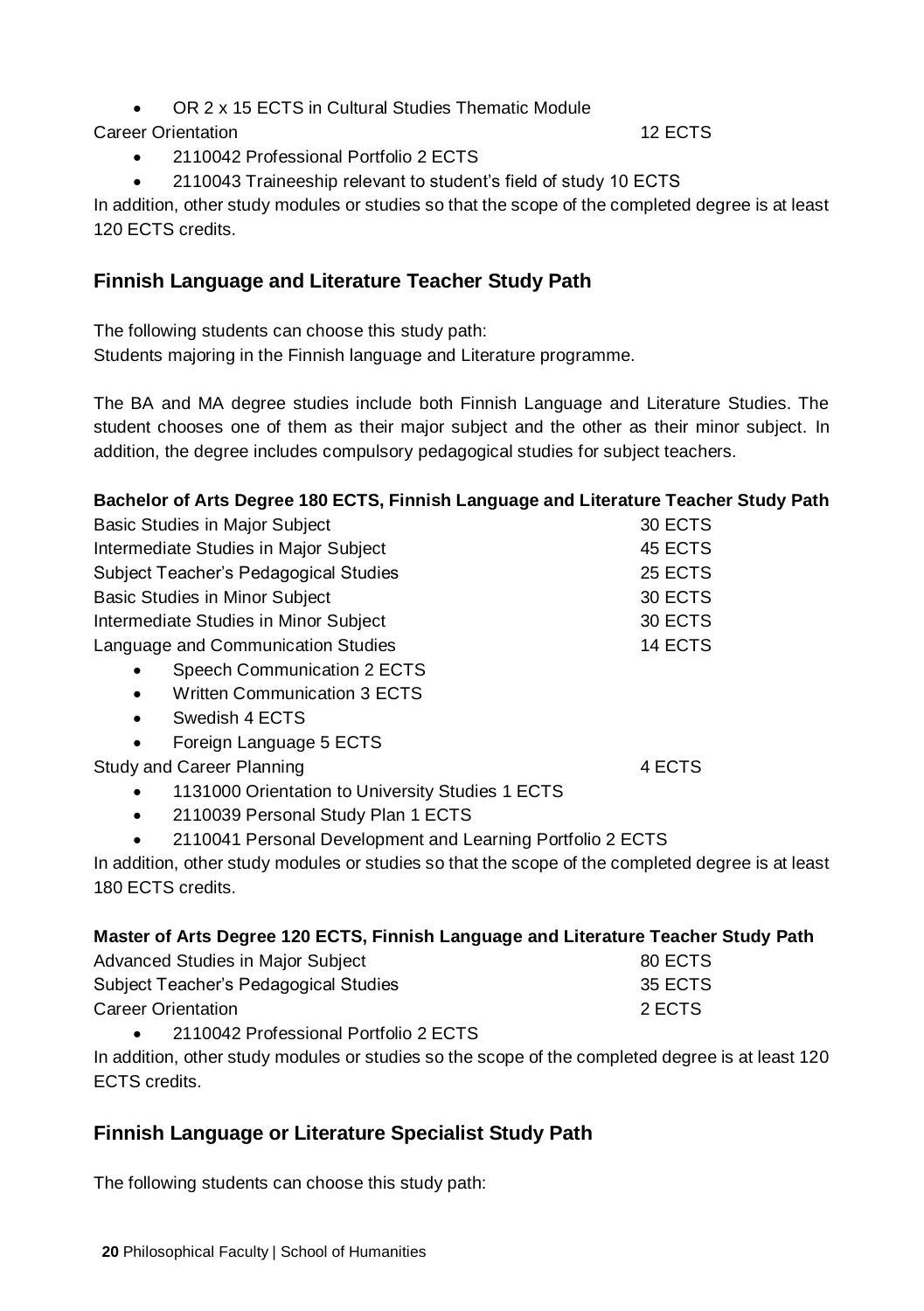Students majoring in the Finnish language and Literature programme.

### **Bachelor of Arts Degree 180 ECTS, Finnish Language or Literature Specialist Study Path**

Basic Studies in Major Subject 30 ECTS Intermediate Studies in Major Subject 45 ECTS A minimum of one study module of a minor subject, e.g. basic studies for the min. 25 ECTS Language and Communication Studies 14 ECTS

- Speech Communication 2 ECTS
- Written Communication 3 ECTS
- Swedish 4 FCTS
- Foreign Language 5 ECTS

Study and Career Planning **4 ECTS** 4 ECTS

- 1131000 Orientation to University Studies 1 ECTS
- 2110039 Personal Study Plan 1 ECTS
- 2110041 Personal Development and Learning Portfolio 2 ECTS

Compulsory BA studies for students majoring in Finnish Language 15 ECTS

- 2131934 Introduction to Linguistics 5 ECTS
- 2122112 Introduction to Literature 5 ECTS
- 2133209 Multilingual Communication 5 ECTS

In addition, other study modules or studies so that the scope of the completed degree is at least 180 ECTS credits. It is recommended that study modules of a minor subject or subjects are completed as other studies.

## **Master of Arts Degree 120 ECTS, Finnish Language or Literature Specialist Study Path**

Advanced Studies in Major Subject **80 ECTS** 80 ECTS

Minor Studies for the

minimum of 25 ECTS

- EITHER a study module of a minor subject at least 25 ECTS
- OR at least 15 ECTS of two different minor subjects (15 ECTS + 15 ECTS)
- OR 2 x 15 ECTS in Cultural Studies Thematic Module

Career Orientation 2–12 ECTS

- 2110042 Professional Portfolio 2 ECTS
- 2110043 Traineeship Relevant to Student's Field of Study 10 ECTS

In addition, other study modules or studies so that the scope of the completed degree is at least 120 ECTS credits.

# **English, Swedish or Russian Subject Teacher's Study Path**

The following students can choose this study path:

Students majoring in English Language and Culture, Swedish or Russian Language.

## **Bachelor of Arts Degree 180 ECTS, English, Swedish or Russian Subject Teacher's Study Path**

| Basic Studies in Major Subject        | 30 ECTS |
|---------------------------------------|---------|
| Intermediate Studies in Major Subject | 40 ECTS |
| Subject Teacher's Pedagogical Studies | 25 ECTS |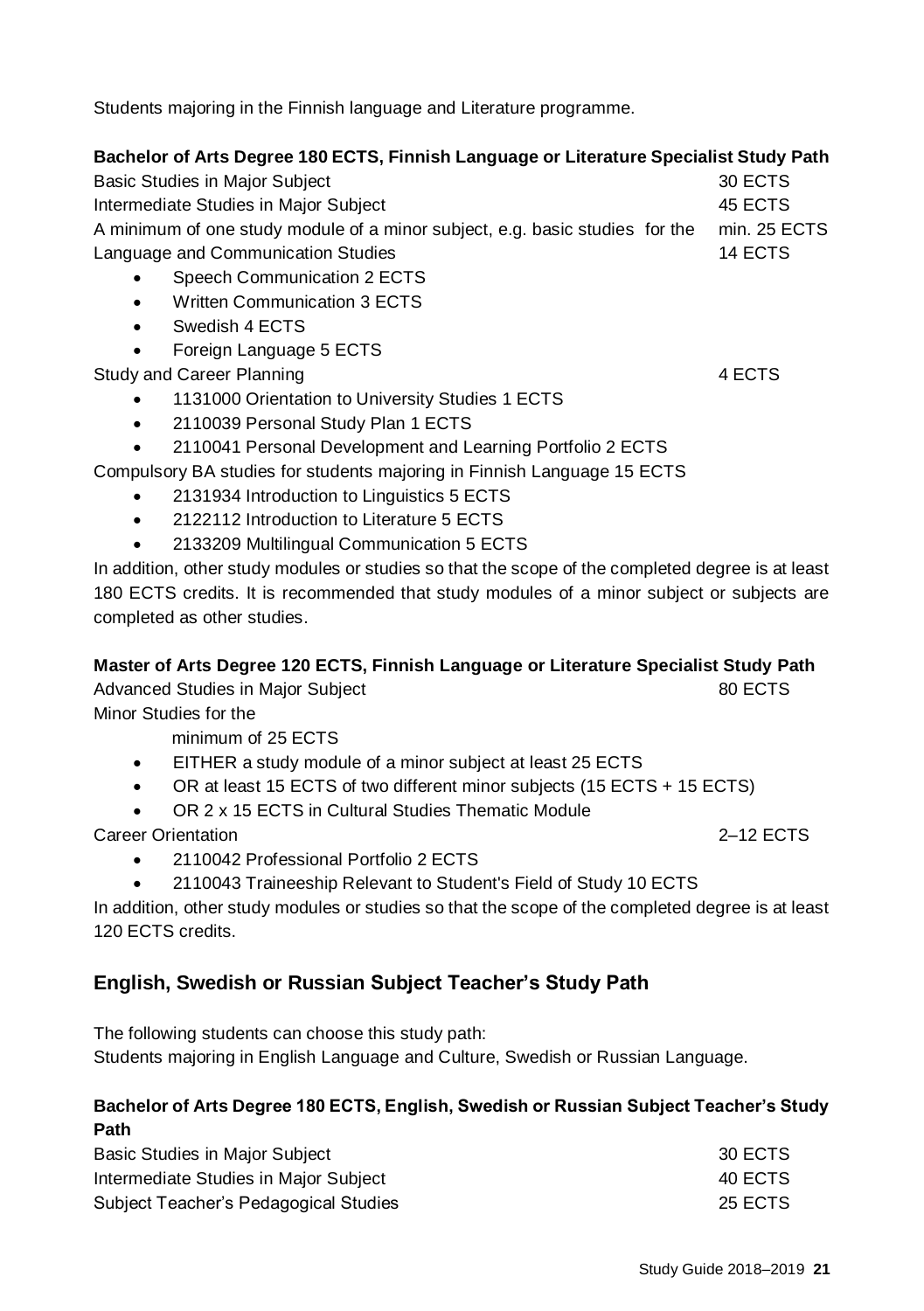|           | Minor Subject: Subject Teacher's Basic and                 |         |
|-----------|------------------------------------------------------------|---------|
|           | Intermediate Studies in the other subject taught*          | 60 ECTS |
|           | Language and Communication Studies                         | 14 ECTS |
| ٠         | Speech Communication 2 ECTS                                |         |
| $\bullet$ | <b>Written Communication 3 ECTS</b>                        |         |
| ٠         | Swedish 4 ECTS                                             |         |
| ٠         | Foreign Language 5 ECTS                                    |         |
|           | Study and Career Planning                                  | 4 ECTS  |
| ٠         | 1131000 Orientation to University Studies 1 ECTS           |         |
| ٠         | 2110039 Personal Study Plan 1 ECTS                         |         |
| $\bullet$ | 2110041 Personal Development and Learning Portfolio 2 ECTS |         |
|           | Common Studies in Foreign Languages 15 ECTS:               |         |
| ٠         | 2131934 Introduction to Linguistics 5 ECTS                 |         |
| ٠         | 2122112 Introduction to Literature 5 ECTS                  |         |
|           |                                                            |         |

• 2133209 Multilingual Communication 5 ECTS

In addition, other study modules or studies so that the degree comprises of 180 ECTS points.

\* It is recommended that students pursuing the Subject Teacher's Study Path study two different subjects. However, the students can choose other subjects as their minor studies.

# **Master of Arts Degree 120 ECTS, English, Swedish or Russian Subject Teacher's Study Path**

| Advanced Studies in Major Subject     | 80 ECTS |
|---------------------------------------|---------|
| Subject Teacher's Pedagogical Studies | 35 ECTS |
| Career Orientation                    | 2 ECTS  |

• 2110042 Professional Portfolio 2 ECTS

In addition, other study modules or studies so that the scope of the completed degree is at least 120 ECTS credits.

# **English, Swedish or Russian Language Specialist Study Path**

The following students can choose this study path: Students majoring in English Language and Culture, Swedish or Russian Language.

# **Bachelor of Arts Degree 180 ECTS, English, Swedish or Russian Language Specialist Study Path**

| <b>Basic Studies in Major Subject</b>                                        | 30 ECTS |
|------------------------------------------------------------------------------|---------|
| Intermediate Studies in Major Subject                                        | 40 ECTS |
| A minimum of one study module of a minor subject, e.g. basic studies for the |         |
| minimum of 25 ECTS                                                           |         |
| Language and Communication Studies                                           | 14 ECTS |
| Speech Communication 2 ECTS<br>٠                                             |         |
|                                                                              |         |

- Written Communication 3 ECTS
- Swedish 4 FCTS
- Foreign Language 5 ECTS

Study and Career Planning **4 ECTS** 4 ECTS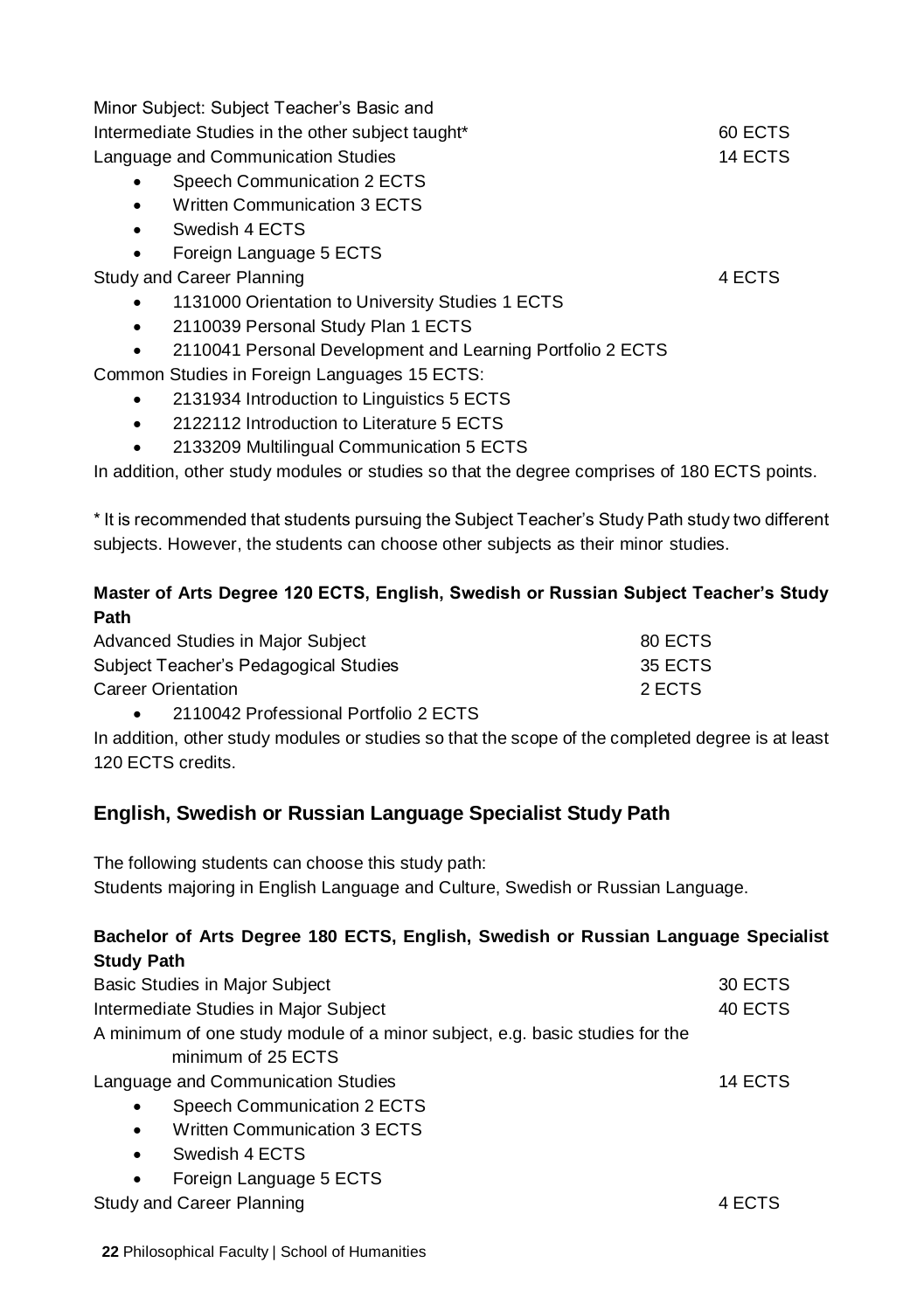- 1131000 Orientation to University Studies 1 ECTS
- 2110039 Personal Study Plan 1 ECTS
- 2110041 Personal Development and Learning Portfolio 2 ECTS

Common Studies in Foreign Languages 15 ECTS:

- 2131934 Introduction to Linguistics 5 ECTS
- 2122112 Introduction to Literature 5 ECTS
- 2133209 Multilingual Communication 5 ECTS

In addition, other study modules or studies so that the scope of the completed degree is at least 180 ECTS credits. It is recommended that study modules of a minor subject or subjects are completed as other studies.

## **Master of Arts Degree 120 ECTS, English, Swedish or Russian Language Specialist Study Path**

| Advanced Studies in Major Subject                                                    | 80 ECTS      |
|--------------------------------------------------------------------------------------|--------------|
| <b>Minor Studies</b>                                                                 | min. 25 ECTS |
| EITHER a study module of a minor subject of at least 25 ECTS<br>$\bullet$            |              |
| OR at least 15 ECTS of two different minor subjects (15 ECTS + 15 ECTS)<br>$\bullet$ |              |
| OR 2 x 15 ECTS in Cultural Studies Thematic Module<br>$\bullet$                      |              |
| <b>Career Orientation</b>                                                            | 2–12 ECTS    |

- 2110042 Professional Portfolio 2 ECTS
- 2110043 Traineeship Relevant to Student's Field of Study 10 ECTS

In addition, other study modules or studies so that the scope of the completed degree is at least 120 ECTS credits.

# **Translator's Study Path**

The following students can choose this study path:

- Bachelor's degree: students majoring in English Language and Translation.
- Master's degree: students majoring in English Language and Translation, Russian Language and Translation or Swedish.

The compulsory studies in the Translator's Study Path include

- The compulsory Translation Studies Study Module 15 ECTS
- Finnish Language Studies for translators and interpreters 15–25 ECTS:
	- o either Finnish for Translators and Interpreters 15–25 ECTS (2110030 Finnish for Translators and Interpreters, Compulsory Studies 15 ECTS or 2132900 Finnish for Translators and Interpreters, Basic Studies 25 ECTS) o or Basic Studies in Finnish Studies for Foreigners 25 ECTS.

These compulsory studies can be included either as a part of the Bachelor's degree or the Master's degree. If one of the compulsory study modules is included in the Bachelor's degree, studies of at least 15 ECTS in a subject other that the major subject must be completed.

## **Specialising in Translation in the Bachelor's Degree, English Language and Translation**

Bachelor of Arts degree 180 ECTS, including Translation Studies and Finnish Language Studies: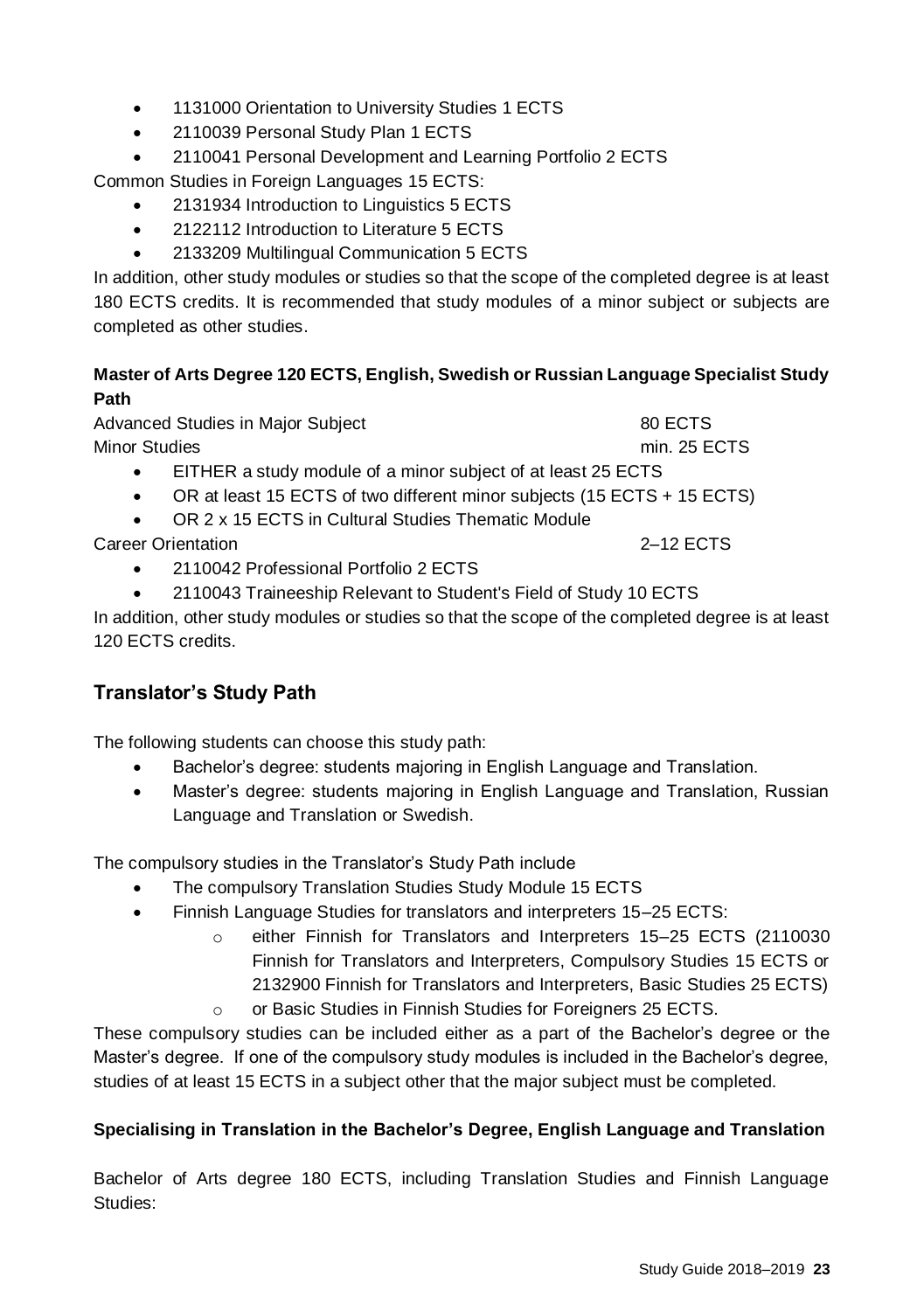Basic Studies in Major Subject 30 ECTS Intermediate Studies in Major Subject 40 ECTS Minor Studies of the minimum of the minimum of minimum of minimum of minimum of minimum of the minimum of the minimum of the minimum of the minimum of the minimum of the minimum of the minimum of the minimum of the minimum

- Compulsory Translation Studies Study Module 15 ECTS
- Finnish for Translators and Interpreters 15–25 ECTS (2110030 Finnish for Translators and Interpreters, Compulsory Studies 15 ECTS or 2132900 Finnish for Translators and Interpreters, Basic Studies 25 ECTS) OR Finnish Studies for Foreigners, Basic Studies 25 ECTS

Language and Communication Studies 14 ECTS

- Speech Communication 2 ECTS
- Written Communication 3 ECTS
- Swedish 4 FCTS
- Foreign Language 5 ECTS

Study and Career Planning 4 ECTS

- 1131000 Orientation to University Studies 1 ECTS
- 2110039 Personal Study Plan 1 ECTS
- 2110041 Personal Development and Learning Portfolio 2 ECTS

Common Studies for BA students of Foreign Languages 15 ECTS:

- 2131934 Introduction to Linguistics 5 ECTS
- 2122112 Introduction to Literature 5 ECTS
- 2133209 Multilingual Communication 5 ECTS

In addition, other study modules or studies so that the scope of the completed degree is at least 180 ECTS credits. It is recommended that study modules of a minor subject or subjects are completed as other studies.

## **Master of Arts Degree 120 ECTS, English Language and Translation**

Advanced Studies in Major Subject 85 ECTS Minor Studies for the min. 25 ECTS

- EITHER a study module of a minor subject of at least 25 ECTS
- OR at least 15 ECTS of two different minor subjects (15 ECTS + 15 ECTS)
- OR 2 x 15 ECTS in Cultural Studies Thematic Module

Career Orientation 2–12 ECTS

- 2110042 Professional Portfolio 2 FCTS
- 2110043 Traineeship Relevant to Student's Field of Study 10 ECTS

In addition, other study modules or studies so that the scope of the completed degree is at least 120 ECTS credits.

## **Specialising in Translation in the Master's degree, Russian Language and Translation or Swedish**

Bachelor's degree: see *Bachelor of Arts degree 180 ECTS, English, Swedish or Russian Language Specialist Study Path.* It is recommended that foreign students complete the Finnish Studies for Foreigners study module as part of their Bachelor's degree.

**Master of Arts Degree 120 ECTS, Russian Language and Translation or Swedish**  Advanced Studies in Major Subject 80 ECTS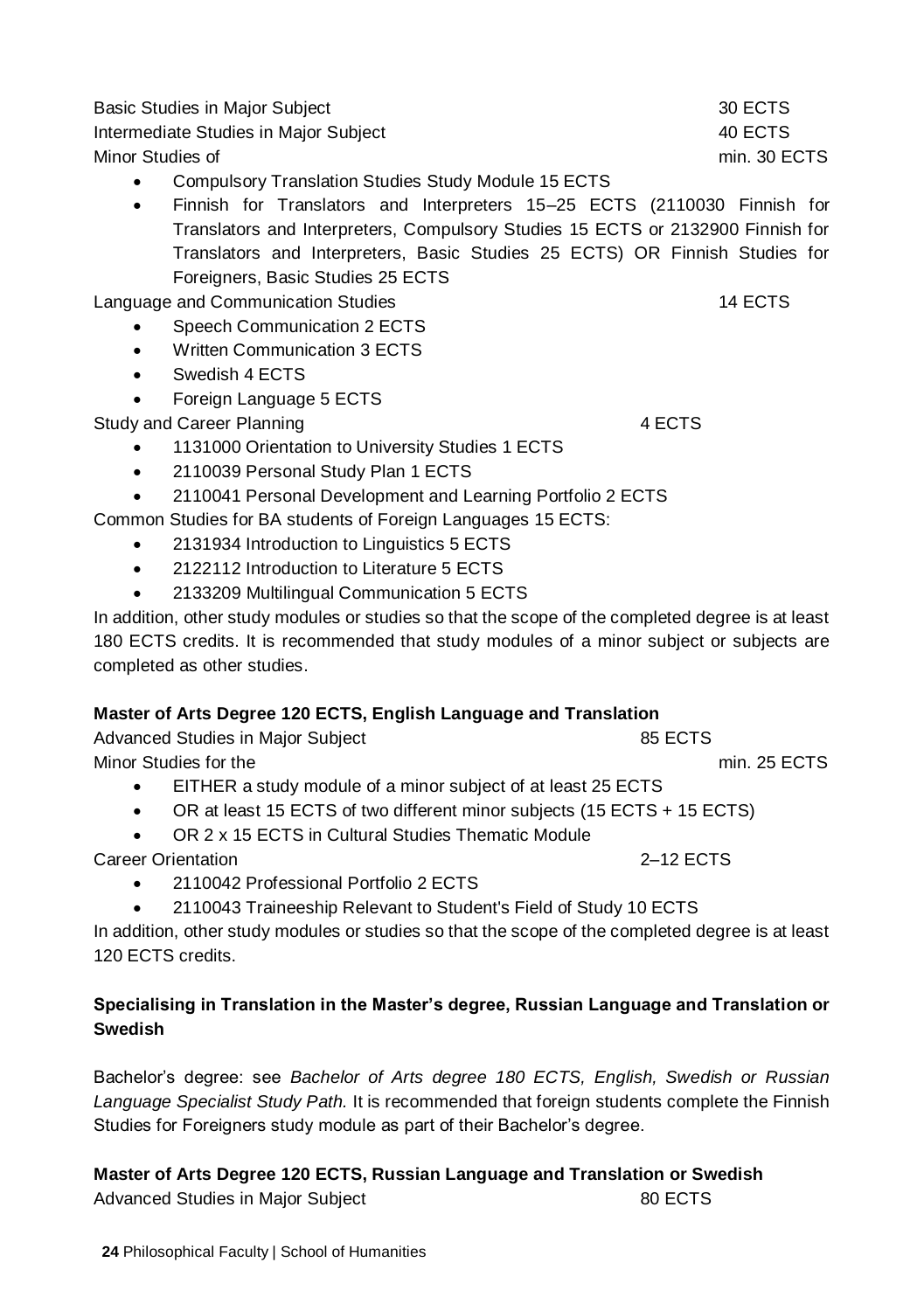Minor Studies of the minimum of the minimum of minimum of minimum of minimum of the minimum of the minimum of the minimum of the minimum of the minimum of the minimum of the minimum of the minimum of the minimum of the min

# • the compulsory Translation Studies Study Module 15 ECTS

• Finnish for Translators and Interpreters 15–25 ECTS (2110030 Finnish for Translators and Interpreters, Compulsory Studies 15 ECTS or 2132900 Finnish for Translators and Interpreters, Basic Studies 25 ECTS) OR Finnish Studies for Foreigners Basic Studies 25 ECTS\*

Career Orientation 2–12 ECTS

- 2110042 Professional Portfolio 2 ECTS
- 2110043 Traineeship Relevant to Student's Field of Study 10 ECTS

In addition, other study modules or studies so that the scope of the completed degree is at least 120 ECTS credits.

\* If the Finnish Studies for Foreigners study module or the compulsory Translation Studies study module 15 ECTS is completed as part of the Bachelor's degree, the student must complete at least 15 credits of studies in another subject.

## **Master's Degree Programmes at the School of Humanities**

## **MA in English Language and Culture**

Major Subject Studies 80 ECTS Other studies 40 ECTS 40 ECTS Other studies may include extra studies in English, other studies offered by the University, or a work placement.

## **Master's Degree Programme in Linguistic Sciences**

| Courses Common to All Three Sub-programmes    | min. 15 ECTS |
|-----------------------------------------------|--------------|
| Major Subject Studies (one of the following)  | min. 80 ECTS |
| Linguistics and Language Technology (80 ECTS) |              |

- Linguistics and Language Technology (80 ECTS)
- Sociolinguistics: Language Contacts and Language Policy (80 ECTS)
- Translation Studies and Translation Technology (80 ECTS)

## Elective Studies min. 25 ECTS

# **Optional Studies for Bachelor and Master's Degrees**

- Studies that are not included in any study subject, for example
	- o 2110021 Work Experience 1–10 ECTS,
	- o 8034004 Information and Communication Technology Skills in Learning 2 ECTS,
	- o 8031001 Academic Study Skills 2 ECTS,
	- o extra language studies arranged by the subjects
	- o extra Language Centre studies
- Tutoring:
	- o 1131010 Course for Peer Tutoring 2 ECTS,
	- o 1131011 Acting as a Peer Tutor 1 ECTS.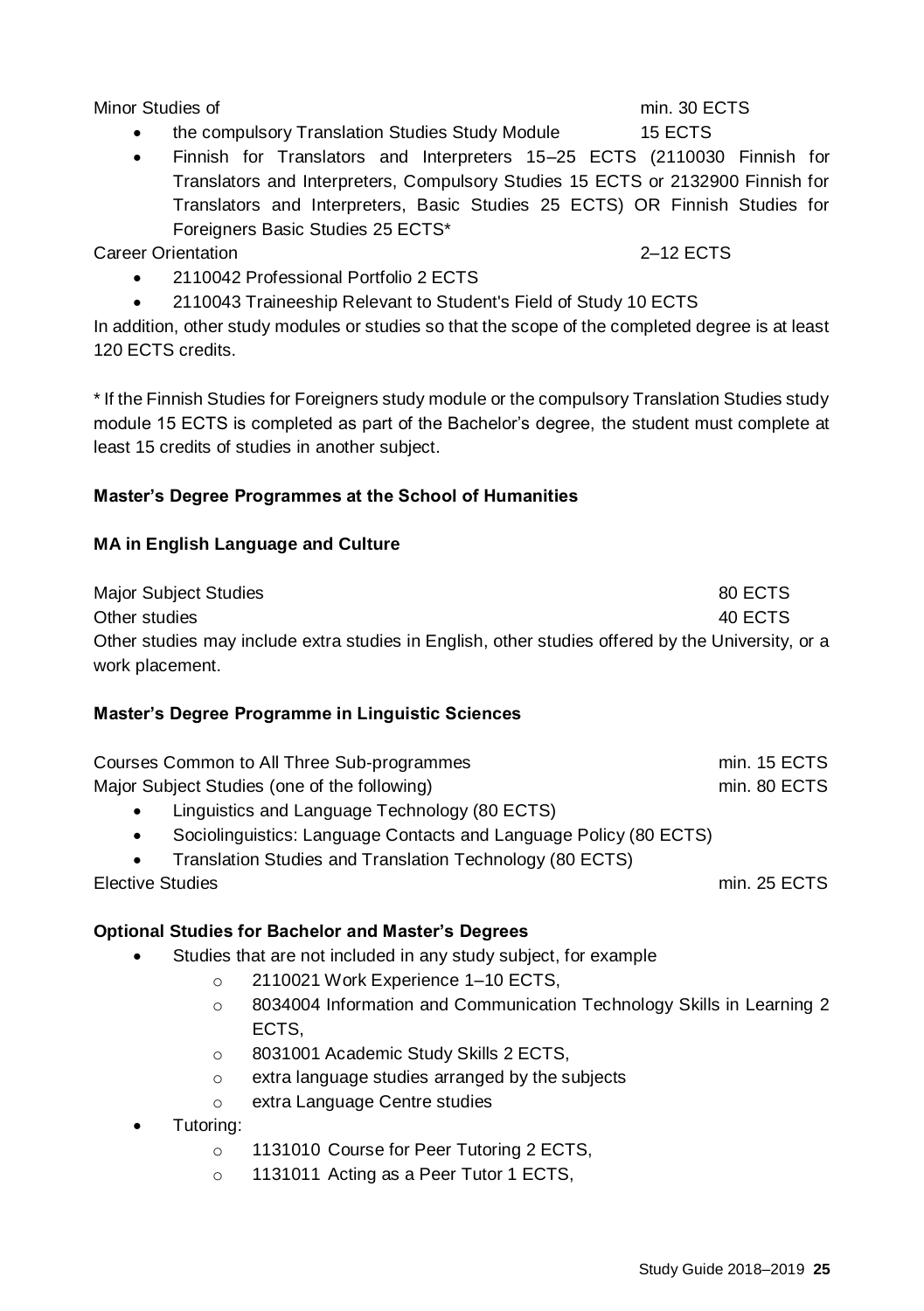- o 1131017 Participation in Student Organisation and Student Club's International Activities 2 ECTS,
- o 1131012 Acting as a Peer Tutor for International Master's Degree Students 2 ECTS,
- o 1131013 Course for Peer Tutoring for Exchange Students 1 ECTS,
- o 1131014 Acting as a Peer Tutor for Exchange Students 2 ECTS,
- o 1131015 Acting as a senior Peer Tutor 1-2 ECTS
- Practical training if not included in compulsory studies
	- o 2110043 Traineeship Relevant to Student's Field of Study 10 ECTS
	- Courses in career planning and job application offered by Career Services
		- o 1130008 Career Planning Group 1 ECTS,
		- o 1130006 Career Planning and Portfolio 3 ECTS,
		- o 1130003 Studies in Applying for Jobs 3 ECTS
- Additional studies in major or minor subject that are not included in any study modules
- ECTS credits for positions of trust in the university (the Student Union makes a proposal of the number of ECTS credits to be awarded. The proposal is delivered to the Student and Learning Services, who add the credit to the study register):
	- o 1131018 Participation in Student Organisations and Student Clubs (1–5 ECTS),
	- o 1131016 Participation in Administration and Working Groups (1–10 ECTS);
- Quest lectures
- 2110002 Second-cycle Study Plan (1 ECTS)
- Courses for foreign students
	- o 1131003 Orientation for International Students, 1 ECTS
	- o 8031003 University study skills 1 ECTS,
	- o 8031004 University computing skills lectures 1 ECTS,
	- o 8031005 University computing skills exercises 1 ECTS,
	- o 1130007 Career planning international students seeking a job or traineeship in Finland 2 ECTS
- Sports Academy Studies (1132001–22132003)

# **4.3 Degrees and Major Subjects**

The major subject of the BA degree can be one of the following: English Language and Culture, English Language and Translation, Swedish, Russian Language, Finnish language, Literature, as well as Folklore Studies or Cultural Studies, where fields of specialisation include Ethnomusicology, Cultural Anthropology, Media Culture and Communication, Gender Studies, and Sociology of Art.

The major subject of the Master of Arts degree can be one of the following: English Language and Culture, English Language and Translation, Swedish, Russian Language and Translation, Linguistics, Finnish Language, Literature, as well as Folklore Studies or Cultural Studies, where fields of specialisation include Ethnomusicology, Cultural Anthropology, Media Culture and Communication, Gender Studies and Sociology of Art.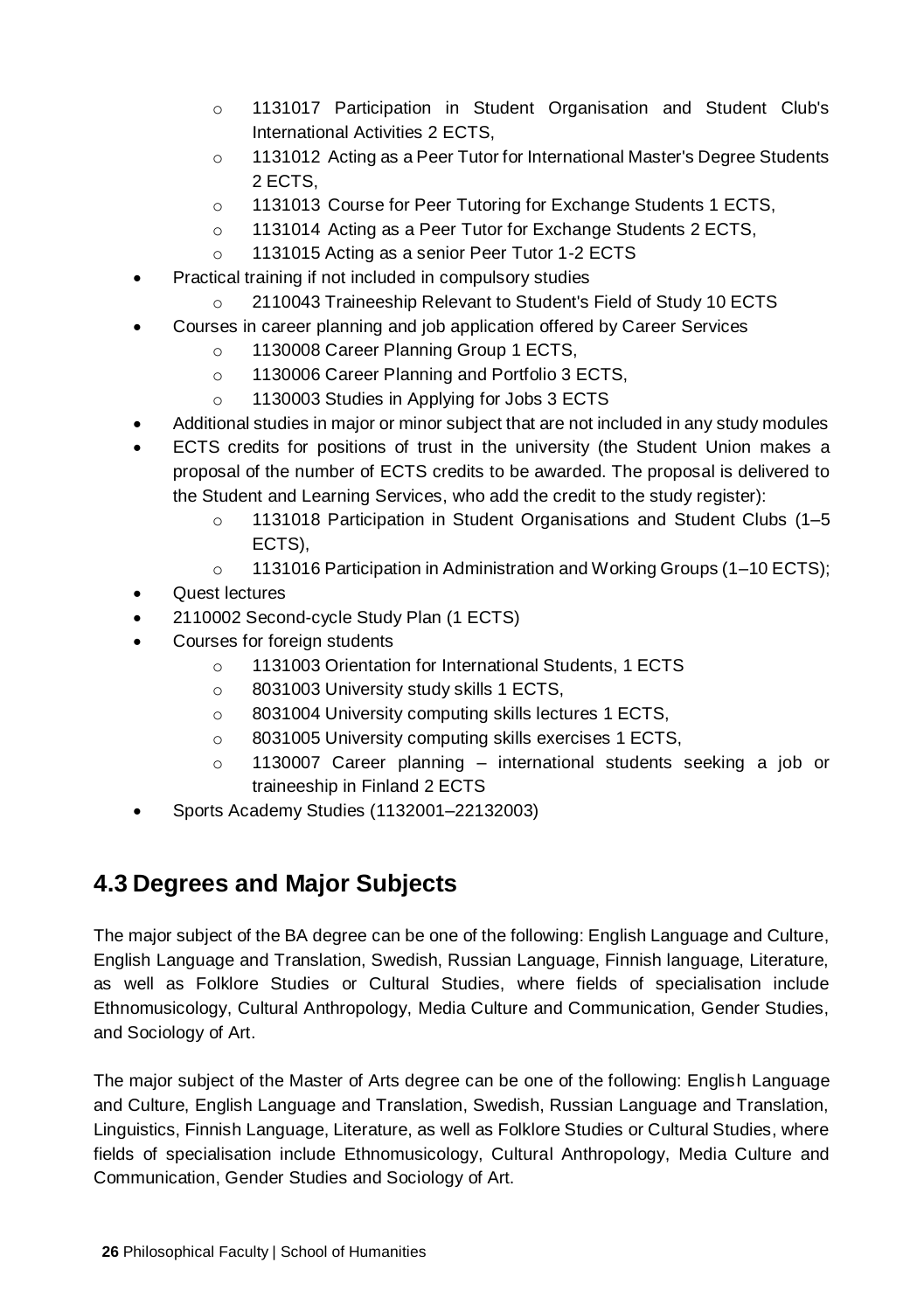## **Choosing a Major Subject or a Specialisation at the Beginning of Studies**

The major subject or the chosen specialisation is documented in the student and study register. Students in the Finnish Language and Literature, Cultural Studies degree programme as well as in English Language and in Russian Language should inform of their chosen major subject as instructed below:

- **Finnish Language and Literature students** choose either Finnish Language or Literature as their major subject and inform the Student and Learning Services of their choice.
- **Cultural Studies degree programme students** choose one of the subjects in the degree programme as their major subject for their Bachelor's degree and inform the Student and Learning Services of their choice.
- **Russian Language students** contact the Departmental Secretary (School of Theology) Tuula Nissinen of their choice via email. The student can choose either Russian Language and Culture or Russian Language and Translation as their major subject. The selection must be made during the Bachelor's Seminar.
- **English Language students:** the basic studies are the same for students of English Language and Culture and English Language and Translation. For their intermediate studies, the students choose either the English Language and Culture study path or the English Language and Translation study path. The Bachelor's degree major subject depends on the chosen study path: either English Language and Culture or English Language and Translation. If the student does not separately apply for the English Language and Translation study path, they are automatically enrolled in the English Language and Culture study path. English subject teachers can graduate only by completing the English Language and Culture study path. Students can apply for the English Language and Translation study path in the spring semester of their first year, having completed the English Language basic study module (30 ECTS credits).
	- o Up to 25 major students are selected for the English Language and Translation study path annually. Students can apply via WebOodi (Applying for the English Language and Translation study path). The application period is from 3 to 7 June 2019.
	- $\circ$  If there are more than 25 applicants, the selection of students is based on the following criteria:

1. the basic studies study module in English Language has been completed

2. the grade of the basic studies study module in English Language

3. the weighted grade point average of the basic studies study module in English Language

If the students have not completed the basic studies study module, the selection is based on the number of accumulated major subject ECTS credits and the grade point average of completed courses.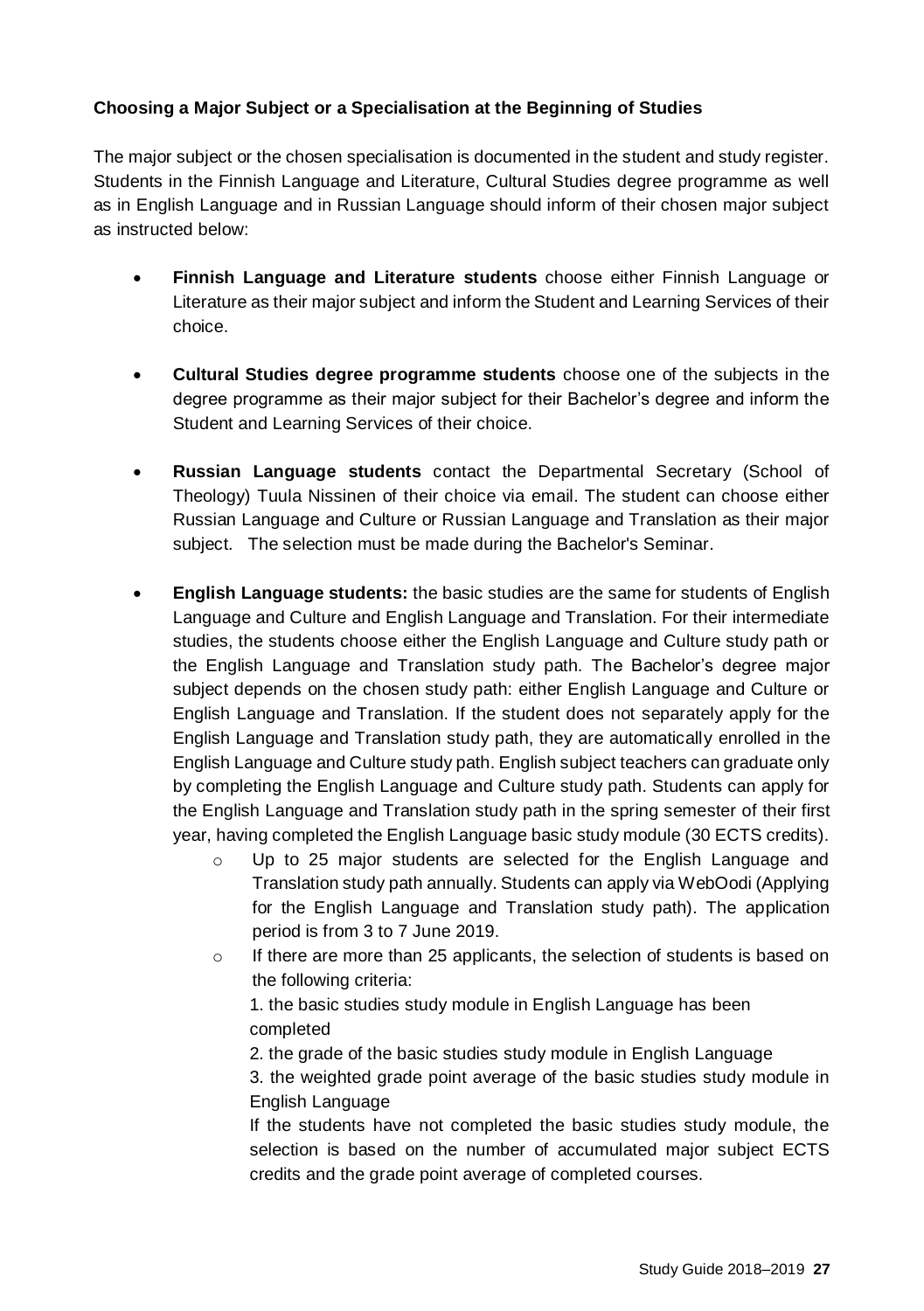Translation studies require excellent Finnish competency. If an applicant of the English Language and Translation study path lacks the Finnish education or otherwise certified sufficient Finnish competency required by the studies (National Certificates of Language Proficiency level 5), they must participate in the language competence test organised by the School of Humanities.

# **4.4 Language and Communication Studies**

A student's language of schooling affects the language requirements of a degree completed within the Philosophical Faculty, the language of the maturity test in both Bachelor and Master's degrees, and teaching qualifications.

More information on the definition of language of schooling can be found on Kamu.

# **4.4.1 Language and Communication Studies of Students Whose Language of Schooling Is Finnish or Swedish (14 ECTS)**

Students whose language of schooling is Finnish or Swedish are required to take courses on their native language (5 ECTS), their second domestic language (4 ECTS) and oral and written skills in a foreign language (5 ECTS). The UEF Language Centre arranges these courses, and is also in charge of the accreditation of prior studies in the Language Centre.

# **Finnish Studies 5 ECTS:**

- Speech Communication 2 ECTS
	- o 8011001 Speech Communication in Finnish for Students of Humanities 2 ECTS OR
	- o 8010150 Speech Communication in Finnish Distance Learning Course 2– 3 ECTS OR
	- o 8010154 Speech Communication in Finnish 2–3 ECTS OR
	- 8010157 Confidence to Interaction 3 ECTS
- Written Communication 3 ECTS:
	- o 8011002 Written Communication in Finnish for Students of Humanities 3 ECTS OR
	- o 8010104 Written Communication in Finnish Distance Learning Course 2– 4 ECTS

## **Swedish Studies 4 ECTS:**

- o 8012003 Swedish for Students of Humanities 4 ECTS OR
- o 8010202 Swedish Distance Learning Course 3–5 ECTS

The Language Centre offers supplementary studies for students whose skills in Swedish are not sufficient enough to complete studies in the second domestic language: 8010201 Remedial Course in Swedish 3 ECTS.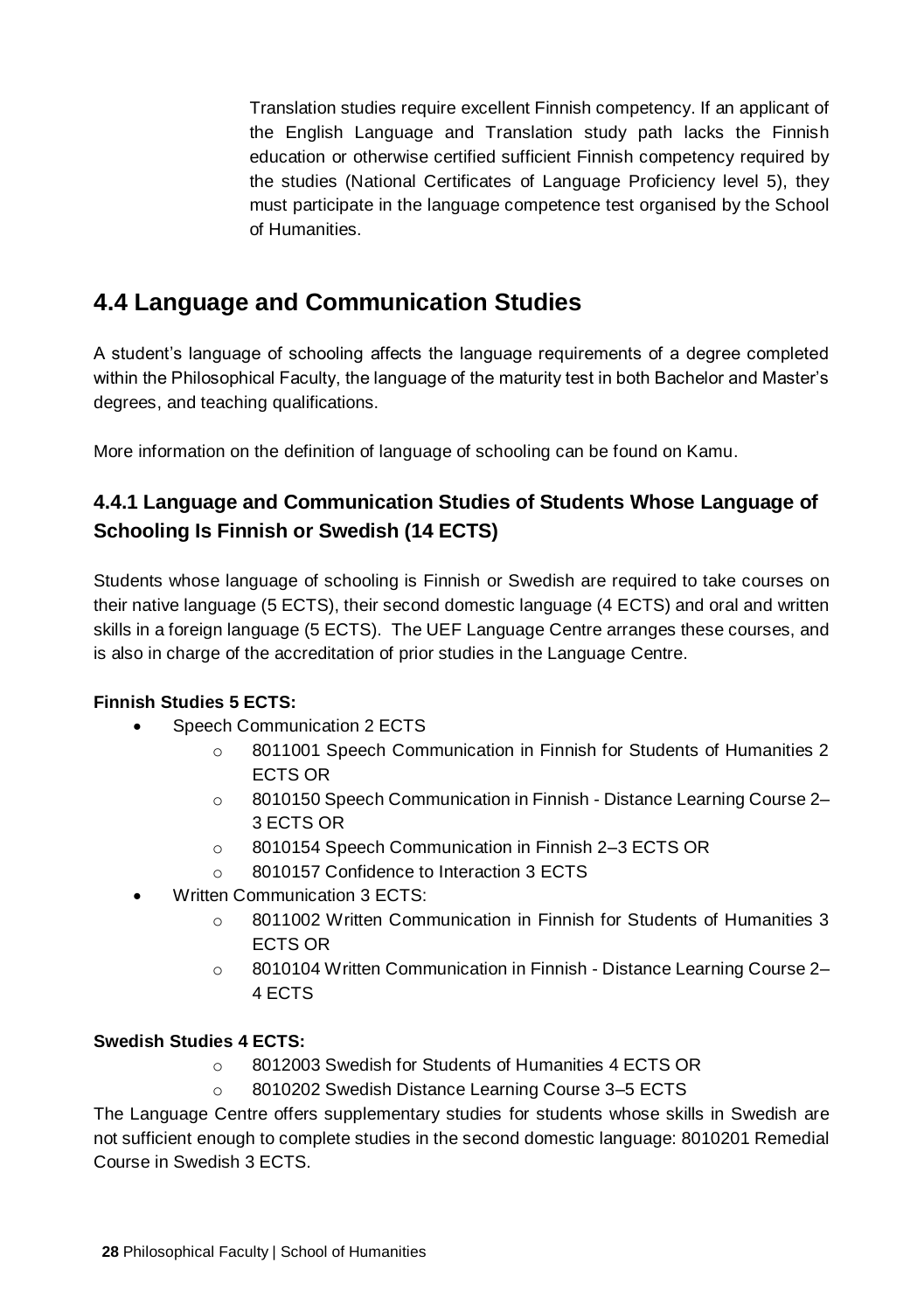# **Academic English Studies 5 ECTS:**

- EARS 3 ECTS:
	- o 8013007 English Academic Reading Skills for Humanists 3 ECTS OR
	- o 8010304 English Academic Reading Skills Distance Learning Course 2–3 **ECTS**
- EAPC 2 ECTS:
	- o 8013008 English Academic and Professional Communication for Humanists 2 ECTS OR
	- o 8010306 English Academic and Professional Communication Distance Learning Course 2–3 ECTS

## **Exemption from Compulsory Language Studies**

The Head of the School of Humanities may grant an exemption from compulsory language studies for justifiable reasons either partially or completely to a student whose language of schooling is Finnish or Swedish. The exemption must be applied for immediately at the beginning of studies.

Exemption from Swedish or foreign language studies may be justified with either a lack of prior studies of the language in question, injury or illness, or with another compelling reason. Exemption from *Speech Communication in Finnish* and *Written Communication in Finnish* may be justified with either illness or injury or another compelling reason.

Free-form applications for exemption are submitted to the Head of Student and Learning Services Satu Kouki. The application must include details of the topic of the application, the student's name, student ID number, contact information, and the reasons for exemption. A degree certificate of prior studies is required as an appendix to the application.

# **4.4.2 Language and Communication Studies for Students Who Have Received Their Schooling in a Language Other Than Finnish or Swedish (2–14 ECTS)**

Students who have been educated in a language other than Finnish or Swedish (see Section 4.4.3 Definition of language of schooling) and students who have received their education abroad **must apply for a decision from the Head of the School on which language studies are required of them.** The application must be submitted immediately at the beginning of studies.

- Applications are submitted to the Head of Student and Learning Services Satu Kouki.
- The application must include details of the topic of the application, the student's name, student ID number and their contact information.
- A **copy of graduation certificates in basic education and upper secondary level education** (for example comprehensive school and general upper secondary school.)

If the decision by the Head of the School states that the student's language of schooling is a language other than Finnish or Swedish or that they have received their education abroad, the student is required to complete the following language and communication studies:

• the Language Centre's courses Finnish I—III (12 ECTS), completed with a passing grade and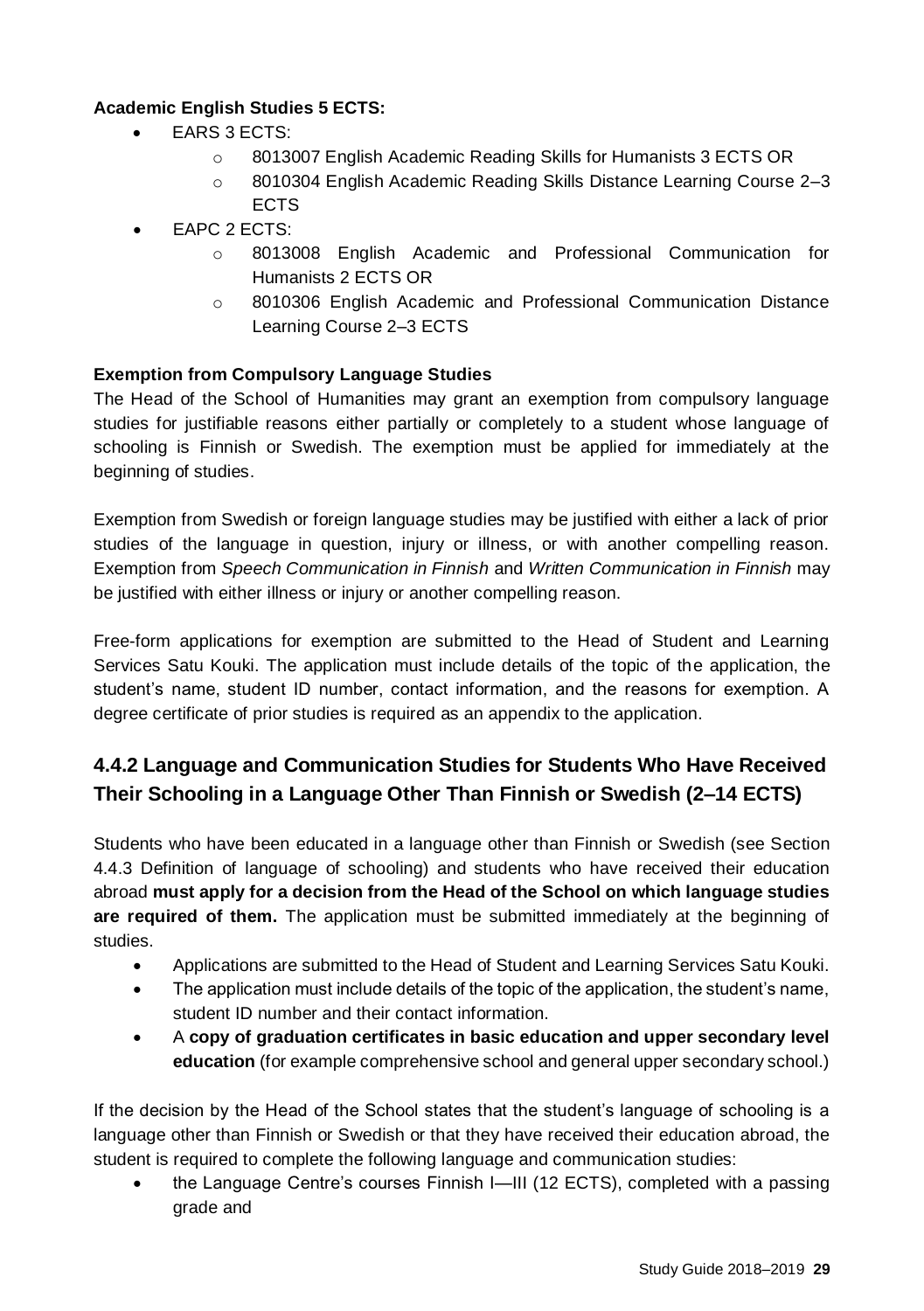• a minimum of 2 ECTS of studies in a foreign language.

Finnish I—III courses are not required from a student whose degree includes Finnish Language Studies as a major or minor subject (*Finnish Language, Finnish as a Second Language, Finnish for Translators and Interpreters, Finnish Studies for Foreigners*) or from a student who is able to otherwise prove they are proficient enough in the Finnish language.

# **4.4.3 Definition of Language of Schooling**

A student's language of schooling affects the language requirements of a degree completed within the Philosophical Faculty, the language of the maturity test in both Bachelor and Master's degrees, and teaching qualifications. As language of schooling has an effect on a student's studies, the matter should be taken into account when making a personal study plan. The definition for the language of schooling can be found on Kamu and the decree by the academic rector [\(decree 1003/12.00.01.01/2017\)](https://kamu.uef.fi/wp-content/uploads/2017/09/koulusivistyskieli_ja_tutkinnon_kielitaitovaatimukset.pdf).

The Head of the School may grant an exemption from compulsory language studies for justifiable reasons either partially or completely. The exemption must be applied for immediately at the beginning of studies. Free-form applications for exemption are submitted to the Head of Student and Learning Services Satu Kouki. More information on the language requirements of a degree can be found in the decree by the academic rector [\(decree 1003/12.00.01.01/2017\)](https://kamu.uef.fi/wp-content/uploads/2017/09/koulusivistyskieli_ja_tutkinnon_kielitaitovaatimukset.pdf) and on Kamu.

The Head of the School may grant a student the right to write their maturity test in a language other than Finnish or Swedish within the framework established in the Government Decree on University Degrees. Free-form applications for the language of the maturity test are submitted to the Head of Student and Learning Services Satu Kouki.

The language of schooling, the language of the maturity test, and the language studies included in the degree are recorded in the degree certificate.

# **4.4.4 Language Skill Requirements for Teachers**

Qualification requirements for municipal education professionals are imposed in the Government decree 986/1998 as follows:

| <b>Staff Member</b>                       | <b>Language Skill Requirements</b>            |
|-------------------------------------------|-----------------------------------------------|
| Rector                                    | Excellent oral and written skills in the      |
|                                           | language of teaching of the educational       |
|                                           | institution                                   |
| Rector as stated in the Act on Vocational | Proficient skills in the language of teaching |
| Upper Secondary Education, the Act on     | of the educational institution                |
| Liberal Adult Education, and the Act on   |                                               |
| <b>Basic Art Education</b>                |                                               |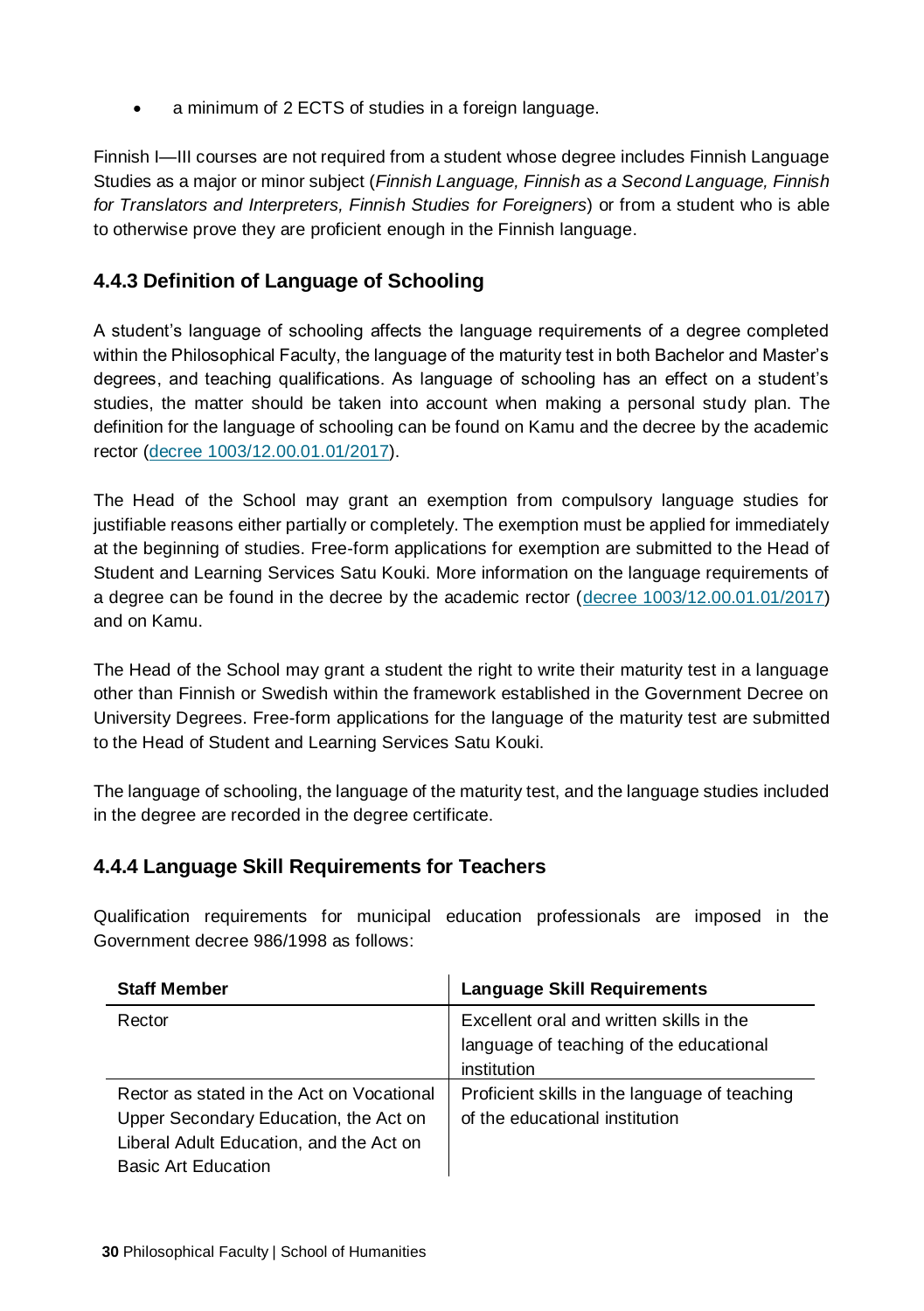| Comprehensive school or preschool<br>teacher | Excellent oral and written skills in the<br>language of teaching of the educational<br>institution. If the teaching language of a<br>subject is a language other than that of the<br>educational institution, the teacher must<br>have proficient skills in the language used<br>in teaching. |
|----------------------------------------------|-----------------------------------------------------------------------------------------------------------------------------------------------------------------------------------------------------------------------------------------------------------------------------------------------|
| General upper secondary education            | Proficient skills in the language used in<br>teaching.                                                                                                                                                                                                                                        |
| Native language and literature teacher       | Excellent oral and written skills in the<br>language in question.                                                                                                                                                                                                                             |

Excellent oral and written skills in the language of teaching require the person to have the same language of schooling as the language of teaching, and to have written their maturity test in the language in question.

Advice on matters relating to the language of schooling is available from amanuenses and coordinators of the Student and Learning Services.

# **4.4.5 Accreditation of Language Studies**

It is possible to complete language studies by taking the courses provided by the Language Centre or by recognition of prior learning (RPL) demonstration tests. The student applying for RPL demonstration tests must already possess the language and communication skills required by the degree requirements. Students considering the RPL demonstration test are encouraged to familiarise themselves with the degree requirements and evaluate their own skills, for example, by using the self-evaluation instructions on the Language Centre website.

The UEF Language Centre organises education in a foreign language required in a degree and the related RPL demonstration tests only for the English language courses.

Language studies may also be accredited by prior studies or studies of the language in question in the University of Eastern Finland.

While planning for studies, it is advisable to take into account that language studies are required already in the Bachelor's degree; sometimes a course by the Language Centre or an RPL demonstration test is a better solution for the timing of studies than applying for accreditation. Accreditation of language studies is applied for at the UEF e-services (asiointi.uef.fi).

More information: [www.uef.fi/fi/web/kielikeskus/aiemmin-hankittu-osaaminen](http://www.uef.fi/fi/web/kielikeskus/aiemmin-hankittu-osaaminen) (currently only in Finnish).

**Accreditation on the Grounds of Studies in the Finnish Language or Finnish for Translators and Interpreters**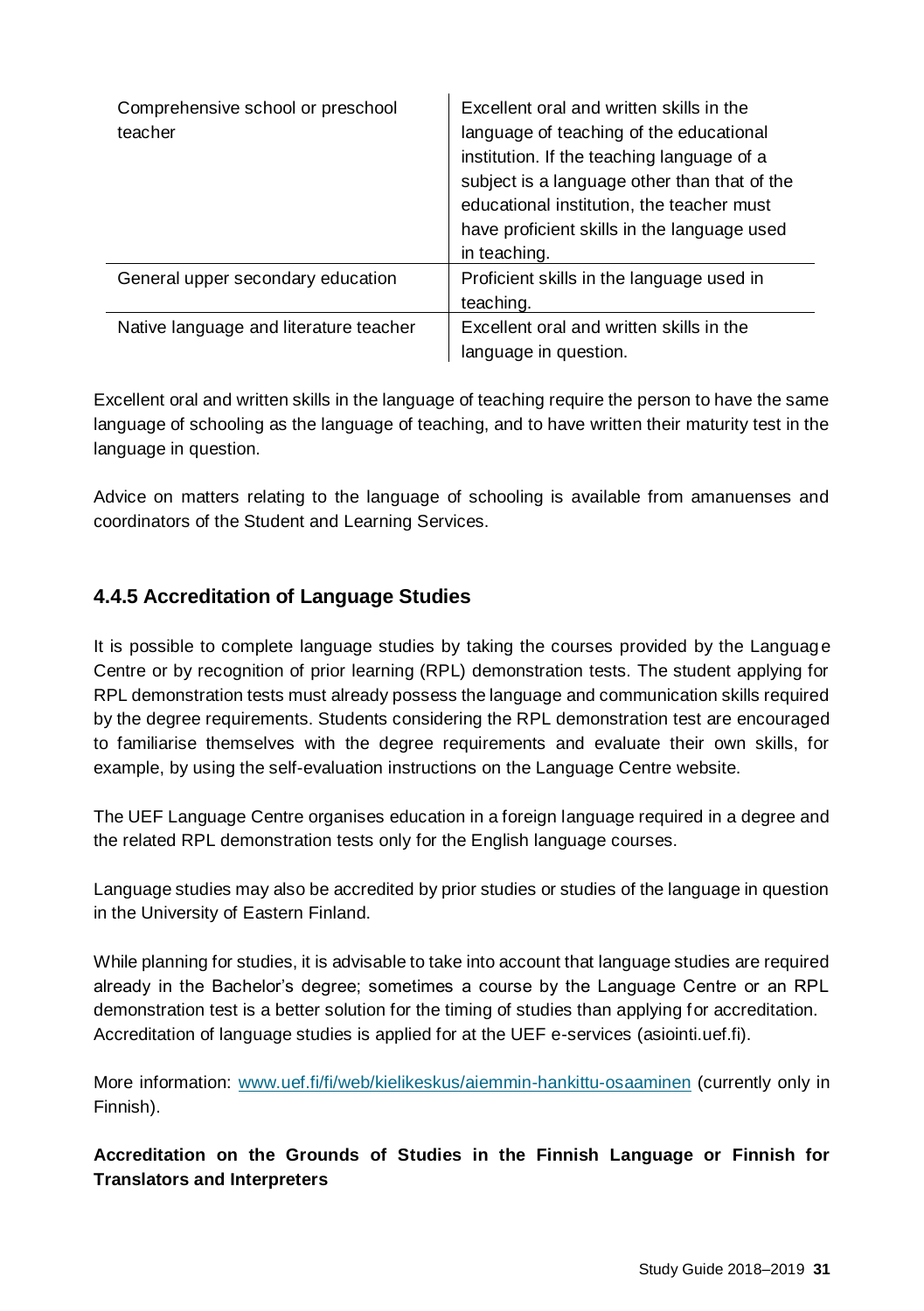Students of the Philosophical Faculty may apply for accreditation of the *Academic Written Finnish* (3 ECTS) course on the grounds of basic studies in Finnish or Finnish for Translators and Interpreters. Additionally, accreditation is granted to students who have completed the compulsory studies in Finnish for Translators and Interpreters (*Finnish for Translators and Interpreters: Compulsory Studies*, 15 ECTS). The course code for the RPL application is *8015137 Academic Written Finnish*.

#### **Accreditation on the Grounds of Studies in Swedish as a Major or Minor Subject**

The degree-required courses in oral and written skills in Swedish (4 ECTS in total) may be accredited by the Language Centre on the grounds of basic studies in Swedish (grade requirement: satisfactory) or intermediate studies in Swedish (grade requirement: good) The course code for the RPL application is *8015131 Academic Swedish: Written and Oral Skills*. If your Bachelor's degree studies will only include basic studies in Swedish, complete the Language Centre studies by taking a demonstration test. More information: [www.uef.fi/kielikeskus/ahot-kokeet](http://www.uef.fi/kielikeskus/ahot-kokeet) (currently only in Finnish).

# **Accreditation on the Grounds of Studies of a Foreign Language as a Major or Minor Subject**

The degree-required course on academic language (5 ECTS) may be accredited by the Language Centre on the grounds of basic studies in the English, German, Russian or French Language.

> Academic English 5 ECTS Academic German 5 ECTS Academic Russian 5 ECTS Academic French 5 ECTS

# **4.5 Normative Duration for Completing Degrees, Restricting Study Time, and Study Right After Graduation**

Restrictions to the study time apply to the study rights that have been granted for Bachelor and Master's degrees starting on or after 1 August 2005. The main principles of study rights are stated in the Universities Act 558/2009. The legislation is supplemented by the University of Eastern Finland's code of conduct.

The combined target time of completing Bachelor and Master's degrees in the School of Humanities is five academic years. The target time for completing a Bachelor's degree in the School of Humanities is three academic years, and two academic years for a Master's degree.

The student is considered to have started their studies on the day they accept their study place in the university. A student can see the duration of their study time on WebOodi under *Personal data* and *PSP*.

More information about absences can be found on Kamu (Student handbook > Study right and registration > Registration > Registration as being present or absent).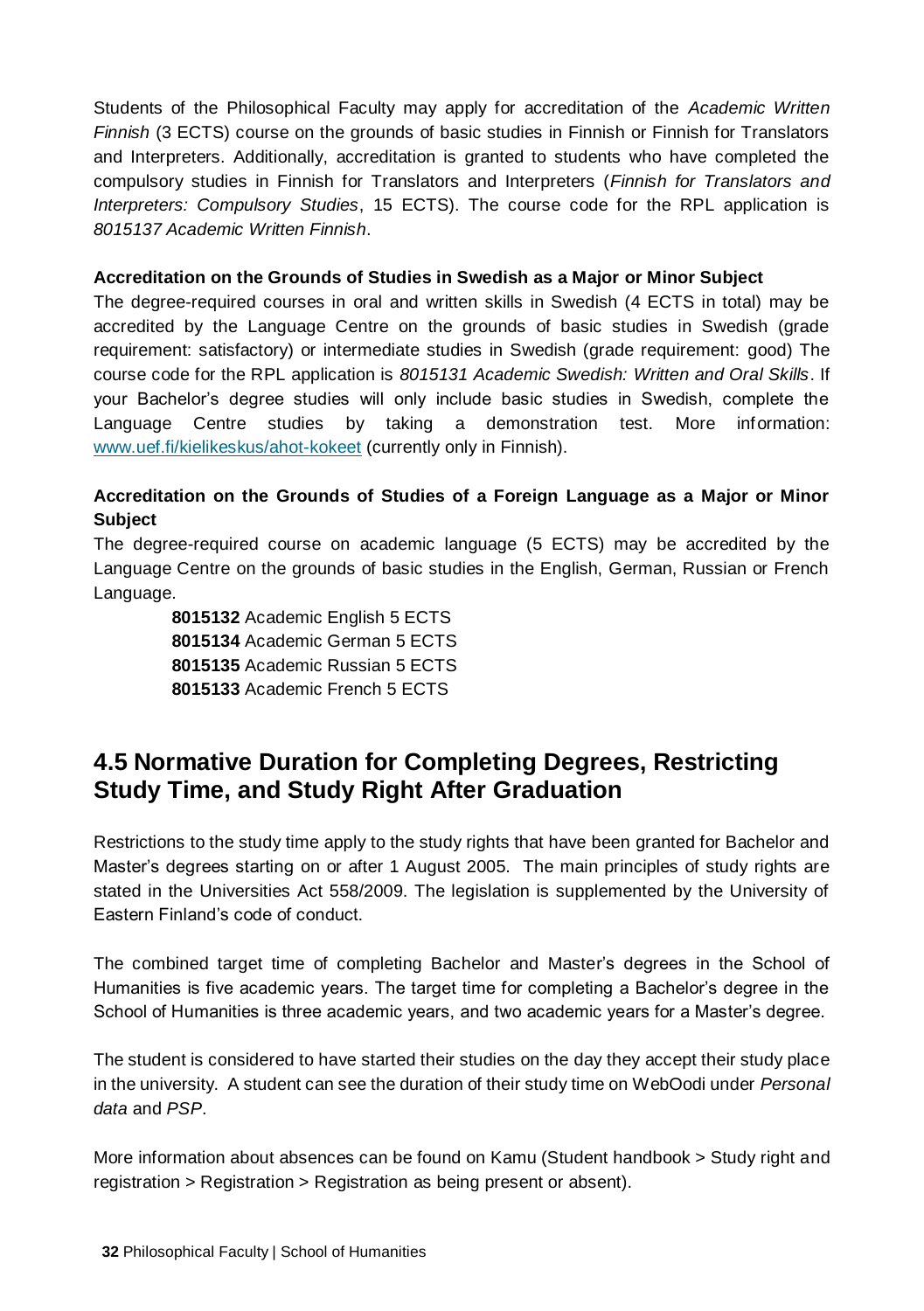# **4.5.1 Applying for an Extension**

If a student runs out of study time and they have no legitimate reason for being absent, they must apply for an extension of study right from the Dean of the Philosophical Faculty. It is possible to apply for an extension of the normative duration when the study time is about to expire. If the normative duration expires on 31 July, the extension must be applied for by 31 May. If the normative duration expires on 31 December, the extension must be applied for by 31 October.

The extension is applied for by filling an electronic application form at the UEF e-services under *Student services* (https://asiointi.uef.fi).The required appendices to the application are an amanuensis-approved and semester-based study plan, and a short report explaining the delays.

# **4.5.2 Study Right After Graduation**

After graduation, a student may pursue studies until the end of the semester during which they graduated (Degree Regulations, Section 15). The study right of a student completing their Bachelor and Master's degrees expires at the end of the semester in which they complete their Master's degree studies. After completing a degree, further studies can be pursued **as continuing education and as Open University studies.** Additionally, the Dean of the Philosophical Faculty has decreed (68/2011) that in studies that produce qualification and competence within the Philosophical Faculty, the study right expires at the end of the semester in which the UEF degree student completes their Master's degree. For example, the study right of pedagogical studies for subject teachers expires at the end of the semester in which the student completes their Master's degree.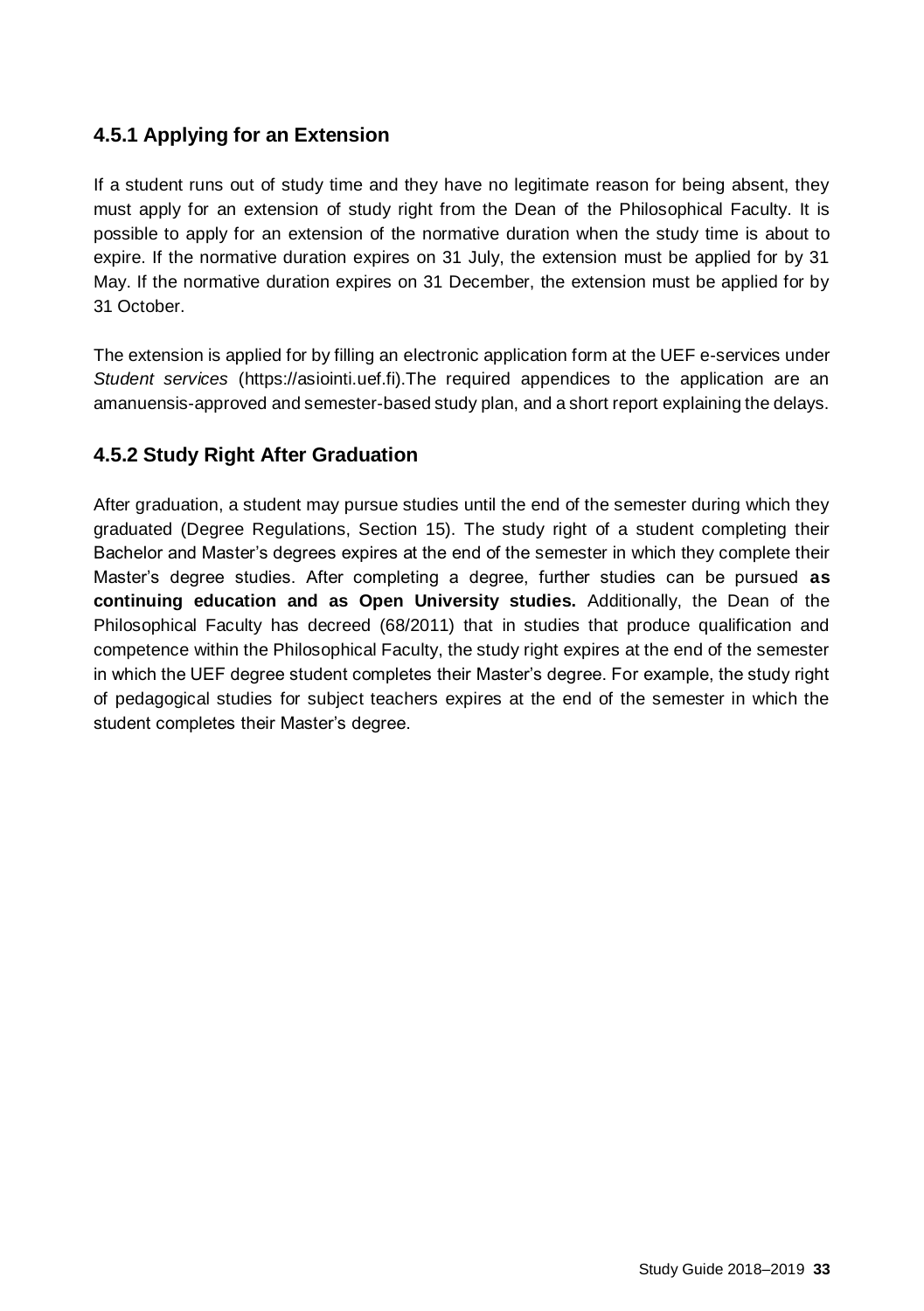# **5 Minor Subject Studies**

Many subjects of the University of Eastern Finland can freely be chosen as minor subjects, meaning that starting studies in a minor subject does not require applying for a study right in the subject. Some subjects, however, limit the number of minor students, or the study right has to be applied for in an entrance exam for the minor subject. These subjects are, for example, languages and pedagogical studies for teachers. More information on different minor subjects is available at the faculty in question.

# **5.1 Minor Subjects in the School of Humanities**

All major subjects in the School of Humanities also feature minor subject study modules (see Section 4.3 Degrees and Major Subjects). The basic studies are the same for both major and minor subject students. When studied as a minor subject, the intermediate and advanced studies have fewer courses than the studies for major subject students.

Subjects that are only available as minor subjects in the School of Humanities are the Multicultural Perspectives on Health study module, Finnish as a Second Language, Karelian Language and Culture, German Language and Culture, French Language and Culture, Japanese Language and Culture, Finnish for Translators and Interpreters, Finnish Studies for Foreigners, Translation Studies, General Linguistics and Language Technology, the Studies in Intercultural Competences study module, and the Studies in Project Management study module.

More information on minor subjects, entrance exams, and the admission criteria for minor subjects in the School of Humanities can be found in the study community of the School of Humanities.

## **Translation as a Minor Subject**

Completing the **Compulsory Module in Translation Studies** (**2133211**, 15 ECTS) and the compulsory courses in the basic studies of **Finnish for Translators and Interpreters** (15 ECTS in total) is recommended for minor subject students of English Language and Translation as well as students of Russian Language and Translation.

## **Guidance Counselling:**

amanuensis Minna Surakka (minna.surakka@uef.fi; tel. +358 294 45 2027)

# **5.2 Minor Subjects for the Students of the School of Humanities**

The students of the School of Humanities can freely choose their minor subjects. The only exceptions are teacher students and translation students. Possible minor subjects are, for example, other subjects available in the School of Humanities, subjects in other schools in the Philosophical Faculty, subjects in the university's other faculties and subjects studied via the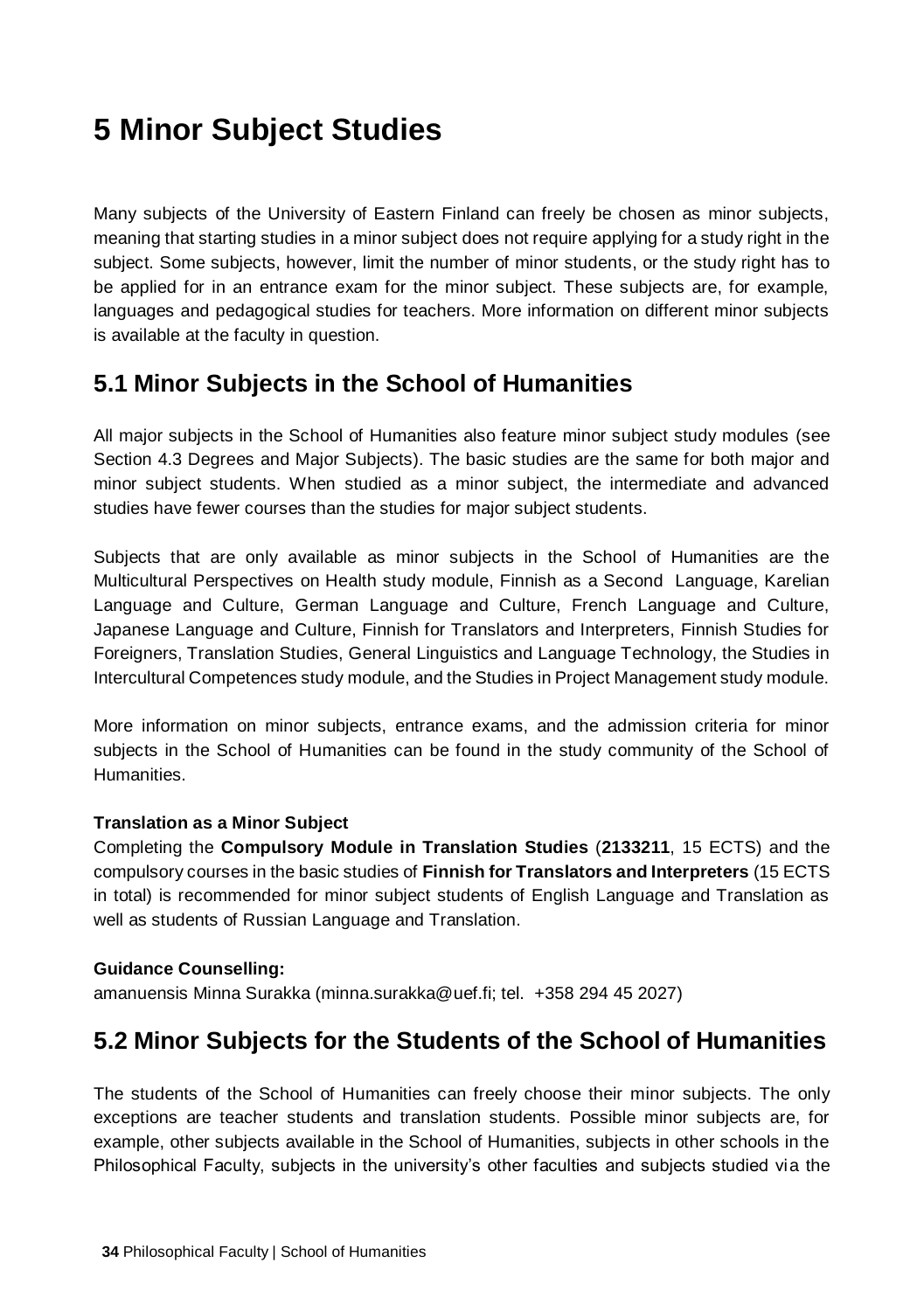Open University. A minor subject can be chosen from another university as JOO-studies as well, see Section 5.4 JOO – Flexible Study Right Studies.

Always ensure whether the minor subject of your choice is a subject that can be freely studied or if a study right is required (an application or the minor subject's entrance exam). Guidance counselling inquiries should be directed to the organisers of the studies in question.

The study module 1131020 Studies in Internationalisation 25–35 ECTS can be freely chosen as a minor subject by all students. Studies that are linked to the following four modules can be linked to the study module: Internationalisation at home, International practical training, Studies abroad and Cultural diversity and language studies. More details can be found on Kamu and WebOodi's study guides.

Study modules that meet the requirements of another university are accepted as minor subjects. Minor subject options include, for example, UniPID virtual studies [\(www.unipid.fi\)](http://www.unipid.fi/), CNS or Coop Network Studies [\(www.helsinki.fi/en/ruralia-institute/education/co-op-network-studies\)](https://www.helsinki.fi/fi/ruralia-instituutti/koulutus/koulutustarjonta/co-op-network-studies) or Gender Studies at the Hilma network [\(blogs.helsinki.fi/hilma-verkosto/in-english/\)](http://blogs.helsinki.fi/hilma-verkosto).

More information on minor subjects can be found on Kamu (Student handbook > Minor studies and other study opportunities > Minor subject studies in the UEF).

# **5.2.1 Minor Subjects in Subject Teacher's Degree**

**Teacher's qualification requirements for the basic education level** include a Master's degree, Teacher's Pedagogical Studies (minimum of 60 ECTS) and basic and intermediate studies in each teaching subject (minimum of 60 ECTS). It is recommended for anyone studying to become a subject teacher to choose another teaching subject as a minor subject (basic and intermediate studies). In the Finnish Language and Literature teacher's degree the minor subject is basic and intermediate studies (30 ECTS + 30 ECTS) in either Finnish Language or Literature.

**Teacher's qualification requirements for the upper secondary school level** also include advanced studies on one teaching subject. Finnish Language and Literature teachers are required to choose advanced studies from either Finnish Language or Literature.

Compulsory minor subject modules for teachers: BA – 2310210 Teacher's Pedagogical Studies (25 ECTS) MA – 2310230 Teacher's Pedagogical Studies (35 ECTS)

# **Subject Teacher's Pedagogical Studies (60 ECTS)**

According to the decree (A 986/1998) regarding the qualification requirements for the municipal educational administration's staff members, the Teacher's Pedagogical Studies study module (60 ECTS) is a part of a teacher's qualification requirements. According to the Government Decree on University Degrees (A 794/2004), Pedagogical Studies are part of a teacher's degree studies and their particular goal is to provide the student with the ability to work independently as a teacher, a career counsellor and an educator. The decree determines the contents of the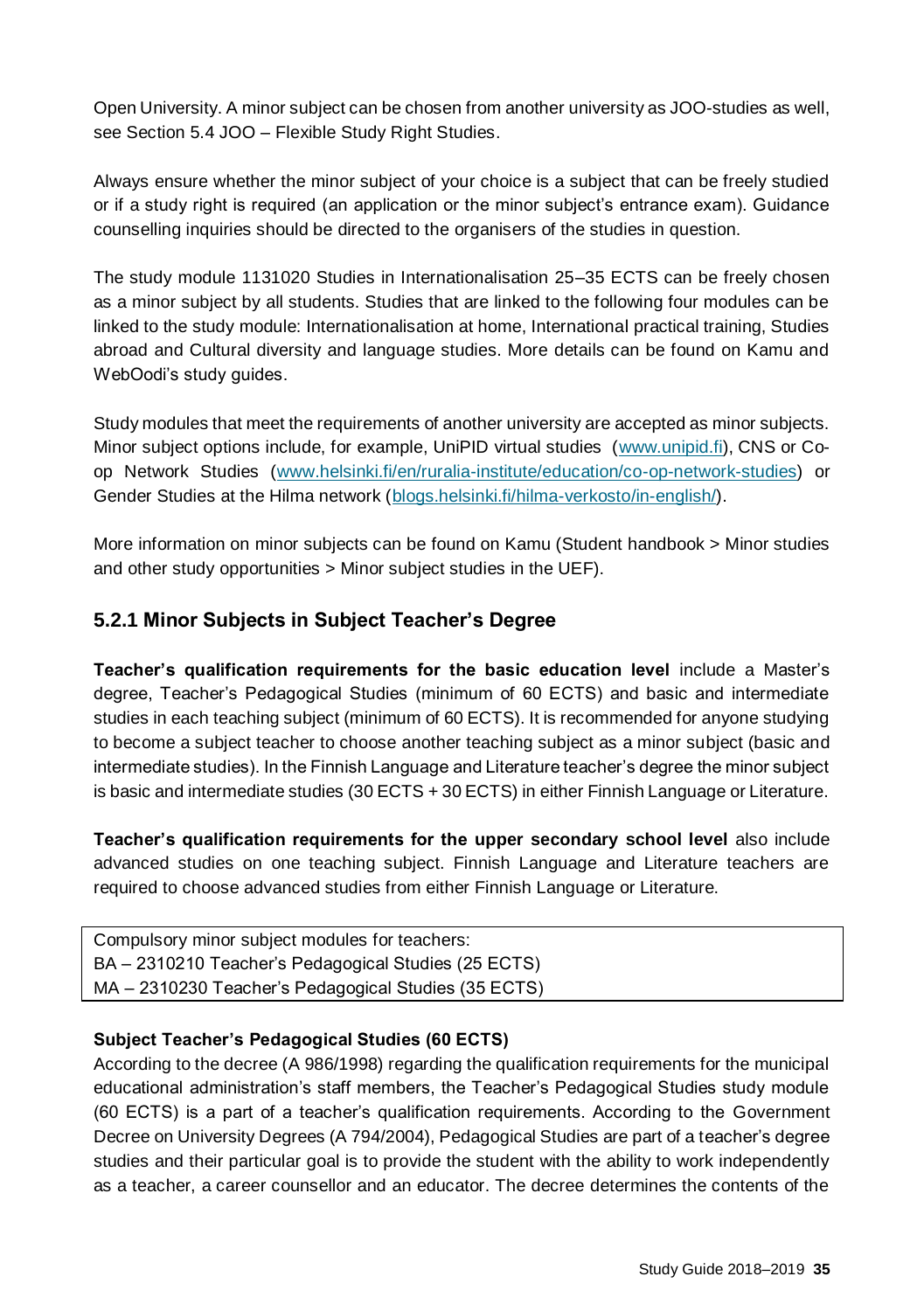Pedagogical Studies: The Pedagogical Studies are educational studies that have a didactical emphasis and include guided training sessions. The studies may be specifically oriented towards work in the basic education, general or vocational upper secondary education or adult education.

Teacher's Pedagogical Studies provide qualifications for wide-ranging work as a teacher, including teaching and instructing children, the youth and adults alike, along with supporting the students' growth in different types of educational establishments regardless of the level of education the teacher's studies are oriented towards.

In the Philosophical Faculty of the University of Eastern Finland, in both the School of Applied Educational Science and Teacher Education and School of Educational Sciences and Psychology, the Pedagogical Studies are divided into four thematic categories based on their contents: interaction; learning community; culture, agency and expression; involvement and society. The studies are intended to bridge the gap between practical training periods and theoretical and conceptual studies by means of learning assignments and by encouraging students to reflect on their own teaching and instruction experiences. Approximately one third of the Pedagogical Studies consist of guided training sessions, which are divided into four separate training periods. Supervised practical training takes place in the Teacher Training School of the University of Eastern Finland, in other educational institutions or working environments. These may vary based on different studies.

The goal is to provide the student with the qualifications to teach, instruct and educate students of various ages, backgrounds, objectives and learning levels in accordance with the goals of the education. After completing the Teacher's Pedagogical Studies, the student has the skills to plan, execute and critically evaluate versatile and integrative teaching that is in accordance with the curriculums by taking into account the ethical foundation of teaching and education as well as the demands set by the students' diversity, their varying life situations, and the educational environment. They are familiar with the basics of educational psychology, developmental psychology and psychology of learning and pedagogies and are able to apply these skills in their work. The teacher student uses pedagogical interaction skills in diverse ways to support the students' learning, development, well-being and study paths, applies ICT (information and communication technologies) in their work and builds learning environments that support expression and creativity. The student is motivated and capable of evaluating and improving their own work and the way of teaching by adapting to the demands of the changing society with creativity and by basing it on research. The student is aware of the possibilities and challenges of multiculturality and internationalisation in education and training as a part of a sustainable future. The student is capable of participating in a multi-professional co-operative environment, abiding the principles of shared expertise and is familiar with different forms of activities of stakeholder collaboration and educational partnership.

**For more information:** [www.uef.fi/en/web/skope/aineenopettajan-pedagogiset-opinnot](http://www.uef.fi/en/web/skope/aineenopettajan-pedagogiset-opinnot) or in WebOodi's guidebook **Minor subject: Subject Teacher's Pedagogical Studies** (School of Applied Educational Science and Teacher Education).

## **Solutions for Unsuitability to Study (SORA legislation)**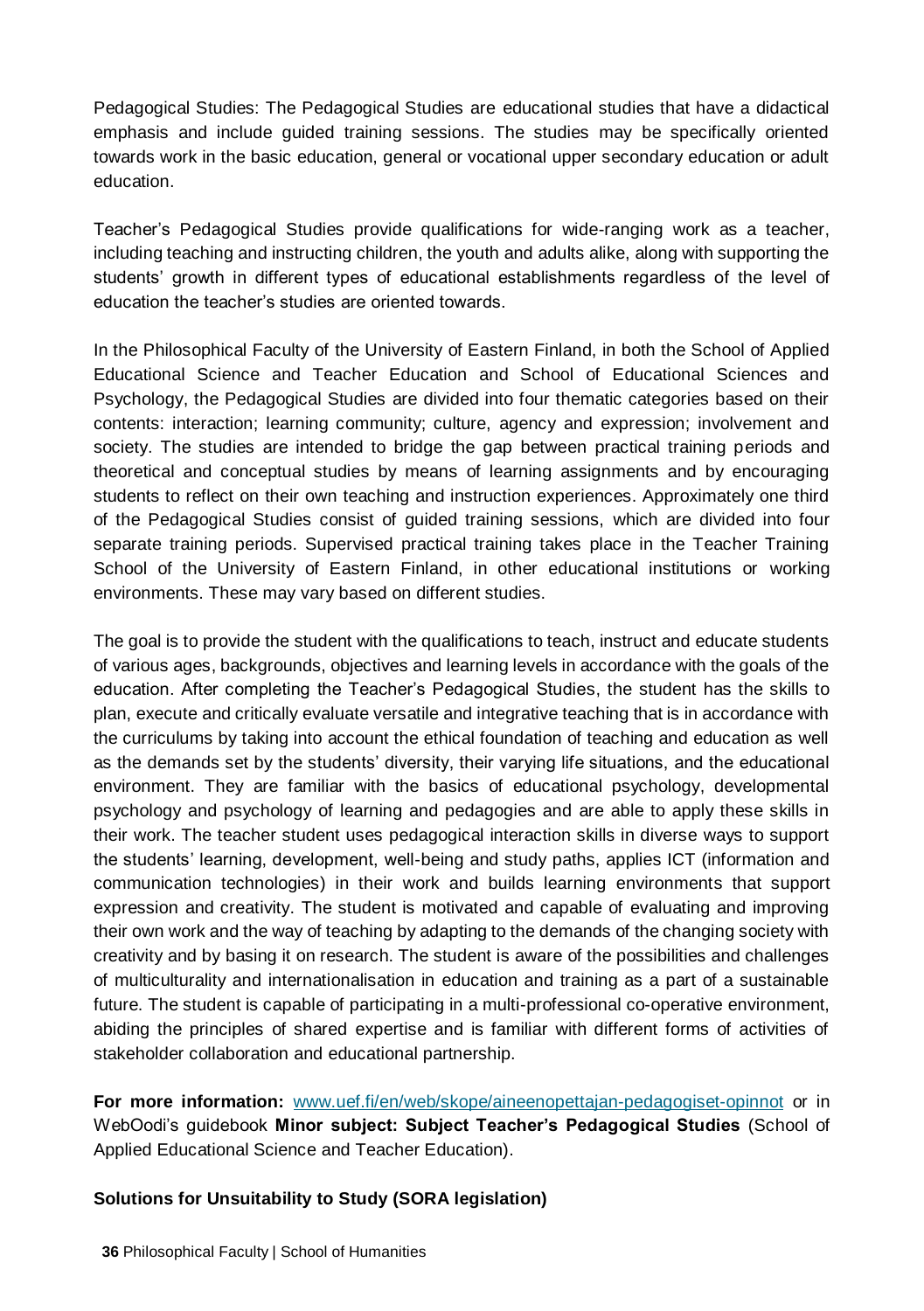The SORA legislation aims to increase the possibilities of the higher educational establishments and the organisers of education to interfere in situations regarding students' unsuitability and safety issues. The Universities Act (558/2009) articles regarding revocation and restoring of the study right, obstacles in accepting a student as well as drug testing and disciplinary issues, came into effect on 1 January 2012 (so called SORA legislation). In the Philosophical Faculty these restrictions apply to the teacher and the psychology education.

### **Inspection of Criminal Record Extract**

A student's criminal record extract is viewed when the education or practical training in teaching or psychology involve working with minors to a substantial degree. The request to present a criminal record extract is applied to students who have obtained their right to study after 1 January 2012.

The Legal Register Centre issues the student a criminal record extract free of charge for this specific purpose. More information on the criminal record extract and on ordering one can be found on [www.oikeusrekisterikeskus.fi/en/index.html.](http://www.oikeusrekisterikeskus.fi/en/index.html) The information regarding the inspector of the criminal record extract for each practical training is listed in the training's description on WebOodi.

The criminal record extract is viewed before the first practical training period once during BA studies and once during MA studies. If the student takes separate qualification studies, the criminal record extract is viewed once before the first practical training period. Furthermore, in some special cases a criminal record extract may also be viewed separately in case a valid criminal record extract has not been presented to the university six months prior to the start of the practical training period. A student who has not presented a criminal record extract may not participate in studies or practical training that involves working with minors.

# **5.2.2 Minor Subjects in Translation Degree**

Translation students are students who major or minor in English Language and Translation or Russian Language and Translation and students who orient towards translation in Swedish.

Compulsory minor subjects for translation students are Translation Studies and Finnish for Translators and Interpreters / Finnish Studies for Foreigners.

The same language subject cannot be chosen as both the major and minor subject, i.e. a student majoring in English Language and Translation cannot choose English Language and Culture as their minor subject.

**Translation Studies** can be chosen as a minor subject by all students. The compulsory module of Translation Studies (15 ECTS) can be taken during either BA or MA studies. In addition, each language subject (English, Russian and Swedish) has its own language-specific translation and research methods courses that operate together with the general translation communication skills courses of Translation Studies.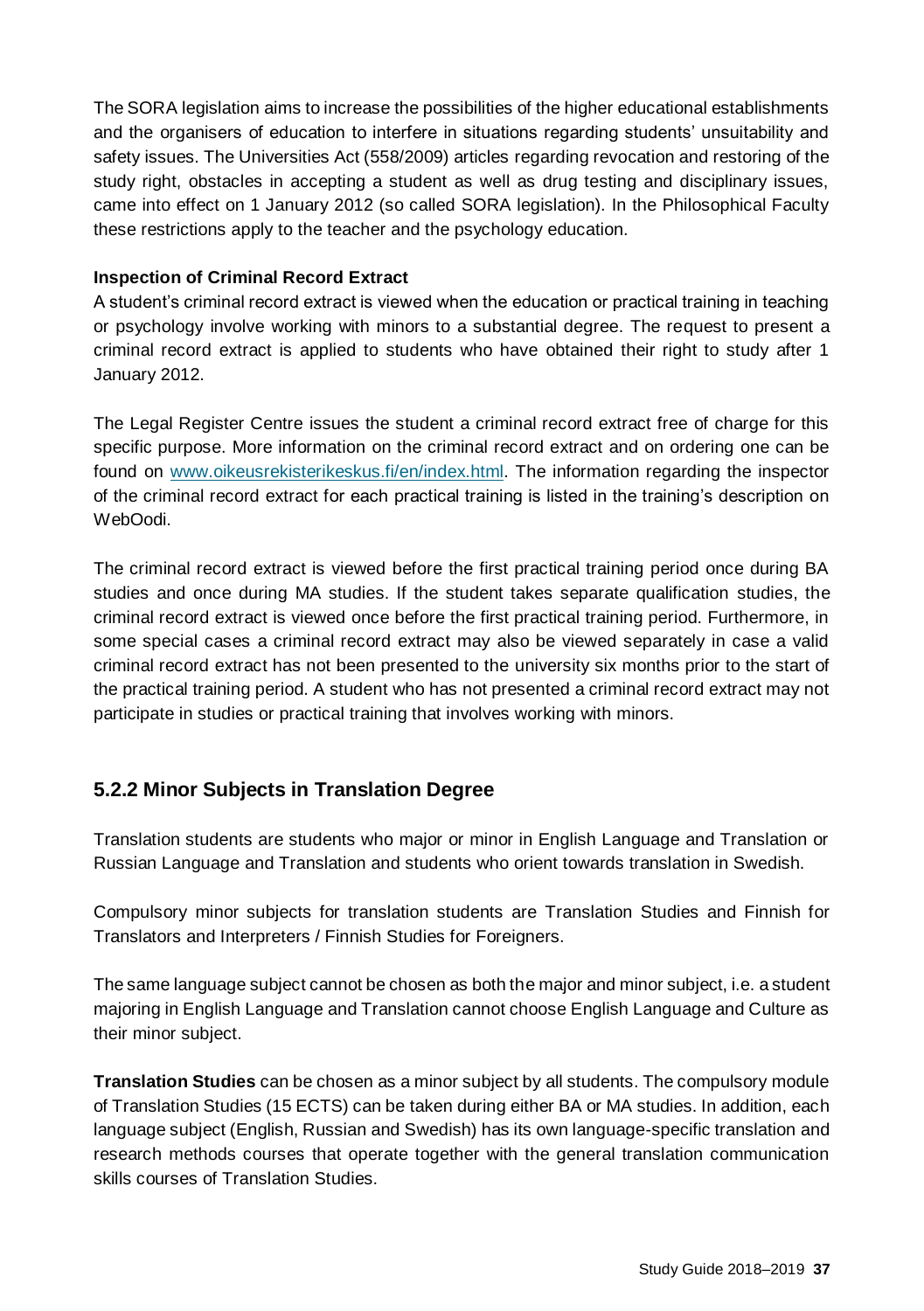**A translation student whose native language is Finnish** is required to complete the minimum of 15 ECTS credits of compulsory Translation Studies (2133211 Compulsory Module in Translation Studies 15 ECTS) and the minimum of 15 ECTS credits of minor subject studies in Finnish for Translators and Interpreters (2110030 Finnish for Translators and Interpreters, basic studies 15 ECTS or 2132900 Finnish for Translators and Interpreters, basic studies 25 ECTS). The students who have taken the Native Language (Finnish) exam in their Finnish Matriculation Examination are considered native Finnish speakers.

**The translation students who are not native Finnish speakers** are required to study the minimum of 15 ECTS credits of compulsory Translation Studies (2133211 Compulsory Module in Translation Studies 15 ECTS) and as a compulsory minor subject the module 2132800 Finnish Studies for Foreigners, basic studies (25 ECTS). Satisfactory basic skills in the Finnish language are a requirement for the study right to the minor subject Finnish Studies for Foreigners. Basic level courses in Finnish are organised by the Language Centre.

# **5.3 Studying in the Open University as a Degree Student of the University of Eastern Finland.**

Degree students have two possible alternatives for participating in the Open University studies.

1. Degree students may participate on any studies offered by the Open University by **paying a fee of 10 euros per ECTS credit for the study right**, as is stated in the price list. Degree students may also enrol into a partner institution. Partner institutions determine their own prices.

2. Degree students **may apply for study right of a minor subject free of tuition fees as per the current procedure** in certain available subjects in the UEF Open University. The university supports this possibility annually with a separate grant. Education offered by partner institutions is not free of tuition fees.

However, the aforementioned grant cannot be used to study one's major subject studies in the Open University. The grant is allocated to the minor subject studies to be included in the student's degree. The studies are offered to students when there is no available contact teaching on the subject in question at their own campus or it is available only in the Open University.

**The application periods are as follows:** in the autumn semester from 1 to 30 October, when applied to the study rights beginning on 1 January, and in the spring semester from 1 to 31 March, when applied to the study rights beginning on 1 August. The student must take the teaching schedule of the applied subject into account in their personal study plan.

The student shall apply for the free study right via the faculty. The application and its instructions can also be found on WebOodi (AYKOKHAKU) during the application period. The faculty makes the decision to either approve or deny the study right based on the student's PSP.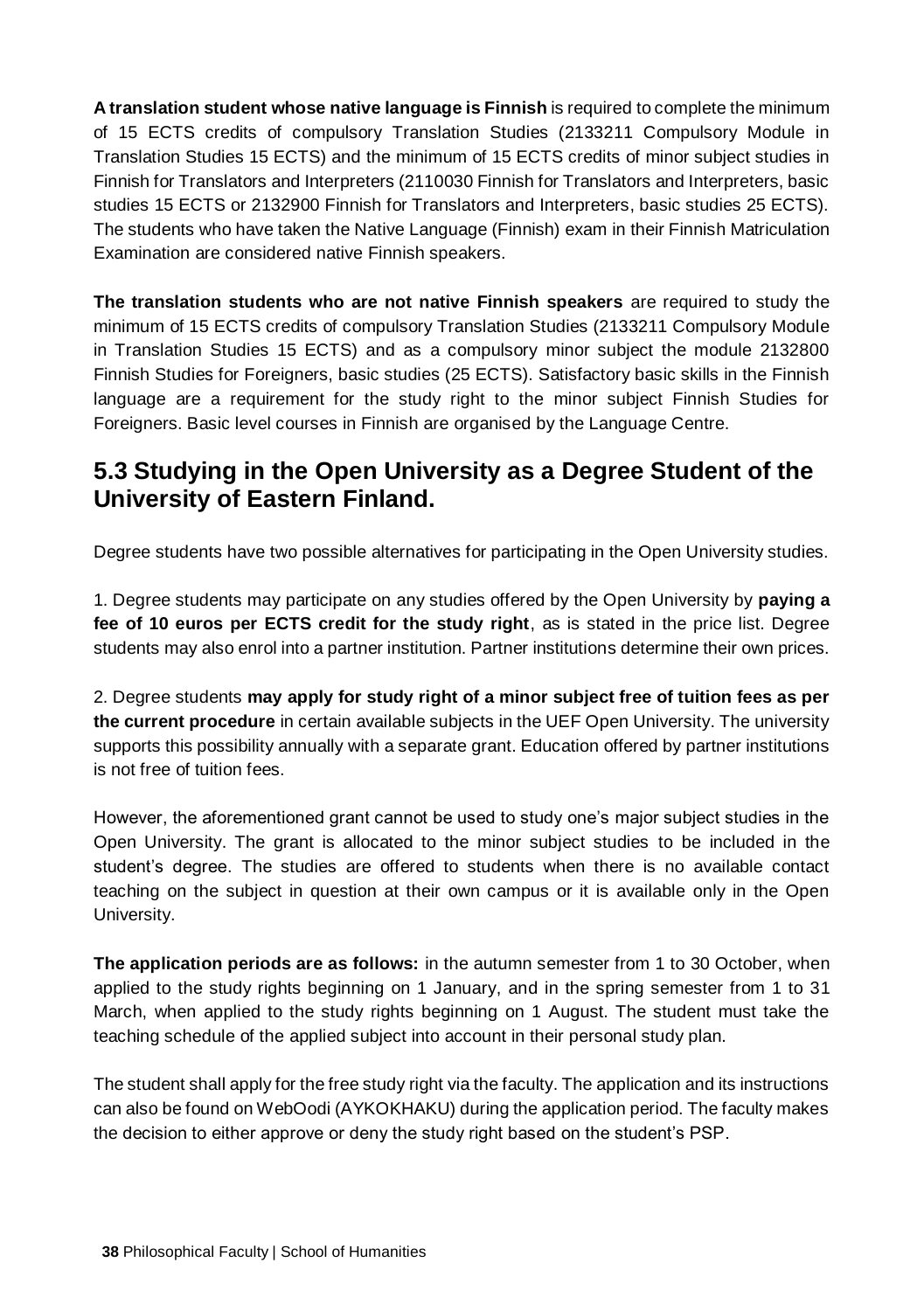More information and a list of the applicable minor subject study rights can be found on Kamu (Student handbook > Minor studies and other study opportunities > Open university minor studies for degree students).

# **5.4 JOO – Flexible Study Right Studies**

Flexible study right studies (JOO) offer more alternatives as minor subjects. According to the national agreement on flexible study rights, degree students (BA and MA) and postgraduate students have the possibility to apply for a fixed-term study right in another Finnish university for studies that will be included in their degree.

The applicable JOO studies require approval at the student's own faculty. On principle, JOO studies can be approved only when the studies being applied for are not available at the student's own university. The scope of the JOO studies must not exceed the minimum scope of the student's degree that is being studied for together with the student's other studies. In the approval processing of the application, the suitability of the JOO studies in regard to the studies as a whole are evaluated from the perspective of the student's future employment prospects. In general, students may apply for JOO studies for the maximum scope of approximately one basic study module, i.e. 25 ECTS. More information regarding the criteria for the approval of JOO study rights can be found on Kamu (Student handbook > Minor studies and other study opportunities > JOO – flexible study right studies).

The study right is applied for on a paper form. An approved PSP (personal study plan) and an official transcript of academic records must be included as appendices to the application. In the University of Eastern Finland, the application period for the approval processing ends every year on 31 March and 30 September. It is the student's own responsibility to find out the application periods of the target university, which may vary. In case it is necessary to hasten the processing time due to the target university's application schedule, this should be mentioned when applying.

The application form shall be submitted to the contact person of the JOO studies at the Philosophical Faculty, the Departmental Secretary Tuula Nissinen, email: tuula.nissinen(at)uef.fi, tel. +358 294 45 2030.

More information on JOO studies can be found on Kamu, and at haeyliopistoon.fi (currently only in Finnish), www.joopas.fi and from the Student and Learning Services. NB! Only the printed paper form of the JOO application is accepted in the University of Eastern Finland.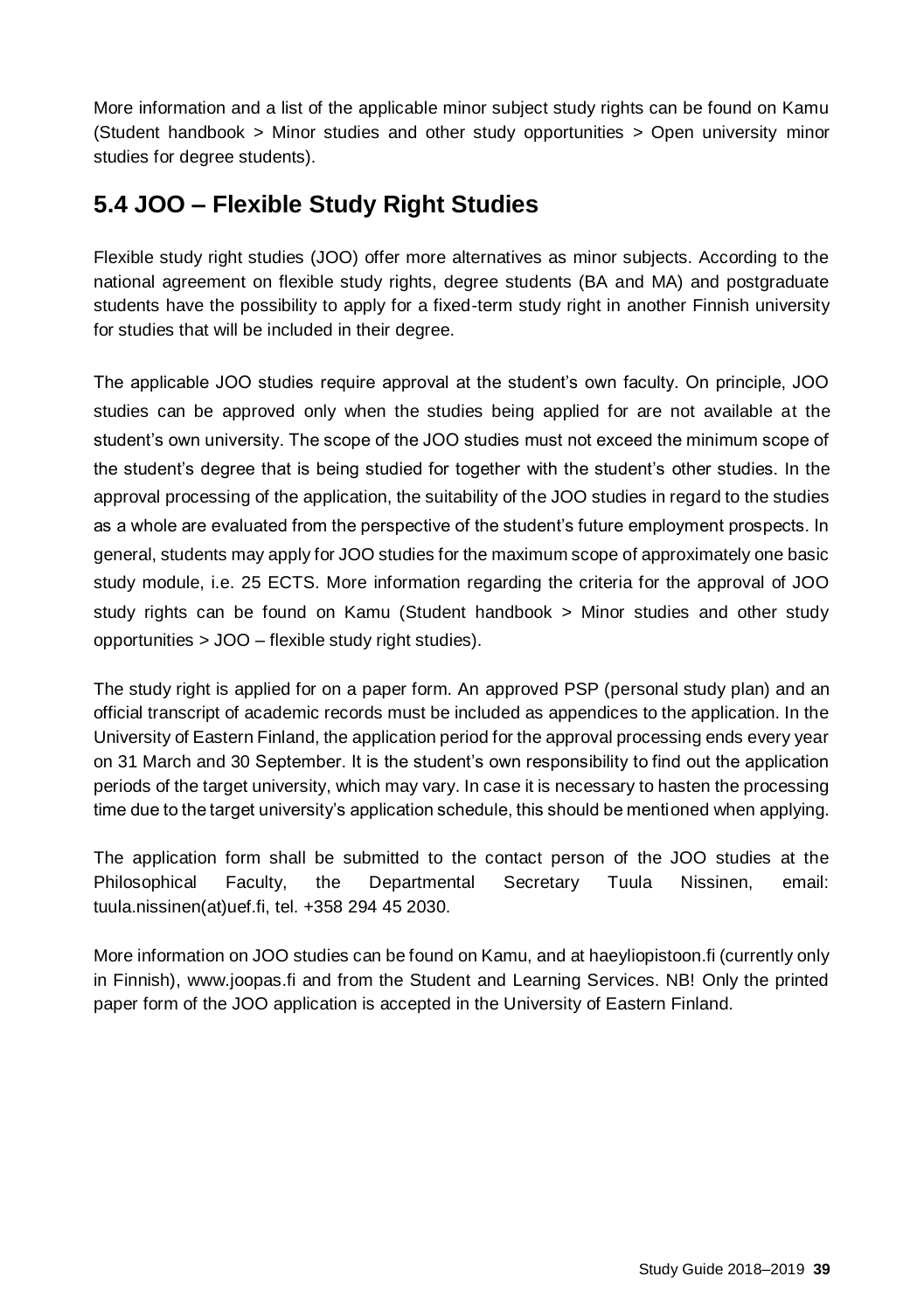# **6 Instructions for Studies**

In general, teaching begins at quarter past the hour (academic quarter) in the Philosophical Faculty. Exams usually start sharp on the hour.

As decided by the faculty, study materials are given to students mainly in electronic form. Information about printing possibilities can be found on Kamu.

# **6.1 Modes of Completion**

All modes of completion of studies are presented in the course descriptions in the curriculum. Each course is completed all at once unless the curriculum states otherwise. Other modes of completion can only be negotiated if there is a compelling reason; see section 6.3 Accessible Studies and Special Arrangements.

Studies include, among other things, lectures, self-directed learning through literature, literature exams, exercises, essays, learning diaries, study groups and seminar reports as well as online learning. Not all of the courses included in the curriculum can be offered every academic year. Annually held education is recorded in the study guides on WebOodi.

Participating in certain courses requires the completion of earlier compulsory studies. The prerequisite studies can be found in the course descriptions in the study guides on WebOodi. The student must check the requirements before taking an exam or participating in teaching.

**It is very important that the student is present in the first lecture of new courses** because the content of the study unit, principles of grading, attendance requirements, and other practicalities are discussed during that time. If participating in the first class is impossible, the student must check the matters discussed, for example, from other students or the course Moodle. If the course is a training course or a seminar, the student must inform the teacher of any absences. In some courses, for example the education organised by the Language Centre, also the course registration is confirmed in the first lecture.

#### **Residence Abroad**

Residence abroad is a part of the **compulsory** courses in the Intermediate Studies of Swedish, Russian and French both for major and minor subject students. In the English and German languages, the residence is a special course in the Intermediate Studies. Residence abroad is an important part of the foreign language studies because it gives the student the opportunity to enhance their practical language skills and become acquainted with the people and culture of the country of destination.

The best way to advance one's studies through residence abroad is to plan the period carefully. There are several different options for completing the course: the student may, for example, study in a foreign university as an exchange student, complete practical training, volunteer, or participate in a language course abroad. More information can be found in the course description, the School of Humanities' study community, as well as from the teacher responsible for the course.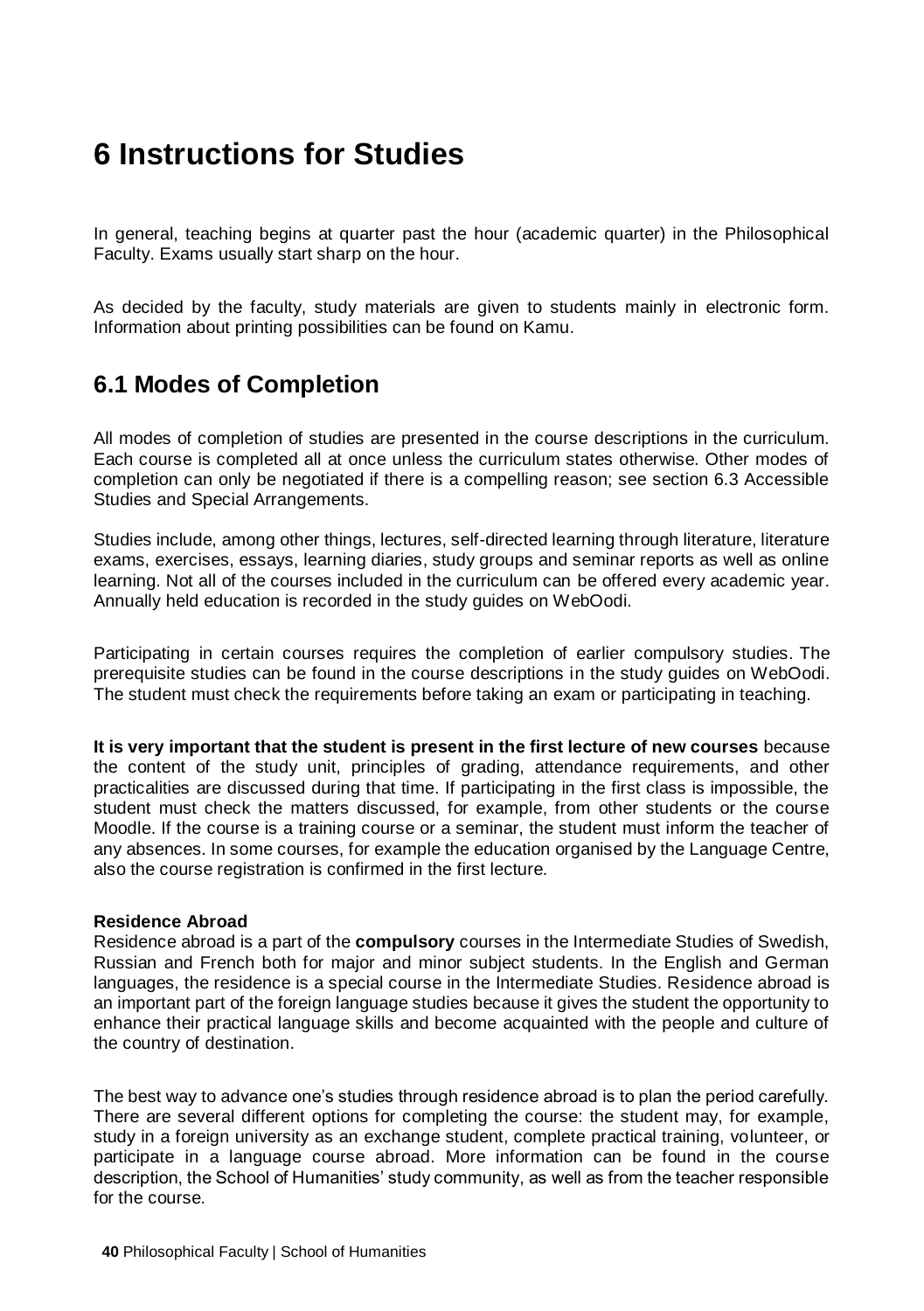#### **Applying for an Exemption from the Residence Abroad**

In exceptional cases, an exemption may be granted from the residence abroad on so-called study-related social grounds. Exemption on study-related social grounds can happen

> **a. through special arrangements** if the reason is medical. More information on applying for special arrangements can be found in section 6.3 Accessible Studies and Special Arrangements.

> **b. for a compelling reason**, such as a difficult life situation or a serious illness of the student or their next of kin. Normal family life, owning a pet or a house, working, hobbies or participation in student association activities are not considered acceptable reasons.

The exemption is applied for with a free-form application which is submitted to the Head of Student and Learning Services Satu Kouki. The decision is made by the Dean. A student who has been exempted from participating in the residence abroad must compensate for the course by completing a corresponding amount of other intermediate or advanced studies according to the instructions given by the teacher who oversees the residence abroad.

#### **Lectures**

During the first lecture, the content of the study unit, principles of grading, attendance requirements, and other practicalities are discussed. The teachers plan their teaching around the expectation that students attend the lectures regularly. The knowledge accumulates from lecture to lecture so absences make it more difficult to understand the whole of the course. Students must listen actively and take notes during the lectures. At the end of the course, there is usually an exam and, if needed, a resit. Sometimes the students are required to keep a lecture diary.

### **Exercises**

Exercises are for rehearsing in practice what has been learnt during lectures or in independent studies. Language studies include plenty of different training courses and their completion requires both attendance (at least 80% of contact hours) and passing the given assignments. Training courses can also have an exam.

#### **Lecture and Training Courses**

In some courses, the lectures and exercises are held at the same time which means that, in practice, the attendance requirements concern the whole teaching period.

#### **Seminars**

In a seminar, the participants each present their seminar report (presentation, thesis, summary etc.), participate in the discussion of the reports and act as opponents. Seminars are held in intermediate and advanced studies. The seminars require regular attendance (80% of the seminar classes) and they cannot be compensated in other ways.

#### **Book or Lecture Exam**

Exam answers are usually essay-type texts. The purpose of the exam is to test the student's knowledge and understanding of the topic. A good exam answer can be characterised as follows:

• the student answers to what is being asked; a general description of the topic is not sufficient,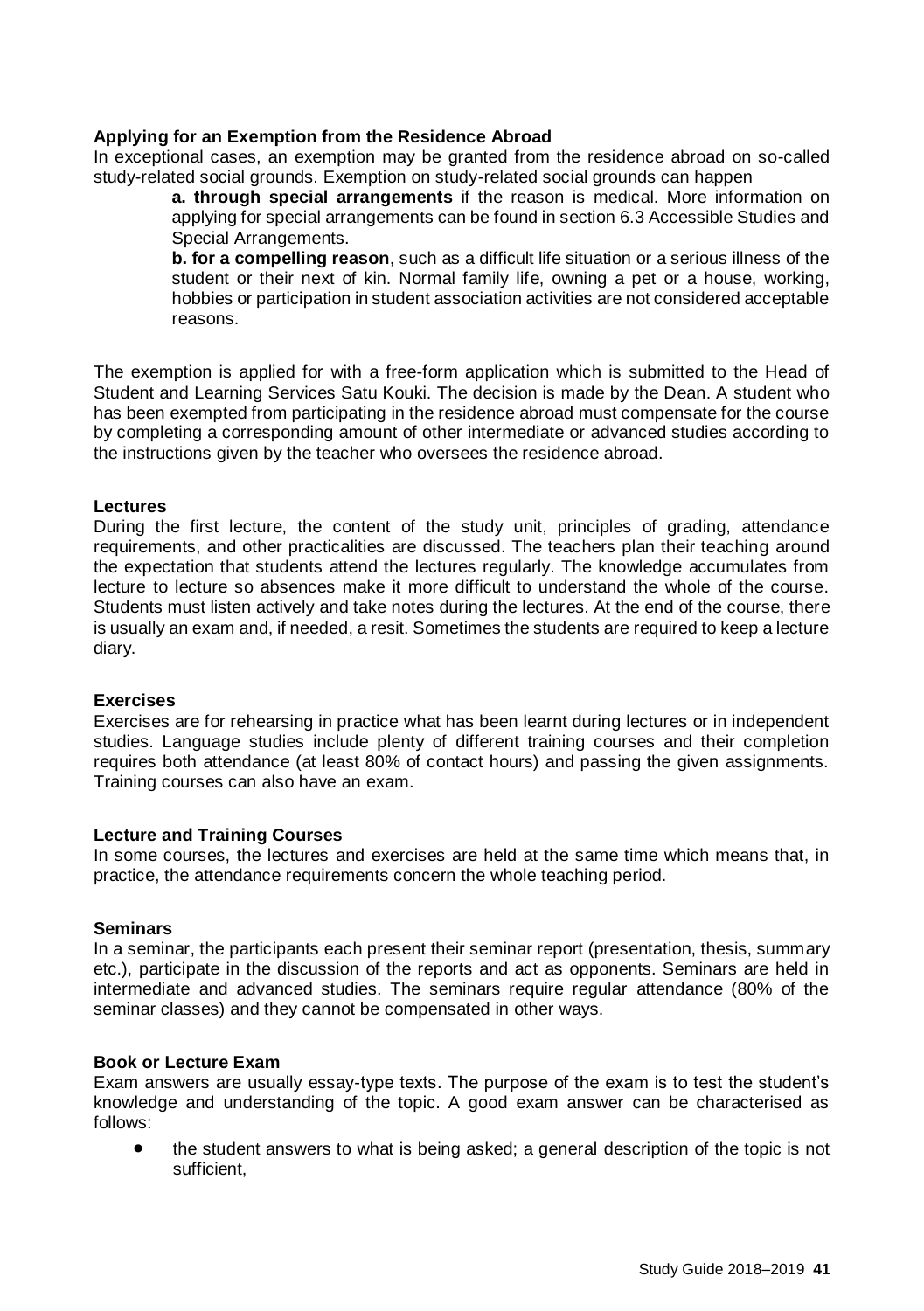- the answer does not mechanically repeat the exam books or course materials. Remembering and understanding the information from the book or lecture material is the most important part in the answer but the student's own thoughts and examples are desirable. Rambling or spreading popular beliefs should not be included in an exam answer,
- the answer is a clear, well organised unit that is comprised of an introduction, the body of the text and a conclusion,
- the answer has been written in clear handwriting and it is formal and correct in its linguistic form.

#### **Essay**

An essay is a reflective piece of writing that is based on source literature. It investigates one question that is given as the topic of the essay. An academic essay is usually based on multiple source texts and it includes the writer's own reasoning, reflection and critical observations. The discussed topic is analysed, evaluated and contrasted using different sources and at the end a synthesis is created based on the literature and the writer's own thinking. A good essay:

- is consistent, fluent and clear,
- shows the writer's familiarity with the topic.
- includes a perspective that narrows down the topic as well as a question or a proposition to which the writer tries to find an answer or solution,
- is formal and correct in its linguistic form.

#### **Learning Diary**

The goal of a learning diary is to form the student's own viewpoint of the studied literature, lectures, seminars etc. The aim is to combine new knowledge to prior experiences and to what has been previously acquired. A learning diary is not a summary. In a good learning diary:

- the studied topic is reflected on the basis of the student's own experiences and previously acquired knowledge
- the topic is discussed and reflected critically,
- the student reflects on how the learning and writing process progressed, what they learnt, what is still unclear and if there was something completely new or surprising and if a need to get more information arose.
- the linguistic form is formal and correct.

More exact instructions on writing a learning diary are given during the course.

#### **Summary**

A summary is a structured piece of writing that contains the main points of an oral or written presentation. The summary needs to be written in the student's own words and show the main ideas of the source presentation in a structured manner. In evaluating the summary, the teacher pays close attention to the style of the text and the formal requirements so that the content, emphasis, and point of view of the original presentation can be seen. The summary needs to clearly show which parts of the text are the student's own ideas and which have been implied in the source materials or by the teacher. A summary is not a mechanical summarisation of the original presentation.

#### **Lecture Diary**

A lecture diary is similar to a summary; it contains the main points of the attended lectures. It must show the main ideas presented in the lecture with a good structure and in the student's own words. In addition, students must include their own thoughts, in a way conversing with the lecturer and perhaps challenging them or bringing up something that was left unclear. The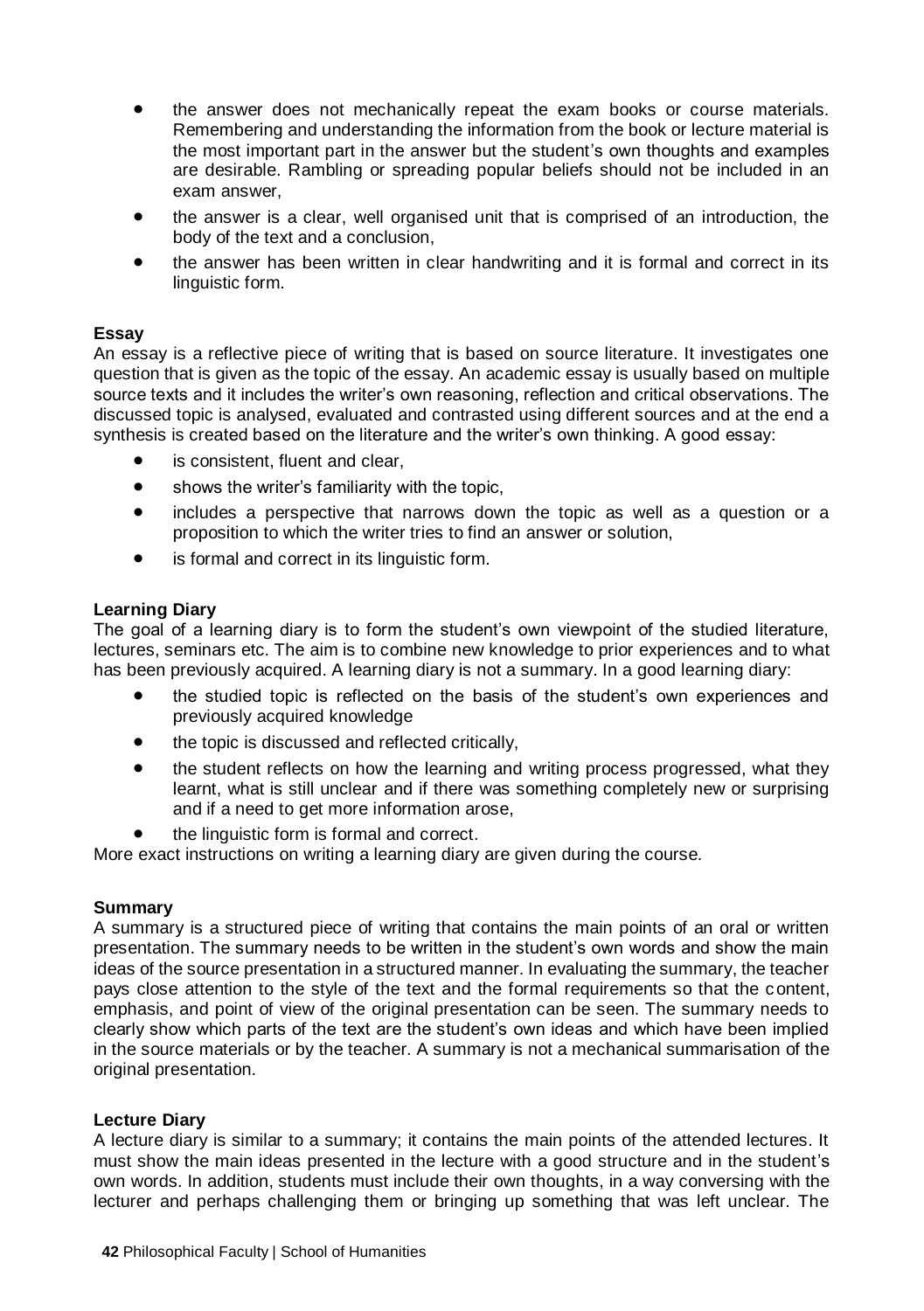possible materials handed out during the lecture is not to be directly copied in the lecture diary. The lecture diary must clearly show which parts of the text are the student's own ideas and which have been implied in the source materials or by the teacher. A good lecture diary:

- is concise in its expression, extensive in its contents and presented clearly,
- creates a logical whole in which the meaning relationships of the original text stay intact even if the order of the matters changes,
- is formal and correct in its linguistic form.

#### **Study Group**

A study group is a mode of studying in which a freely formed group of students completes a course as a group. The group holds meetings regularly in which the students take turns in introducing the course literature. From the introductions and the following conversations, the students produce a written final report for which they get credit. The students are responsible for assembling the study group and its meetings. A successful study group requires a motivated group of students with the ability to work together and to take responsibility for their work. The deadline for the final report is the same as the general examination day for the subject in question.

#### **Online Studying**

Online studies can be completed in an online learning environment. The studies can include, for example, conversations, group work, assignments, and fact-finding.

#### **Learning Assignment**

Learning assignment is an assignment completed either individually or in pairs from a given subject in a certain course that follows the course guidelines.

#### **Supervised Teaching Practice**

Supervised teaching practice is done in accordance with an annually approved practice plan. The practice happens in a curriculum approved place.

#### **Portfolio**

The aim of a portfolio is to compile a file on the student's know-how and expertise. The portfolio is compiled according to the specified instructions given in the course.

#### **Electronic Exam**

An electronic exam can be taken in automatically supervised rooms in the Joensuu and Kuopio campuses. The possibility of taking an electronic exam is mentioned in the course description. More information about the practice of electronic exams can be found on Kamu (Student handbook > Tools for students > Electronic examination).

#### **Participation in Workshops**

While participating in a workshop, the students design, prepare, and execute, for example, a pedagogically target-oriented creative project, event, etc. In workshops, it is essential that the student learns dialogue skills and methods.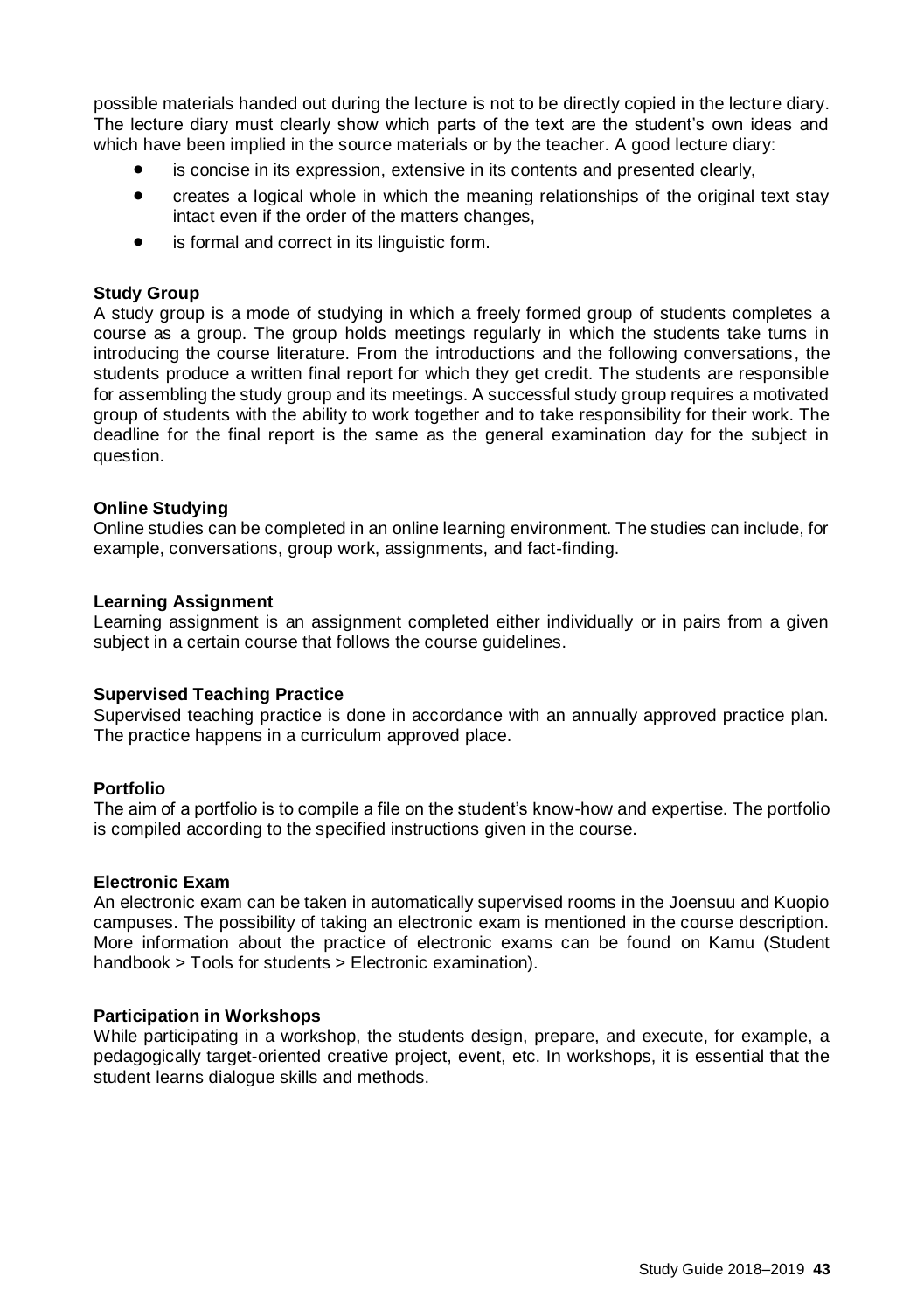# **6.1.1 Procedure in Cases of Plagiarism and Other Cheating**

A study attainment may be rejected if a student is guilty of study-related or research-related misconduct, while completing the study attainment in question. Examiners have the right to immediately remove any student guilty of cheating from the exam. The study attainment is also failed in cases where cheating is discovered after the exam. (Degree Regulations, Section 45)

A student that has committed a study-related or research-related misconduct in the district of the university can be disciplined by a written warning or they may be suspended from the university for a fixed period of one year at most. (Universities Act 558/2009, Section 45).

The decision to give a student a written warning is made by the rector of the university and the decision on suspension by the board of the university (Universities Act 558/2009, Section 45a).

# **6.1.2 The Use of Plagiarism Detection in Inspecting Originality**

Electronic plagiarism detection tool Turnitin is compulsory for all theses. In other written study attainments, the tool can be used if it is mentioned in the curriculum (course description) or at the beginning of the course. In group teaching, plagiarism detection applies to all students completing the course. If, however, there is a justified suspicion of plagiarism (or other type of cheating) the originality of an individual written work can also be inspected. If they want, students can also always check the originality of their written work without a report going to their supervisor or teacher.

According to the Degree Regulations, students are responsible for the originality of their thesis. The use of the electronic plagiarism detection tool is primarily for guidance.

Any suspicions of cheating raised by the Turnitin-report are inspected. In a case of cheating, the supervisor assesses the level of seriousness. If the found similarities are not serious, the supervisor gives the student feedback on correcting the thesis. The revised work can only be resubmitted once into the plagiarism detection tool. In serious cases the supervisor notifies the Dean and the Head of Student and Learning Services of suspected and detected cases of cheating in writing (for example through e-mail). The Dean hears the student and decides on any further measures to be taken.

The instructions of the faculty: [www.uef.fi/en/web/hum/tutkielma.](http://www.uef.fi/web/hum/tutkielma)

The instructions of the University of Eastern Finland and additional information on the ethical guidelines for teaching and studying can be found on Kamu.

# **6.2General Examinations, Electronic Exam and Registration**

Book exams can be taken at the faculty's general examinations or as electronic exams [\(https://exam.uef.fi/\)](https://exam.uef.fi/). Only students who have registered as present can participate in the examinations.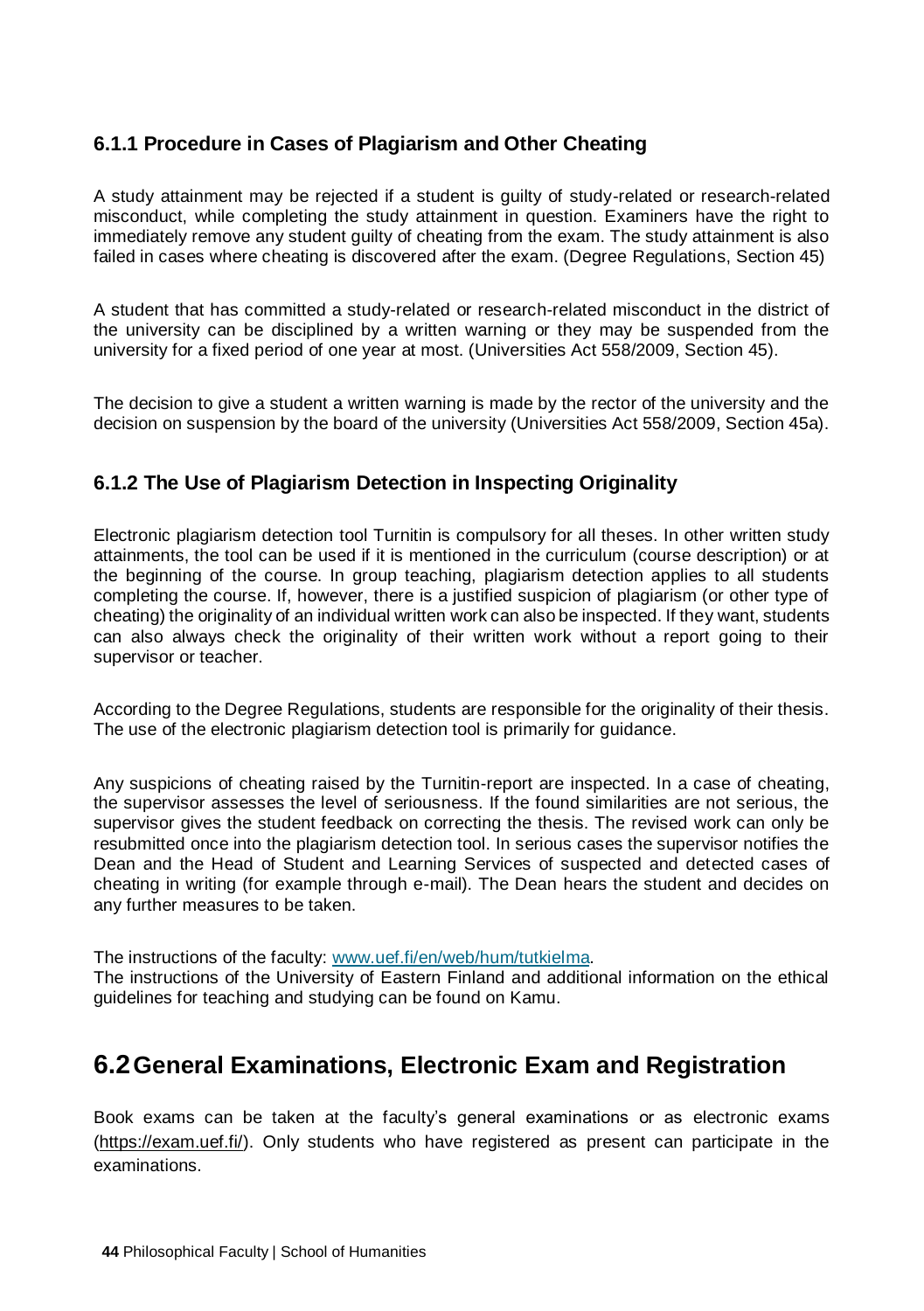**The examinations of the School of Humanities cannot be taken outside of the campuses of University of Eastern Finland.** Usually, the general examination is taken on the UEF campus where teaching of that subject takes place. In exceptional cases, the general exam can be taken on another UEF campus. However, the student is responsible for looking up a general examination that takes place at the same time, arrange taking the exam with the examiner, and ask for permission to take the exam from the unit that arranges the exam. Exams that are in the electronic examination system can be taken on both campuses (Joensuu and Kuopio).

### **Signing Up for an Exam and Cancelling the Registration**

Signing up for a general examination takes place on WebOodi no later than 10 days before the examination. Signing up for an examination that is held on Friday happens at latest on Tuesday of the previous week before 11:55pm (Degree Regulations, Section 31). The student must cancel the registration on WebOodi or the electronic examination system if they are unable to take the exam. Signing up for a general examination is cancelled on WebOodi before the registration period ends. After the registration period, cancellations must be notified directly to the examiner (e.g. in case of falling ill).

The time for an electronic exam must be reserved at latest 24 hours before the exam day (exam times for Monday must be reserved at latest on the previous Friday before 4 pm). The student can reserve a suitable exam time or cancel it by signing in with their UEF account at [https://exam.uef.fi.](https://exam.uef.fi/) After the registration period, you must notify the examiner of cancellations directly (e.g. in case of falling ill).

# **The General Examinations in the School of Humanities in the Academic Year 2018–2019**

The courses described in the curriculum for the School of Humanities (other than lecture exams) can be taken at faculty's general examinations on the days that are reserved for the school. The courses that can be completed through the general examinations can be found from the study guides' *Exams* tab on WebOodi.

The examinations start at 1 pm sharp and they last for four hours from the moment the examiner announces that the examination has started. The general examination dates are as follows.

**Subject Group English Language and Culture, and English Language and Translation, Literature, Folklore Studies, Ethnomusicology, and Media Culture and Communication Studies:**

| Autumn | 21 Sep 2018 | AU100 | Friday | 1pm-5pm   |
|--------|-------------|-------|--------|-----------|
|        | 19 Oct 2018 | AU100 | Friday | 1pm-5pm   |
|        | 16 Nov 2018 | C1    | Fridav | 1pm-5pm   |
| Spring | 1 Feb 2019  | AU100 | Friday | 1pm-5pm   |
|        | 1 Mar 2019  | AU100 | Friday | 1pm-5pm   |
|        | 29 Mar 2019 | AU100 | Friday | $1pm-5pm$ |
|        | 10 May 2019 | AU100 | Friday | 1pm-5pm   |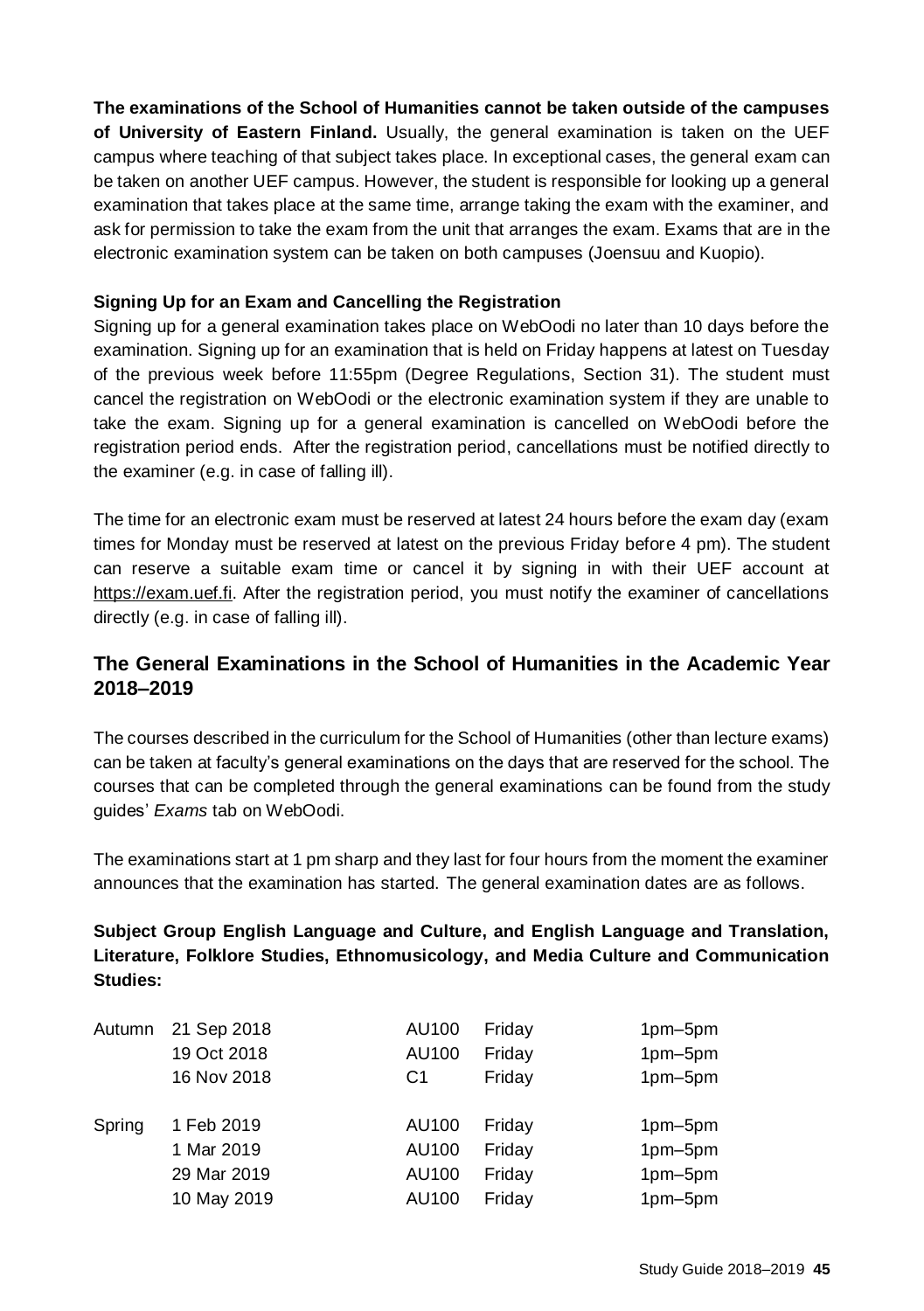**Subject Group Swedish, German, Russian Language, French Language and Culture, Japanese Language and Culture, Translation Studies, General Linguistics, Finnish, Finnish Studies for Foreigners, Finnish for Translators and Interpreters, Finnish as a Second Language, Karelian Language and Culture, Sociology of Art:**

| Autumn | 5 Oct 2018  | AU100 | Friday | 1pm-5pm |
|--------|-------------|-------|--------|---------|
|        | 2 Nov 2018  | AU100 | Friday | 1pm-5pm |
|        | 30 Nov 2018 | M100  | Friday | 1pm-5pm |
| Spring | 15 Feb 2019 | AU100 | Friday | 1pm-5pm |
|        | 15 Mar 2019 | AU100 | Friday | 1pm-5pm |
|        | 12 Apr 2019 | AU100 | Friday | 1pm-5pm |
|        | 24 May 2019 | AU100 | Friday | 1pm-5pm |

#### **In addition, an exam for any subjects can be taken on following days:**

| Autumn | 24 Aug 2018 | M100  | Friday    | 1pm-5pm            |
|--------|-------------|-------|-----------|--------------------|
|        | 18 Dec 2018 | C1    | Tuesday   | 1pm-5pm            |
| Spring | 7 Jun 2019  | AU100 | Fridav    | 1pm-5pm<br>1pm-5pm |
|        | 19 Jun 2019 | AU100 | Wednesday |                    |

The exam papers are given out starting from 12:50pm. The examinations last for four hours.

C1 = Carelia building, Yliopistokatu 4

#### **Instructions for Taking an Exam in General Examination**

Students must arrive at least 10 minutes before the examination's starting time for roll call and giving out the exam questions. Students participating in a general examination must always prove their identity (driving license, passport, ID card, student card). Only equipment needed for taking the exam can be brought to the examination. Bags, coats, mobile phones etc. must be left outside of the room or next to the walls. Students can only take writing equipment and their ID to their seats. The students can leave the examination not earlier than 30 minutes after it has started. After this, latecomers are not allowed in. A student needing special arrangements must request them when registering for the examination. The questions for the exam must be returned with the answers to the examiner (Degree Regulations Section 30).

#### **Announcing the Results of Study Attainments**

Both passed and failed attainments are registered on WebOodi. The distribution of grades, the number of failed exams and the information on when and where the student can get information on the grading of their attainment, is displayed on a noticeboard (Degree Regulations, Section 34). The distribution of grades is posted only if there were at least five students taking the exam. After receiving their grade, students can discuss the grading of their attainment with the teacher during their reception time or another arranged time.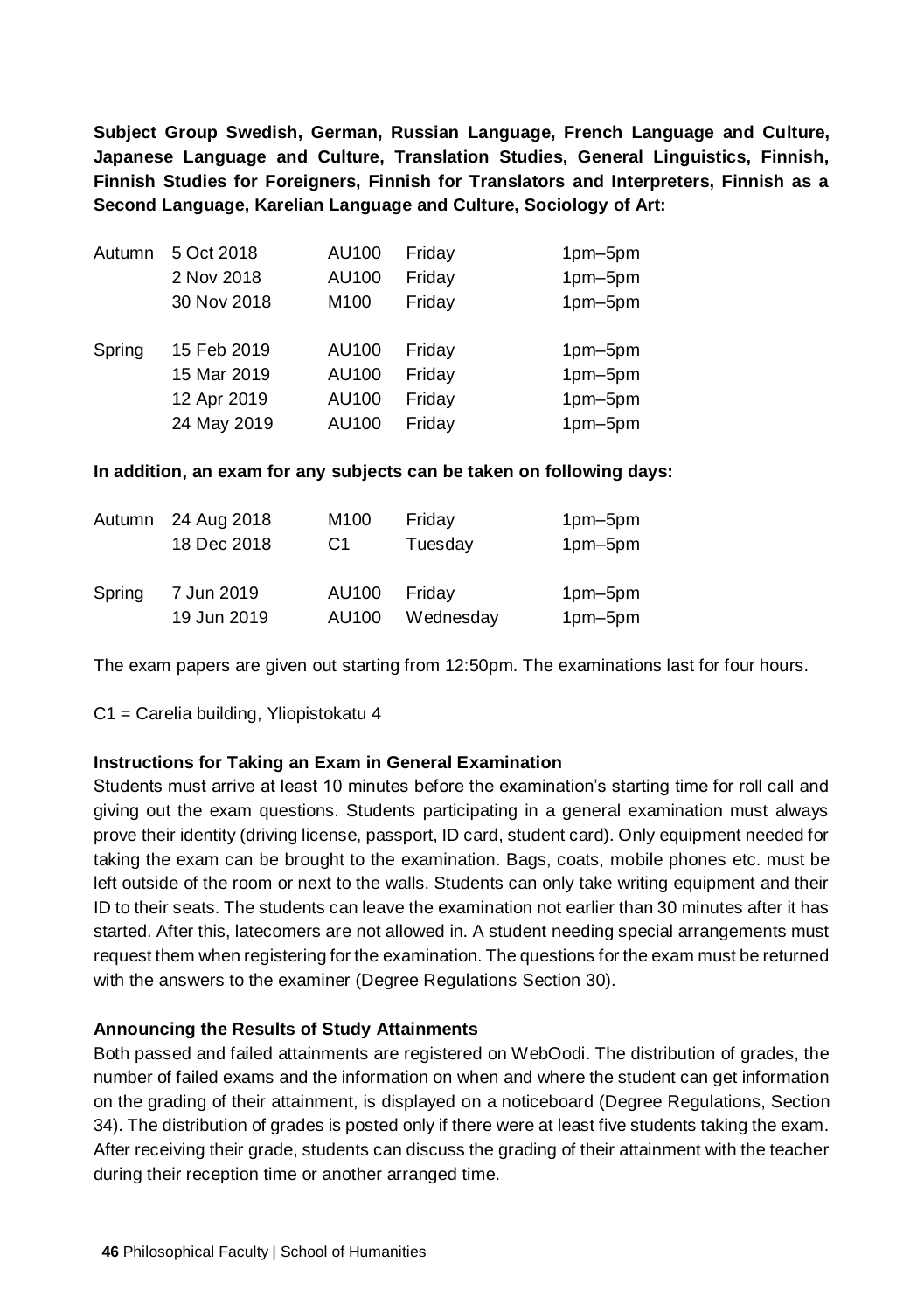Written or in other ways recorded exams and similar attainments must be stored for at least six months after announcing the results. Other attainments are stored for a time regulated in the university's Archive Regulations and in the Archives Formation Plan (Degree Regulations Section 27).

**General examinations'** results are announced following the guidelines regulated in the Degree Regulations (Section 34). The results from examinations, apart from those taken in the electronic examination system, must be announced within three (3) weeks from the examination date on WebOodi. The Dean, the Director of the Independent Institute or Service Centre giving the education, or the Head of Student and Learning Services can lengthen the time in special cases. However, the results of the examination must be announced within a month of the examination date. Deviating from the deadline must be announced within three (3) weeks from the examination date.

**Electronic exam** results are announced depending on the date the examination was taken. The deadline for the publication of the results of the exams taken before the 15th of the month is calculated from the 15th of the same month. The deadline for publishing the results of the exams taken on the 15th and subsequent day is calculated from the 1st of the following month. More information available on Kamu.

**Essay, lecture diary or other similar attainment** must be submitted to the examiner before deadline. The result of an examination must be displayed on WebOodi within three (3) weeks from the examination date.

These deadlines do not apply to times when teaching is not organised in accordance with the Rector's decisions, or to the period from 15 June to 15 August (Degree Regulations, Section 34).

## **Correcting a Material Error**

A student who is unsatisfied with the grading of the attainment can ask for a correction from the grading teacher as explained in Degree Regulations, Section 50. The student must submit the request for rectification within fourteen days after the student has had the opportunity to be informed about their grade and the principles of grading. The Degree Regulations are at the end of this study guide.

More information about the student's rights and obligations available on Kamu (Student handbook > Guides and instructions > Student's rights and obligations).

# **6.3Accessible Studies and Special Arrangements**

Accessibility means arranging the physical, psychological and social environment so that everyone can act equally with each other regardless of their characteristics. Special arrangements in teaching are the essential part of accessibility in studying in university.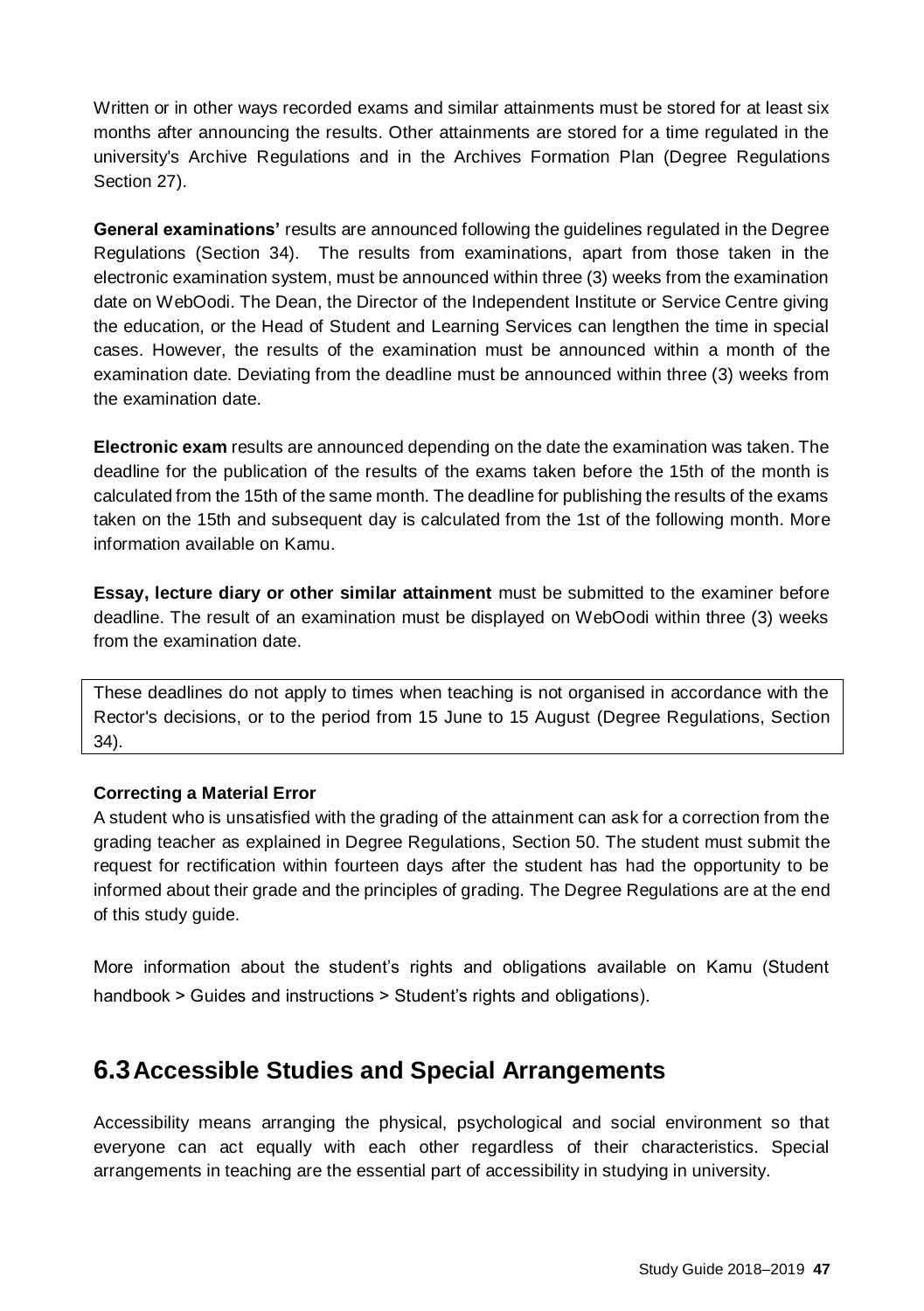A student who has an impediment or disability can request special arrangements. Special arrangements can pertain to an entrance examination and/or the completion of studies. Examples of special arrangements:

- possibility to have extra time in examinations,
- possibility to take an examination orally, or in a more private setting,
- possibility to obtain extra lighting,
- possibility to receive the lecture material in electronic form or with a larger font,
- alternative way to take the exam (e.g. oral examination or taking the examination at home),
- possibility to use a computer or some other aid,
- possibility to use an interpreter or a personal care assistant,
- possibility to take the exam in a special purpose examination room (Kamu: Student handbook > Guides and instructions > Studen't rights and obligations > Accessibility in studies – aids and facilities).

Special arrangements are requested with a form that can be found on Kamu on the page *Accessibility in studies*. The request should include appendices of the original statement issued by the physician, psychologist or speech therapist, which includes the reason for special arrangements and what arrangements are recommended. The application is handed to the Accessibility Contact Person Henni Nevalainen. The decisions of granting special arrangements are made by Head of Student and Learning Services, Satu Kouki. The medical certificates and other documents sent as appendices are returned to the student. The student may lodge an appeal against the decision.

The student and necessary parties, e.g. teachers named in the application are informed of the decision. The reason for special arrangements will not be mentioned in the decision. The decision is added to the student's basic information in WinOodi (Oodi's software for administrative personnel) where, for example, minor subject's administrative personnel can check the information.

The student is required to inform the teachers and examiners about the granted special arrangements at least 10 days before the special arrangements are needed. The student does not need to tell the reason for the special arrangements.

## **Faculty's Accessibility Contact Person**

Henni Nevalainen, Academic Affairs Coordinator, Philosophical Faculty  Tel. 0294 45 2033  E-mail henni.nevalainen(at)uef.fi 

# **6.4Credit Transfer (RPL)**

RPL is used as an abbreviation for recognition of prior learning. This term includes crediting both previous studies and knowledge acquired from other than formal education. Accreditation focuses on the target degree or a study module. Prior knowledge that is relevant for student's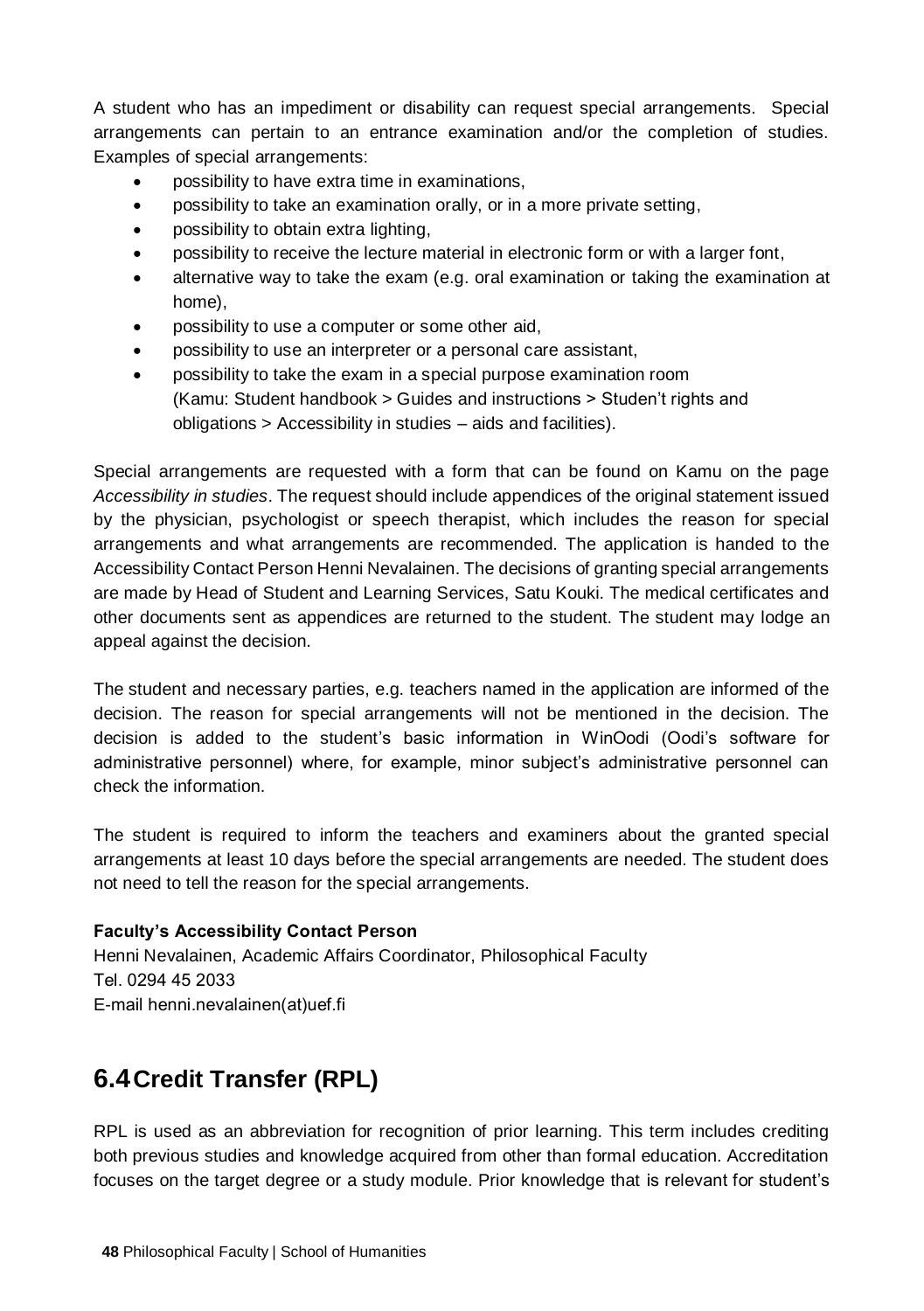target degree or a part of it is recognised. Crediting process will start only if the student requests it.

Evaluation of knowledge is based on courses' or study modules' learning goals that are stated in the curriculum. The student is required to prove their knowledge with, e.g. study certificates, exams, interviews or portfolios.

The main types of accreditation are substitution and inclusion. **Substitution** means that studies included in the curriculum are replaced with earlier corresponding studies or with knowledge acquired from work. **Inclusion** means that studies completed elsewhere are included as a part of the degree, for example, as a minor subject or as optional studies. Therefore, in inclusion, previous studies do not replace a required course from the curriculum.

A substitution of a course that is part of the curriculum will receive the amount of credits that is stated in the curriculum of the University of Eastern Finland. Included course will receive credits based on the original course's credits. Accredited course is graded on a scale 0–5 if the previous course's grade corresponds with university's grading system. In other cases, the grade will be 'pass'. Courses completed in another Finnish university are marked with the same credits and grade as they were marked in the other university.

If the same course is compulsory in several study modules, the student can include it in all the study modules in Philosophical Faculty that do not give instructions about substituting attainments.

Schools and subjects can limit some studies outside of the accreditation process. These limitations are stated in the curricula.

All students that are registered as present and students signed in Open University can apply for accreditation. Students can apply for accreditation only to the subjects they have a study right for.

The application for accreditation can be left in university's e-services [\(http://asiointi.uef.fi/\)](http://asiointi.uef.fi/). When the application has been processed, the student will receive a decision. Accreditation is marked in the student information system.

UEF Language Centre is responsible for accreditation of language and communication studies. Instructions at [www.uef.fi/kielikeskus/ahot-korvaavuudet](http://www.uef.fi/kielikeskus/ahot-korvaavuudet) (in Finnish).

# **6.5 Grading of Completed Courses and Entry into the Student and Study Register**

# **6.5.1 Grading and Registration of Completed Courses**

Study attainments are courses, parts of courses, or study modules consisting of several courses. They are listed in the study guides with course codes, for example *2131934*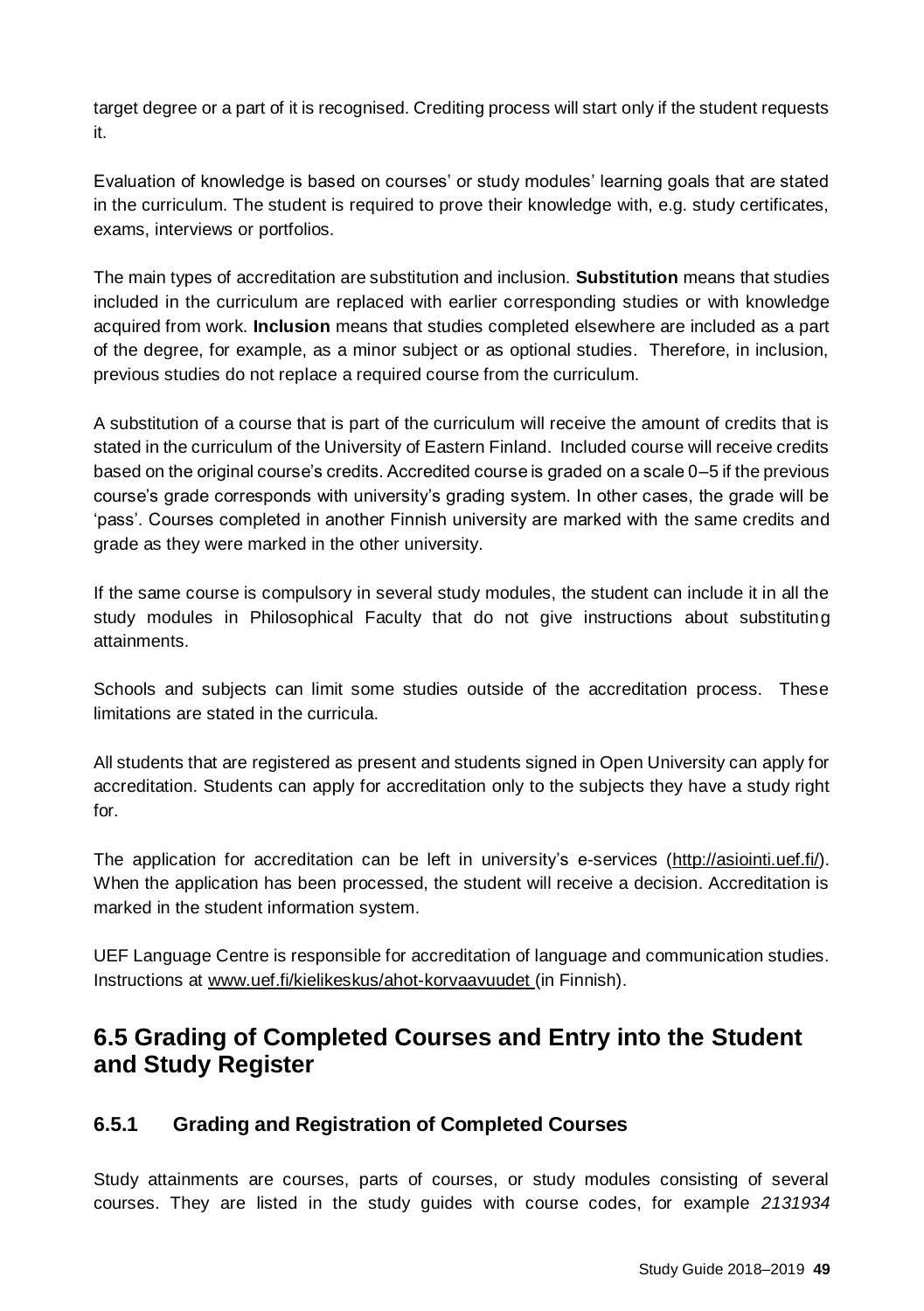*Introduction to Linguistics*. Partial attainments of codeless courses are not entered into the academic record. The teacher responsible for the course keeps track of partial attainments.

According to the UEF Degree Regulations, Section 32: study attainments are valuated using a 0–5 scale, which includes the following grades:  $5 =$  excellent,  $4 =$  very good,  $3 =$  good,  $2 =$ satisfactory,  $1 =$  sufficient and  $0 =$  fail. Study attainments may also be evaluated on the scale of pass–fail. The minimum requirements of a passed study attainment are defined in the course description.

The content of the study unit, learning outcomes, principles of grading, grading scale and attendance requirements are determined in the curriculum. Furthermore, information regarding these factors is given out during the first lecture of the course. In the Philosophical Faculty, the basis for evaluation works in the following way: students are eligible for a passing grade only if they achieve roughly half of the total amount of points or half of the required amount learning for an excellent grade. The lowest passable grade is  $1 =$  sufficient. The grading criteria for the course is available in the course description on WebOodi.

Students should regularly ensure that their study attainments are entered correctly in the academic records. If the information in the records is incorrect, or if something is missing, the student should seek rectification by contacting the responsible teacher or the departmental secretary in charge of study affairs.

The results of evaluation are retained for 10 years in the Administration Service Centre and indefinitely in the student's academic records.

## **Definition of the Grades**

#### 1 sufficient

The student recognises main concepts of the course. Student lacks knowledge of the course contents.

#### 2 satisfactory

The student is able to explain concepts covered during the course. Student lacks only minor knowledge of the course contents.

#### 3 good

The student has good knowledge of the course's main contents.

### 4 very good

The student is able to analyse concepts covered during the course. Student shows original thought in completing the course.

#### 5 excellent

The student is able to thoroughly analyse concepts covered during the course.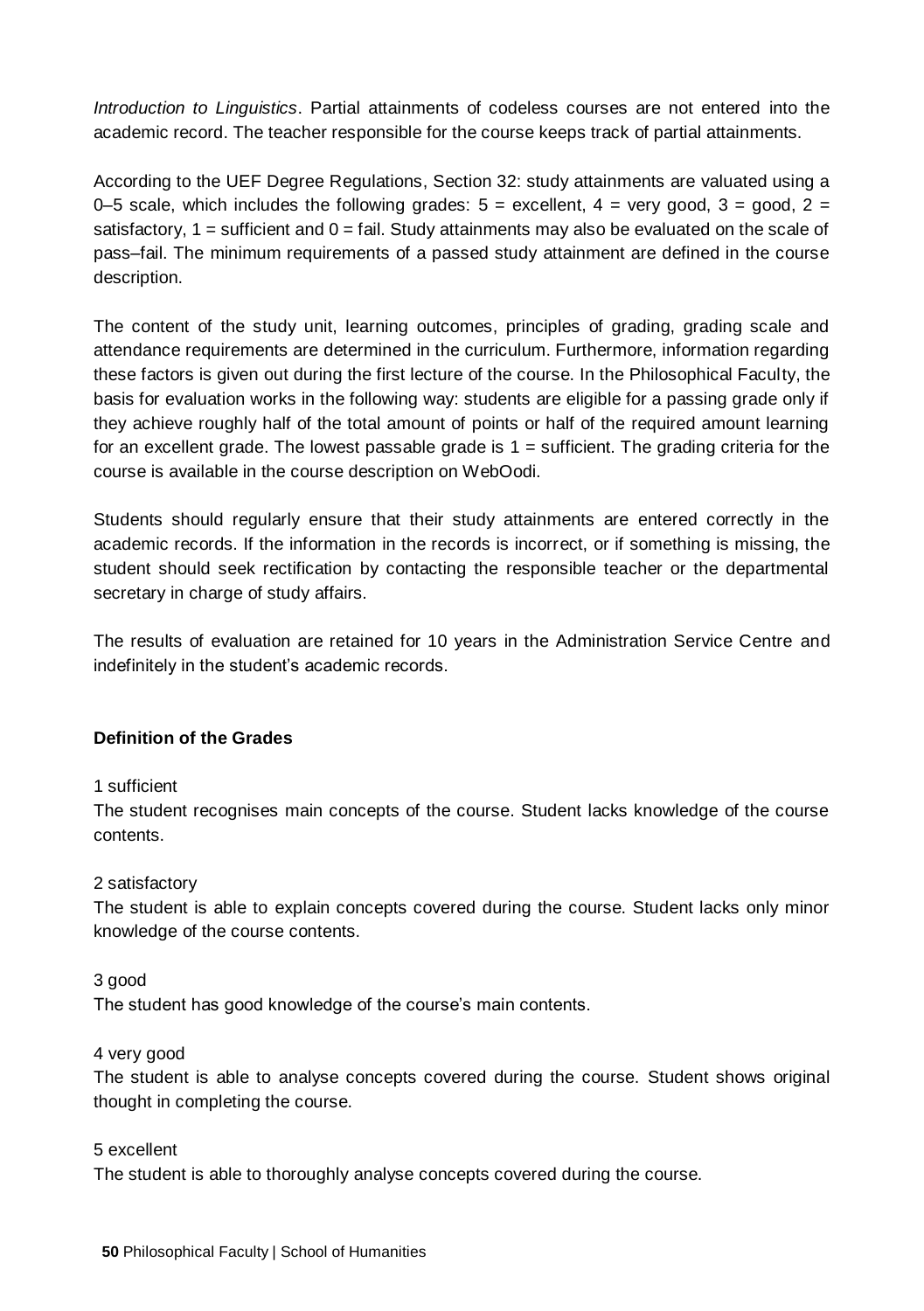# **6.5.2 Study Module Evaluation and Entry into Academic Records**

The grading of the attainments of course modules is based on an overall average which is weighted by the ECTS as follows:

| Average       | Grade |              |
|---------------|-------|--------------|
| $1.00 - 1.49$ | 1/5   | sufficient   |
| $1.50 - 2.49$ | 2/5   | satisfactory |
| $2.50 - 3.49$ | 3/5   | qood         |
| $3.50 - 4.49$ | 4/5   | very good    |
| $4.50 - 5.00$ | 5/5   | excellent    |

## **The weighted average score is calculated according to the following formula:**

- Numerical grades are multiplied by the course ECTS (for example, 3 ECTS x grade  $5/5 = 15$ .
- The products are summed together
- The sum is then divided by the sum of ECTS of numerically graded courses in the study module in question.
- Courses graded as "pass", do not affect the grading of the study module.
- Study module is graded as "pass" if at least half of the ECTS are graded or accredited as 'pass'.
- In addition, subjects may have other requisites or specifications. The information pertaining to these subject-specific requisites and specifications is available on WebOodi in the particular study guide.

**When all the courses of a study module are completed, the student must apply for the entry of the study module into the student and study register.** It is recommended that the study module is applied to be entered in the student and study register as soon as the last course in the study module is completed. Instructions for applying a study module for entry in the student and study register are in the School of Humanities study community.

Basic studies must be entered in the student and study register before intermediate studies, and intermediate studies must be entered in the student study register before advanced studies.

Requirements for each study module are confirmed in the curriculum, meaning that the requirements may change as the curriculum changes. When the curriculum changes, students can turn to amanuensis for guidance counselling. Information about compulsory courses and optional courses of study modules is available in the study guides on WebOodi under the tab Degree structures (major subject study modules) or Study modules (minor subject study modules).

# **6.5.3 Bachelor and Master's Degree Theses**

Instructions for thesis evaluation and grading as well as instructions for plagiarism detection can be found in the School of Humanities study community.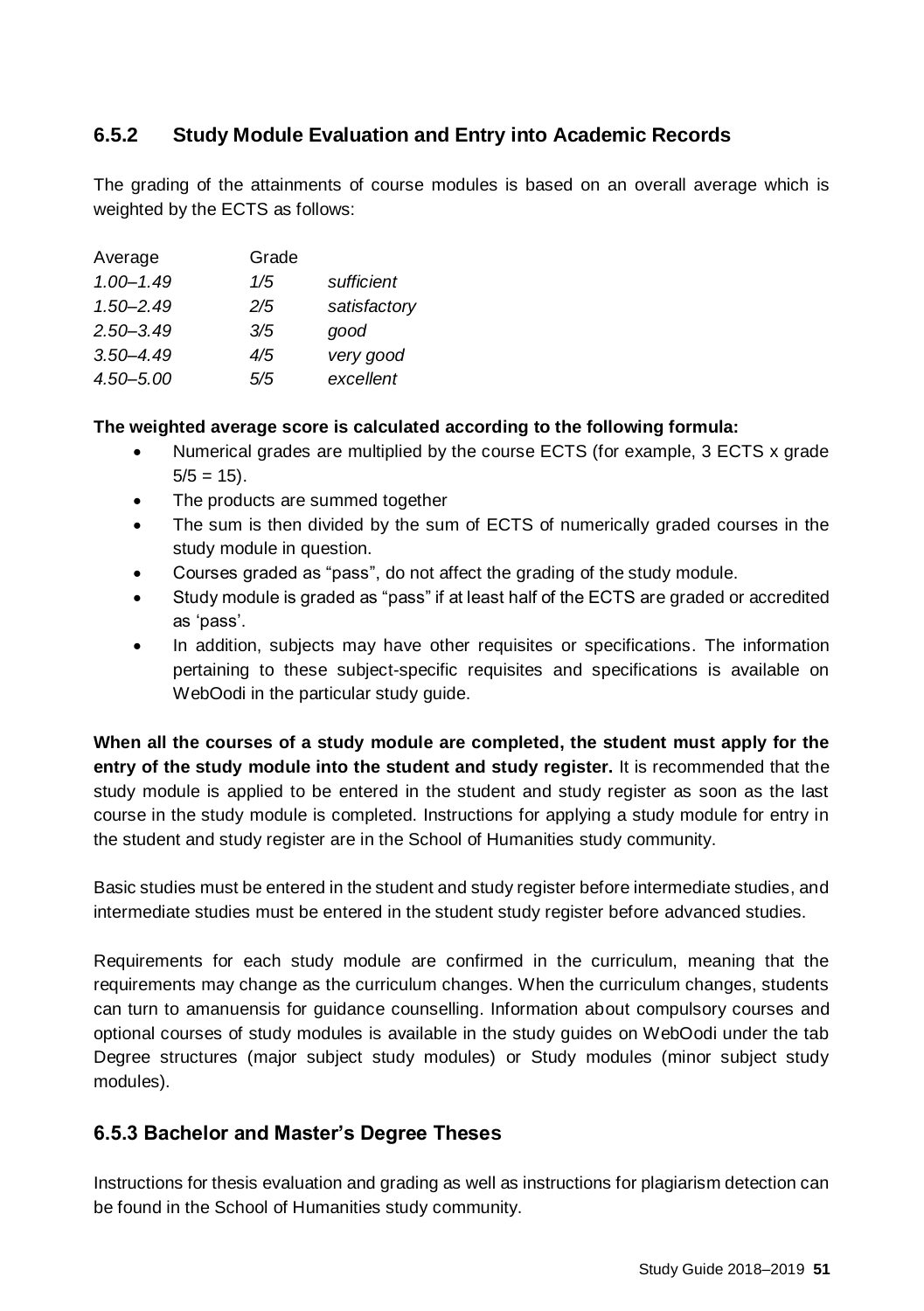### **Bachelor's Thesis**

Bachelor's thesis is a compulsory part of the intermediate studies in major subject and a requirement for Bachelor's degree. Bachelor's thesis is a small scientific thesis that follows the principles of the academic discipline in question, and can be conducted within the parameters of the specific subject individually or in pairs. In the case of collaborative theses, the input of each student must be distinguishable for it to be evaluated. In the Philosophical Faculty, the cooperation can be identified during supervisory process.

The language of the Bachelor's thesis is dictated in the curriculum.

## **Bachelor's Thesis Maturity Test**

In accordance with the Government Decree on University Degrees (19 August 2004), students must write a maturity test which demonstrates conversance with the topic of the thesis and skills in the use of Finnish or Swedish.

Students who write the maturity test using their language of schooling (Finnish or Swedish) will receive a mention in the degree certificate of excellent knowledge of Finnish or Swedish required for public administration.

Students who write the maturity test using Finnish or Swedish as a second language receive a mention in their degree certificate of good knowledge in Finnish or Swedish regardless of their language of schooling.

The Dean of the Philosophical Faculty can, within the parameters of the Government Decree on University Degrees, grant the right to write the maturity test in a language other than Finnish or Swedish. A free-form application concerning the language of the maturity test should be addressed to the Dean and submitted to the Head of Student and Learning Services, Satu Kouki.

Students who have been educated in a language other than Finnish or Swedish must apply for the Dean's decision about required language studies and means of completing the maturity test. This must be done in the beginning of the first year of studies. The decision must also be applied for when the language of schooling is unclear.

Students have the right to complete the maturity test in more than one language.

A student of the Philosophical Faculty can complete a maturity test of a Bachelor's degree in three ways: 1. the Bachelor's thesis is approved as a maturity test, 2. the abstract in a Bachelor's thesis is approved as a maturity test or 3. the student takes a maturity test as a separate exam. The instructions for the maturity test can be found in the study community of the School of **Humanities** 

Maturity tests in the Bachelor's degree: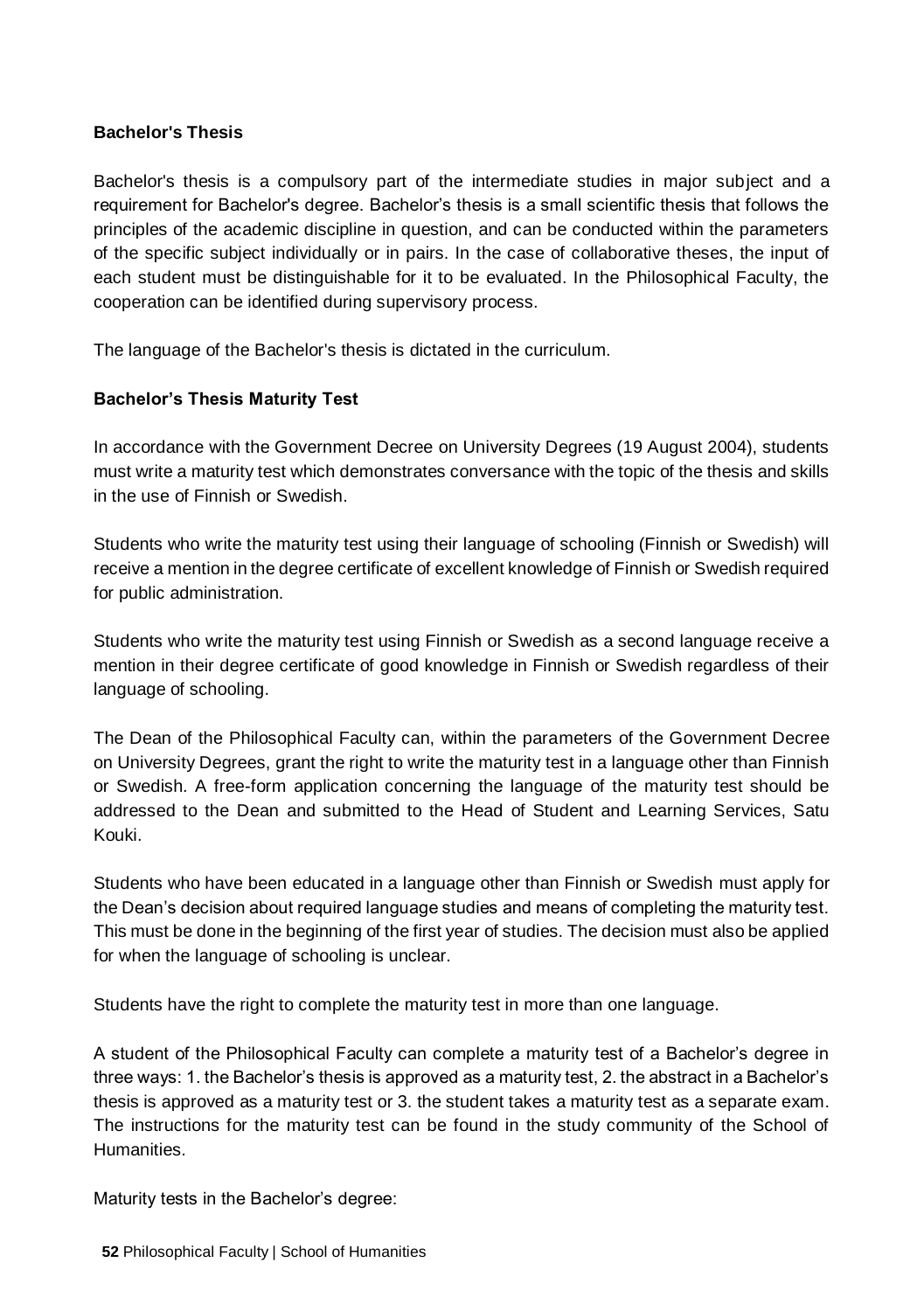Maturity Examination in Finnish (BA) 0 ECTS Maturity Examination in Swedish (BA) 0 ECTS 2110035 Maturity Examination in a Foreign Language (BA) 0 ECTS Maturity Examination in Finnish as a Second Language (BA) 0 ECTS

### **Submitting Bachelor's Thesis for Evaluation**

Students have the opportunity to make changes to their thesis based on the feedback and reviews. When the Bachelor's thesis is ready, it is first submitted to the plagiarism detection tool and then for the thesis supervisor for evaluation. Once the thesis is submitted for evaluation, it cannot be changed. After completing an approved maturity test, the thesis is graded. The supervisor must provide the grade and name of the thesis for the study register.

The cover page of the thesis should include the name of the author, the title of the thesis, the place and date of publication and the type of the thesis. The information, along with the title of the thesis, is entered in the student register. The thesis is stored in the supervisor's office for two years.

Bachelor and Master's theses completed in the University of Eastern Finland must be checked for originality with an electronic plagiarism detection tool (Rector's decision 1626/12.02.01/2014, 18 December 2014). Originality is checked before submitting the thesis for the evaluation.

### **Master's Thesis**

For Master's degree, students must demonstrate a good understanding of their major subject, readiness to apply scientific knowledge, understanding of scientific methods, readiness for academic postgraduate studies and continued studies, and understanding of academic communication and sufficient communication skills.

For Master's degree, students must complete Master's thesis as a part of the advanced studies in their major subject. The language of a Master's thesis is dictated in the curriculum.

A thesis of advanced studies for a minor subject differs from a Master's thesis typically by the scope and the grading system. These specifics are dictated in the curriculum. In general, a thesis of a minor subject follows the same guidelines as Master's thesis.

#### **Examination and Evaluation of Master's Thesis**

According to the Section 35 of the Degree Regulations of the University of Eastern Finland, students may complete Master's theses and written theses included in the advanced studies independently, in pairs or by participating in a broader research project. In the case of collaborative theses and research projects, the input of each student must be distinguishable for it to be evaluated. In the Philosophical Faculty, the students' collaboration can also be illustrated during the guidance process.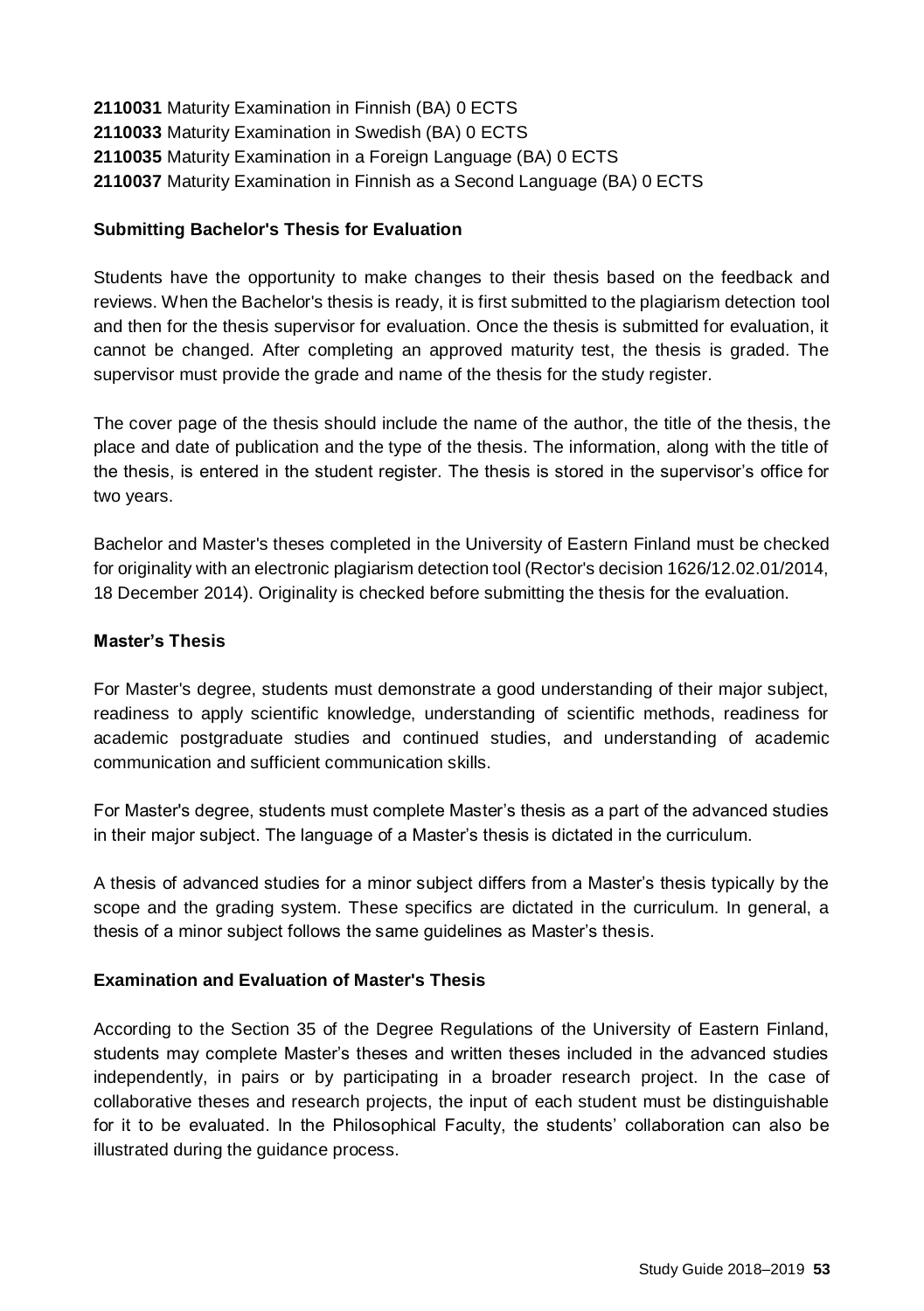Master's theses and other written theses included in the advanced studies are public final theses.

All Bachelor's theses and Master's theses completed in the University of Eastern Finland undergo an originality verification performed by using the electronic plagiarism detection tool (Rector's decision 1626/12.02.01/2014, 18 December 2014). The originality is verified before the thesis is submitted for inspection. The student answers for the originality of their final thesis.

Students submit a Master's thesis for inspection according to the guidelines of the university. The guidelines can be found on Kamu (Student handbook > Graduation > Thesis submission and evaluation).

The examiners are appointed as soon as possible after the student has submitted the final version of their thesis or literary work for examination.

The examiners evaluate the thesis, propose a grade, and composes a written statement within one month of the examiners' appointment. The examiners provide statements and a grade proposal to an official. Before a decision on the grading of a Master's thesis can be made, there is a student hearing. The student receives the examiners' evaluation report and grade suggestion. The student responds through e-services. The student has four options: the student can accept the statement and grade suggestion, the student can submit a written rejoinder of the examiners' statement, the student can interrupt the evaluation process, or the student can contest (when the work is done together with another student). The student can interrupt the evaluation only once. The student can leave the thesis for revaluation provided that it has been at least partially rewritten.

According to the Section 12 of the University Regulation of the University of Eastern Finland, one task of the Head of the School is to grade Master's theses on the basis of the examiners' statements. If the grade proposals are not consistent or if the student does not accept the grade proposal, a third examiner can be appointed at the discretion of the Head of the School. When considering appointing a third examiner, matters regarding the student's legal protection are taken into account.

Master's theses are graded using a seven-step Latin scale: approbatur, lubenter approbatur, non sine laude approbatur, cum laude approbatur, magna cum laude approbatur, eximia cum laude approbatur and laudatur.

The student is notified of the grading decision on their Master's thesis.

### **Master's Thesis Guidance**

Each student writing a Master's thesis has at least one supervisor. During the guidance process, both the supervisor and the student have rights and responsibilities, which are agreed upon at the early stage of the process. The guidance process begins at the thesis seminar. During the seminar, a professor of the subject or another teacher responsible accepts the supervised topic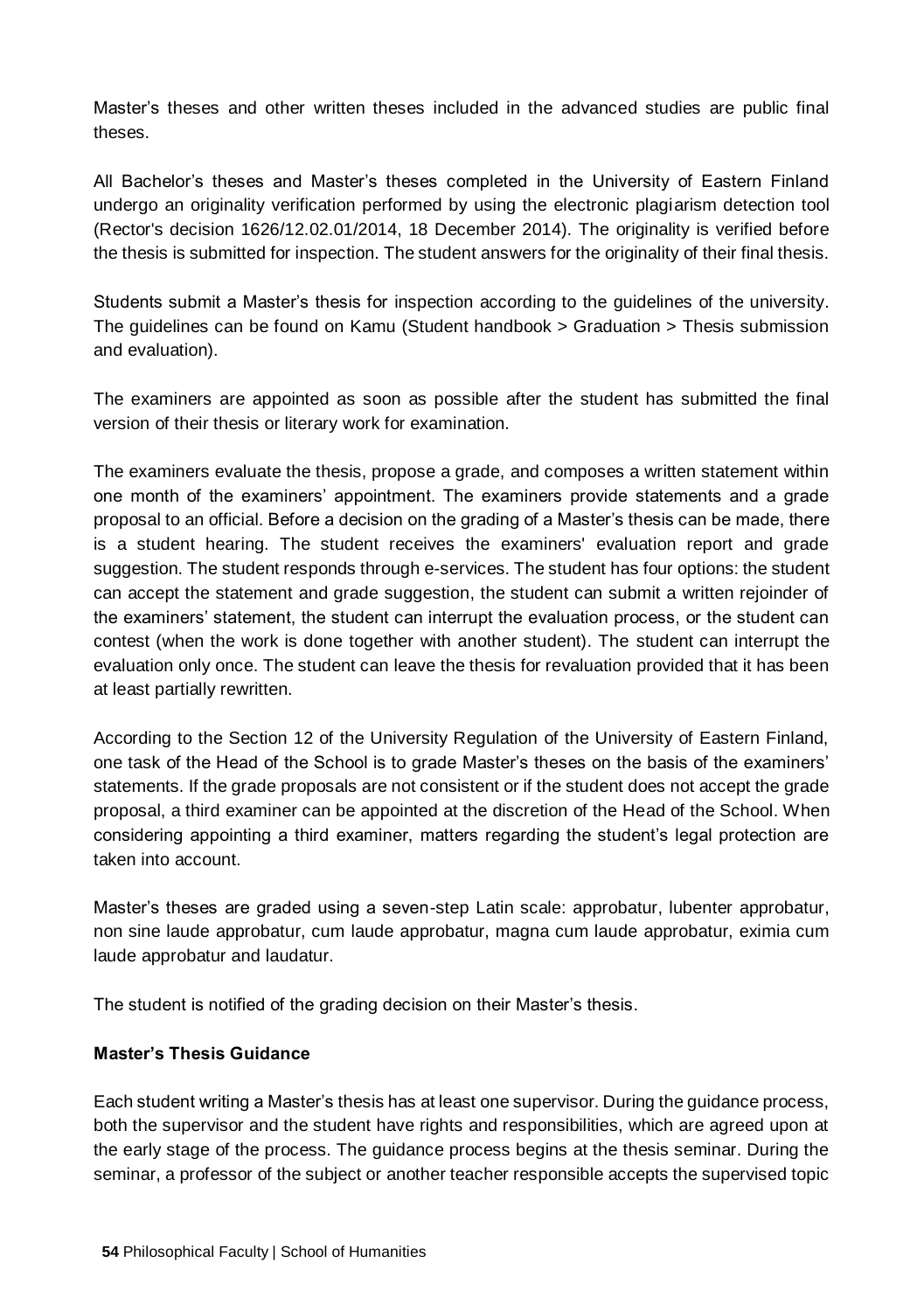as fit for a Master's thesis. The topic must be relevant to the discipline and it must have the possibility to achieve the highest grades.

The student and the supervisor agree on a schedule for the thesis, which the student aims to follow. The supervisor has the duty to provide sufficient feedback and guidance to support the schedule.

Students are responsible to work independently on their thesis. Therefore, the supervisor cannot solve scientific problems regarding the research on behalf of the student. However, the supervisor's responsibility is to help the student solve the scientific questions that arise and support the student's independent efforts. Respecting different opinions, constructive processing of matters, fairness, flexibility, and up-to-date communications as well as keeping to the agreements are characteristics of a good guidance relationship.

The relationship between the supervisor and the student must be founded on trust: the student must be able to trust in the expertise and the information that the supervisor provides. The supervisor, on the other hand, must be able to trust that the student is honest in conducting the study, gathering the information, presenting their findings and following the ethical principles of scientific research.

If the supervisor finds that the thesis exceeds their expertise, they are responsible for finding another supervisor for the student. The student may also change their supervisor for a justifiable reason, but it must be done in agreement with a supervisor or a professor of the subject.

Before the student submits their work for evaluation:

1. The supervisor provides feedback for the final version of the thesis (i.e. so-called preevaluation). The supervisor is responsible for going through the principles of grading in the beginning of the process as well as before the thesis is submitted for evaluation. The student must acquaint oneself with the principles of grading. (A separate guide for thesis evaluation is available.)

2. The final version of the thesis is checked with electronic plagiarism detection tool. The students submit their theses to the Turnitin tool. Based on the Turnitin originality report, the supervisor decides whether the references and citations are in accordance with good scientific practice.

## **Master's Thesis Maturity Test**

If the student has completed a maturity test for a previous Bachelor or Master's degree, a single page abstract of the Master's thesis is accepted as the degree's maturity test. The abstract is written on an abstract template, which is available on the school's study community.

The abstract of a Finnish master's thesis is written both in Finnish and English. If the thesis is written in Swedish or some other foreign language, the abstract is written both in the same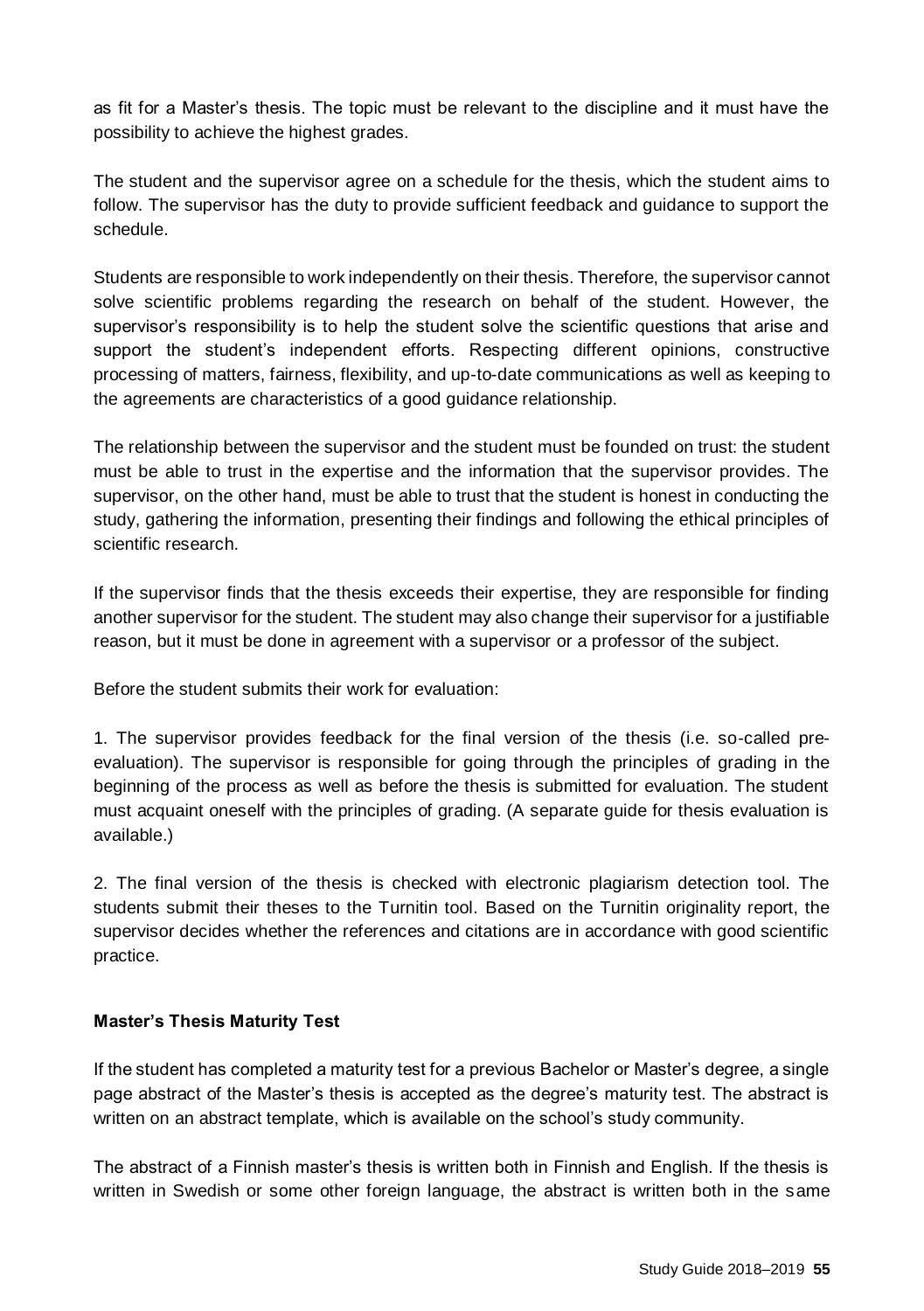language as the thesis and in Finnish. After the Master's thesis and its abstract have been accepted, an official will record the entry of a passed maturity test.

If the student has not completed a maturity test in a previous Bachelor's degree or Master's degree, they must complete the maturity test for the Master's degree. The maturity test will then test the student's familiarity with the subject of their thesis, as well as their skills in either Finnish or Swedish. As with the Bachelor's thesis, maturity test for the Master's thesis should be completed before the evaluation of the Master's thesis. Within the framework of the Government Decree on University Degrees, the Head of the School can grant the right to write the maturity test in a language other than Finnish or Swedish if the student's language of schooling is neither Finnish nor Swedish. A free-form application regarding the language of the maturity test is addressed to Head of the School, and it is delivered to Head of Student and Learning Services Satu Kouki.

In English Master's programmes, the maturity test is always written in English.

A student of the Philosophical Faculty who has not completed the maturity test in a previous Bachelor's or Master's degree can complete the maturity test of the Master's degree in three ways: 1. the Master's thesis is approved as a maturity test, 2. the abstract in a Master's thesis is approved as a maturity test, or 3. the student takes a maturity test as a separate exam. Maturity examination in the Master of Arts (MA) degree: **2110032** Maturity Examination in Finnish (MA) 0 ECTS **2110034** Maturity Examination Swedish (MA) 0 ECTS **2110036** Maturity Examination in a Foreign Language (MA) 0 ECTS **2110038** Maturity Examination in Finnish as a Second Language (MA) 0 ECTS

# **Turning in and Archiving the Master's Thesis**

The student submits the finished Master's thesis for evaluation with an electronic form (eservices). The Master's thesis is attached as a PDF/A file, which is named after the student's name and year (Surname Firstname20XX). Instructions can be found on Kamu (Student handbook > Graduation > Thesis submission and evaluation). The student names the supervisor of the thesis on the electronic form. After receiving the thesis, the supervisor adds a nomination for the second supervisor to the form.

The degree of publicity of the thesis is chosen via the electronic form.

If the student takes a separate maturity test for the Master's degree, the thesis has to be submitted at least 10 days before attending the maturity test.

The author's name, title of thesis, publication place and time, and type of the thesis must be marked on the cover page of the thesis. The abstract of thesis is after the cover page. The abstract of a Finnish Master's thesis is written both in Finnish and English. If the thesis is written in Swedish or some other foreign language, the abstract is written both in the same language as the thesis and in Finnish. The abstract is one page long. A printable abstract template which you can fill out electronically can be found on the school's study community.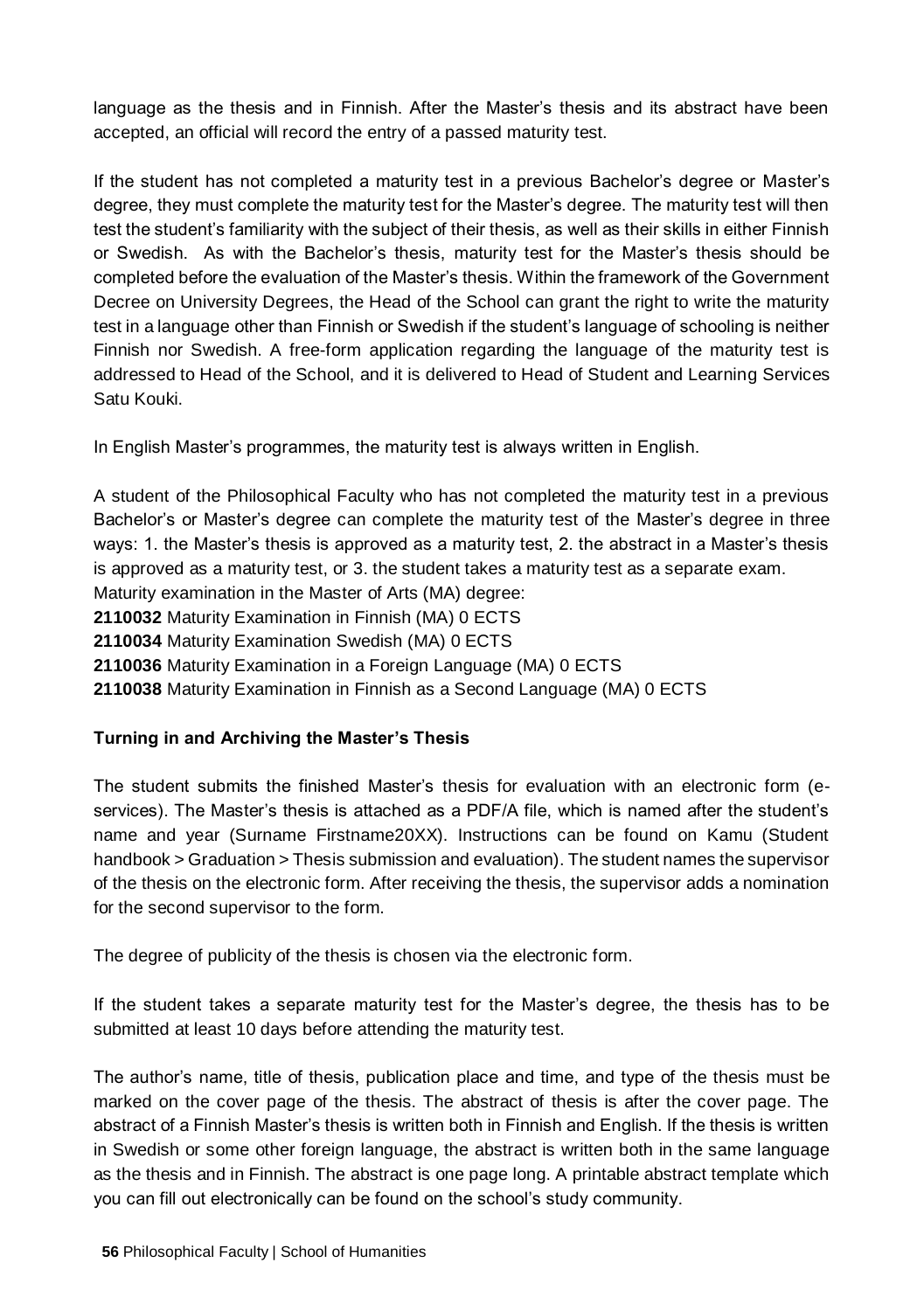Master's theses are filed at the University library as PDF files. If the student chooses so, an electronic Master's thesis can either be openly published online or made available only at the library's electronic archives.

# **6.5.4 Additional Information on Grading and Rectification Procedure**

### **Additional Information on Grading**

You can find more information on the grading of study attainments, study modules and theses from teachers, on the school's website, Student and Learning Services and student register. The persons responsible for courses and study modules can be found on WebOodi in the description of the course or module in question.

### **Rectification Procedure**

Rectification procedure in a case of forfeiture of right to pursue a degree (Degree Regulations, Section 49) Rectification procedure in case of study attainment evaluation (Degree Regulation, Section 50) Appeals on decisions concerning the recognition of studies completed elsewhere (Degree Regulations, Section 51) Appeals on decisions concerning the choice of a major subject or specialisation (Degree Regulations, Section 52) Appeals on university decisions concerning a revocation of the right to study (Degree Regulations, Section 53)

According to the Section 84 of the Universities Act, an appeal made against a decision made during an appeal process, concerning rectification request, shall be lodged with an administrative court. There is no right to appeal against a decision made by the Board of Appeal during an appeal process and concerning the evaluation and acceptance of study attainments. (Degree Regulations, Section 54)

# **6.6 Applying for the Degree and Graduation Ceremony**

The degrees should be applied for from the faculty. The degrees are granted by the Dean of the Philosophical Faculty. Degree application forms are available at the study community of the School of Humanities.

The Bachelor's degree must be completed before the Master's degree.

In the School of Humanities, degree application forms and their attachments should be delivered to the amanuensis of your major subject. The degree application form is a binding statement indicating which studies the applicant wishes to include in the degree. When applying for the degree, the study register must include final marks of all the study attainments and study modules, including the thesis.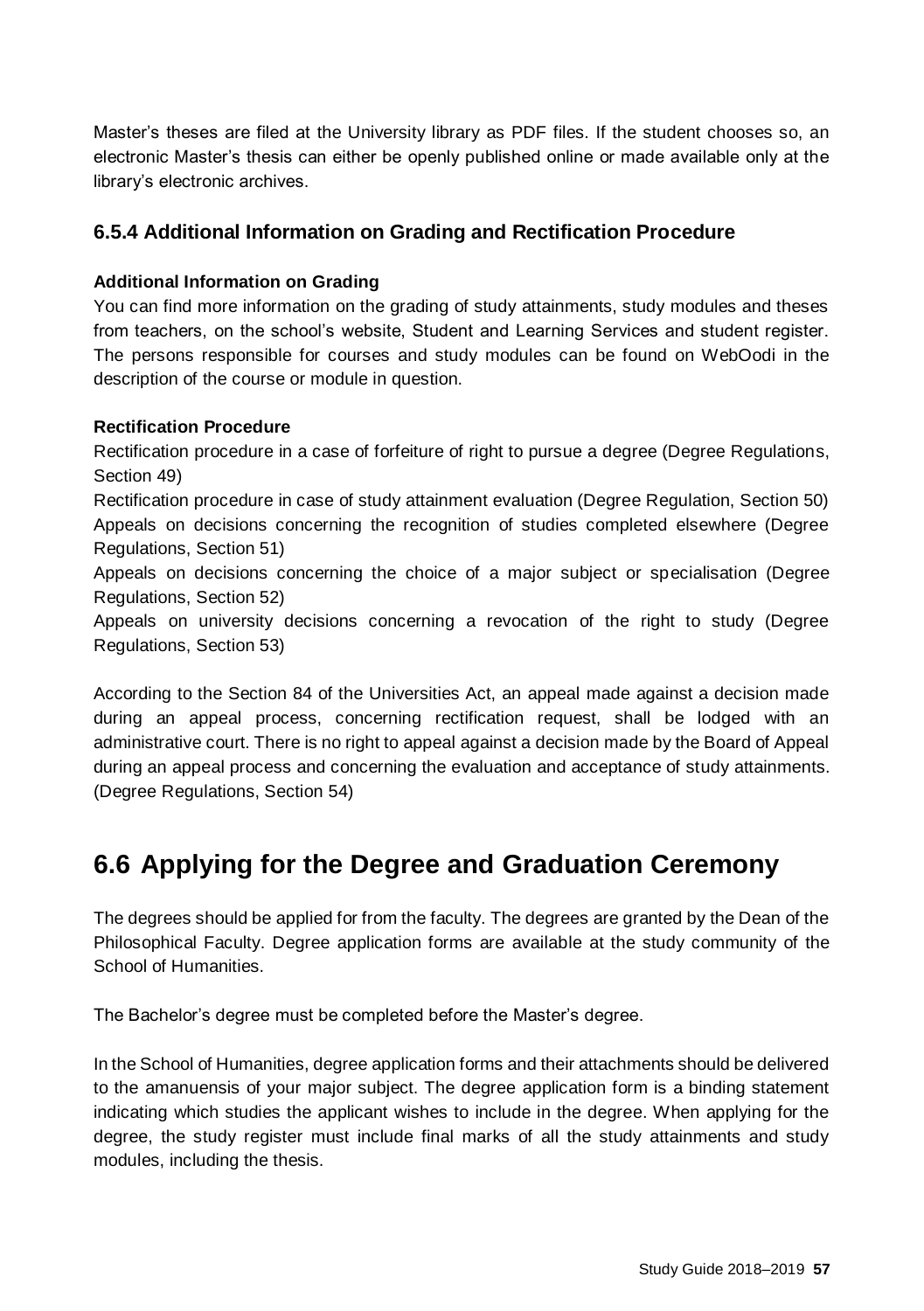The degree certificate is delivered within three weeks after leaving the application. During busier periods of time, e.g. at the end of the calendar year or academic year and during holidays (July), the time of delivery can be longer than three weeks.

The degree certificate can be mailed to the student's home address. The students may collect the degree certificate or participate in a **graduation ceremony of the faculty**. The graduation ceremony is a formal event where the degree certificates are awarded. The ceremony includes the Dean's speech, a speech by a student receiving a degree certificate, possibly a small musical performance, congratulating the students receiving their degree certificates and, in the end, coffee and cake is served. Each student receiving their degree certificate can invite a few people to the ceremony. The graduation ceremony is held if there are at least five students receiving their certificates.

The graduation ceremonies of the Philosophical Faculty are held on the academic year of 2018– 2019 as follows:

The graduation ceremonies take place at auditorium AT100 on Joensuu Campus, and they start at 3 pm. The ceremony is held if there are at least five students receiving their certificate.

# **6.7 Studying Abroad**

All students have a good chance of getting into a foreign exchange program. There are many opportunities available to study in foreign universities. The University of Eastern Finland has two-way cooperation agreements with dozens of foreign universities around the world. Additionally, the university is involved in different international exchange programmes and networks.

Studies completed abroad can be included in the study module *1131020 Studies in Internationalisation*, 25–35 ECTS. You can find more information about studying abroad on Kamu and WebOodi.

You should start planning your student exchange early. Information on student exchange opportunities is available at student exchange information events organised in autumn and spring by International Mobility Services and Kamu.

Applying for student exchange is a two-part process. First, there is the University's internal application process, where the UEF candidates for student exchange are chosen. The first part of the application takes place via the SoleMOVE system [\(https://saas.solenovo.fi/solemove/\)](https://saas.solenovo.fi/solemove/). The student fills out an electronic application form and attaches the required documents to the application form. The application is forwarded via the SoleMOVE system to the school for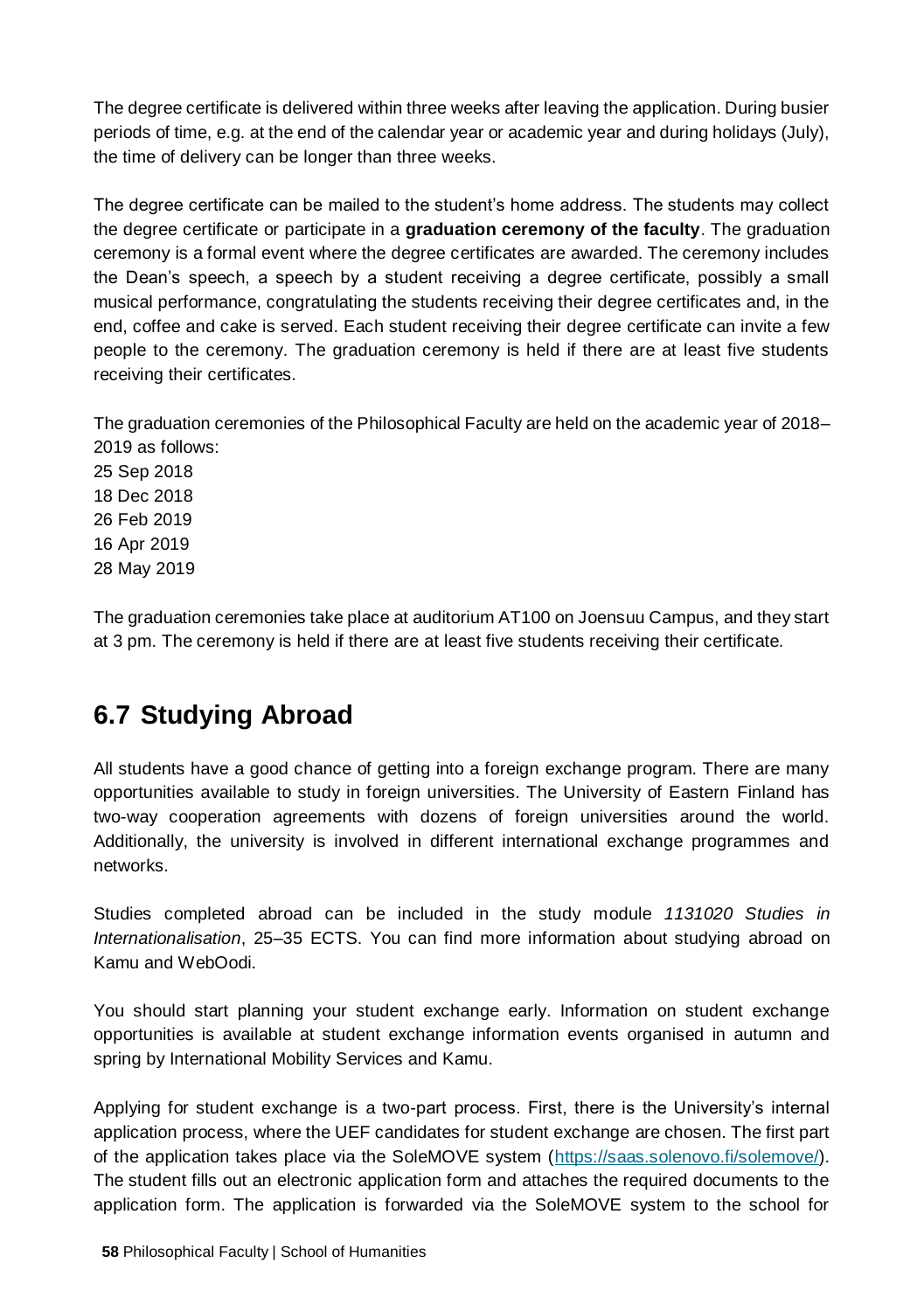approval processing. International Mobility Services makes the decisions regarding the exchange student candidates proposed by the university. The final decision of approval for student exchange is always made by the foreign target university. After this, the students receive instructions for the next part of the application process from the International Mobility Services. In the second part of the application process, the students will apply for the target university in accordance to the application procedure and schedule of each university. Before the student exchange, a Learning Agreement is made. You can get directions for making the study plan from International Mobility Services.

More information from International Mobility Services and departmental coordinators of international matters at faculties on Kamu (Student handbook > Study abroad)

People in charge of international matters (School of Humanities) Finnish Language and Cultural Research: Irja Alho Foreign Languages and Translation Studies: Risto Helén

# **6.8 Other Studies**

In addition to the major and minor subject studies, as well as compulsory language and communication studies, degrees also include the so-called other studies. These other studies are listed on section 4.2 Degree structures.

# **6.8.1 Practical Training**

Practical training during studies is a great opportunity for students to apply their theoretical knowledge in practice, improve their professional skills, narrow down their career choices, and make direct contact with potential employers.

The faculty reserves money from its budget for financially supporting their students' practical training. Financial support for practical training can be granted for practical training that takes place either in Finland or abroad. There are separate directions for applying for each of them.

Financial support for domestic practical training is meant for students who study general academic subjects and whose degree does not give a competence to a certain profession. Subject teacher students cannot receive financial support for domestic practical training. Financial support for practical training done abroad can be received by teacher students as well.

The specifications of a job that can be accepted as traineeship are given in the description of a subject's practical training course: *2110043 Traineeship Relevant to Student's Field of Study, 10 ECTS.* More information can be found on Kamu.

# **Traineeship Contact Persons in the School of Humanities**

Finnish Language and Cultural Research: amanuensis Tellervo Hirvonen, e-mail tellervo.hirvonen(at)uef.fi, tel.0294 45 2023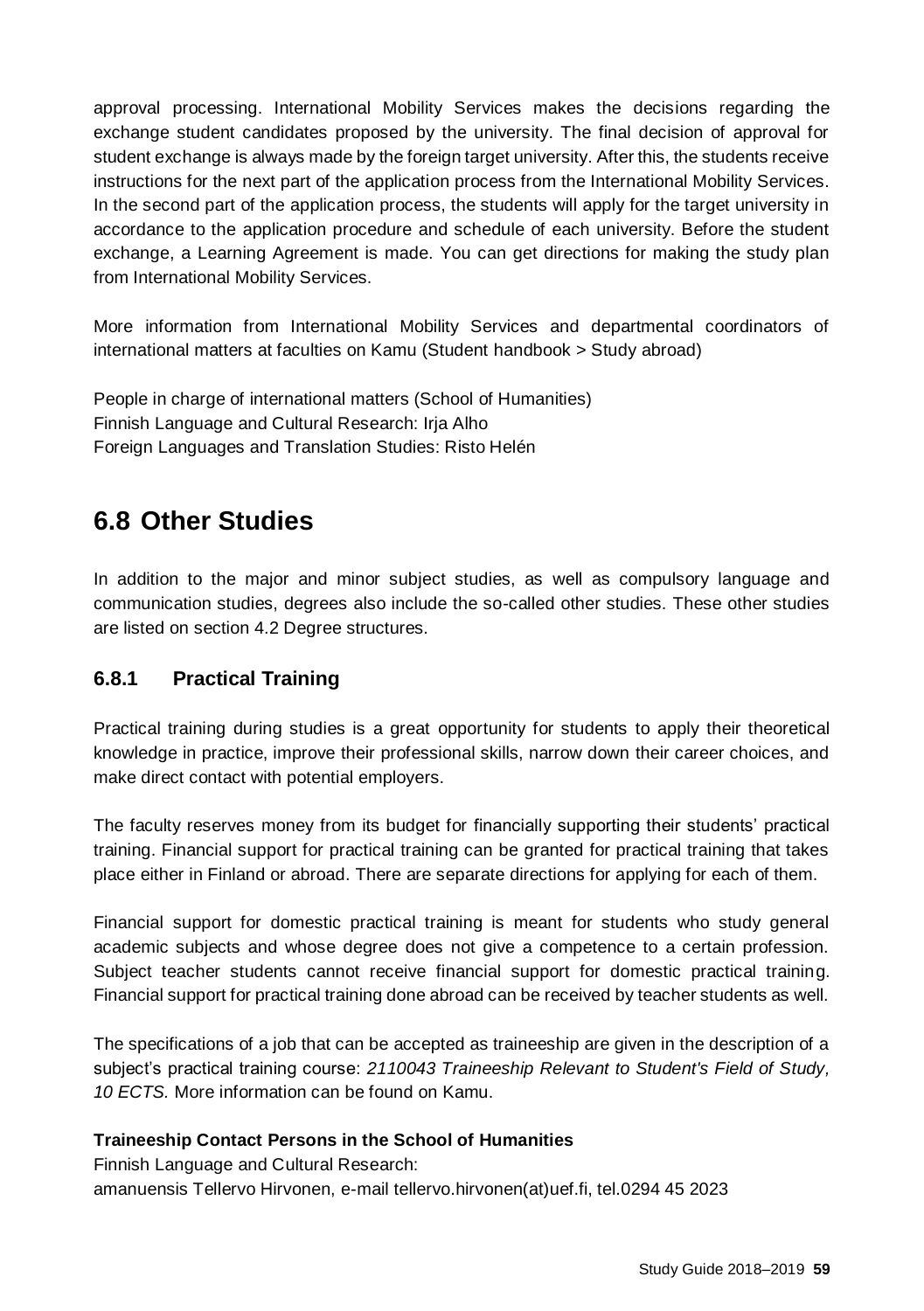Foreign Languages and Translation Studies: amanuensis Risto Helén, e-mail risto.helen(at)uef.fi, tel. 0294 45 2021

Work experience relevant to the aims of the degree can be included to the degree as the cours e *2110021 Work experience*. Students can get ECTS credits from this course by e.g. working as a conference or research assistant.

# **6.8.2 Positions of Trust in the University**

When students attend the student union's student organisation training and operate in the student organisation, they can receive credit from the course *1131018 Participation in Student Organisations and Student Clubs* (1–-5 ECTS). One ECTS credit can be obtained by operating actively for at least one term in the board of a student organisation. Two ECTS credits can be obtained by operating actively for at least one term as the president, the treasurer or the secretary of a student organisation.

When a student works in the Board of the University of Eastern Finland, University Collegiate Body, Faculty Council, Teaching Advisory Committee, Quality Group, or as an auditor, they can receive credit for the course *1131016 Participation in Administration and Working Groups*, (1– 10 ECTS).

Credit for positions of trust in the University is applied from the student union.

More information: course Moodle platforms, Academic Rector's decision 297/12.00.01/2016

# **6.9 Student Feedback**

The students of the University of Eastern Finland have several ways to give feedback. Students have an opportunity to affect teaching, counselling, guidance, and their development by giving feedback. Feedback is handled regularly as a part of the development of the curriculum and the quality system of teaching. More information on Kamu (Student handbook > Give us feedback > How to improve Kamu?) The faculty's quality handbook can be found on the faculty's intranet in Finnish: **Finnish:** The contract of the contract of the contract of the contract of the contract of the contract of the contract of the contract of the contract of the contract of the contract of the contract of the con

[https://studentuef.sharepoint.com/sites/Filosofinentdk/SitePages/Toimielimet\\_laatu.aspx.](https://studentuef.sharepoint.com/sites/Filosofinentdk/SitePages/Toimielimet_laatu.aspx) 

## **Reclamation and Appeals**

During their studies, the students may feel that their legal protected rights are being violated. These situations can include e.g. the grading of study attainments or publishing exam results. If the student is displeased with the actions of the School of Humanities, the student should primarily contact the teacher or the subject in question and try to resolve the situation. Generally, these cases are resolved this way. If the students feel that they are not being heard, or that they or their case is not being treated fairly, they can apply for reclamation or a rectification of a decision. Directions can be found on Kamu.

Student handbook > Give us feedback > How to improve Kamu?